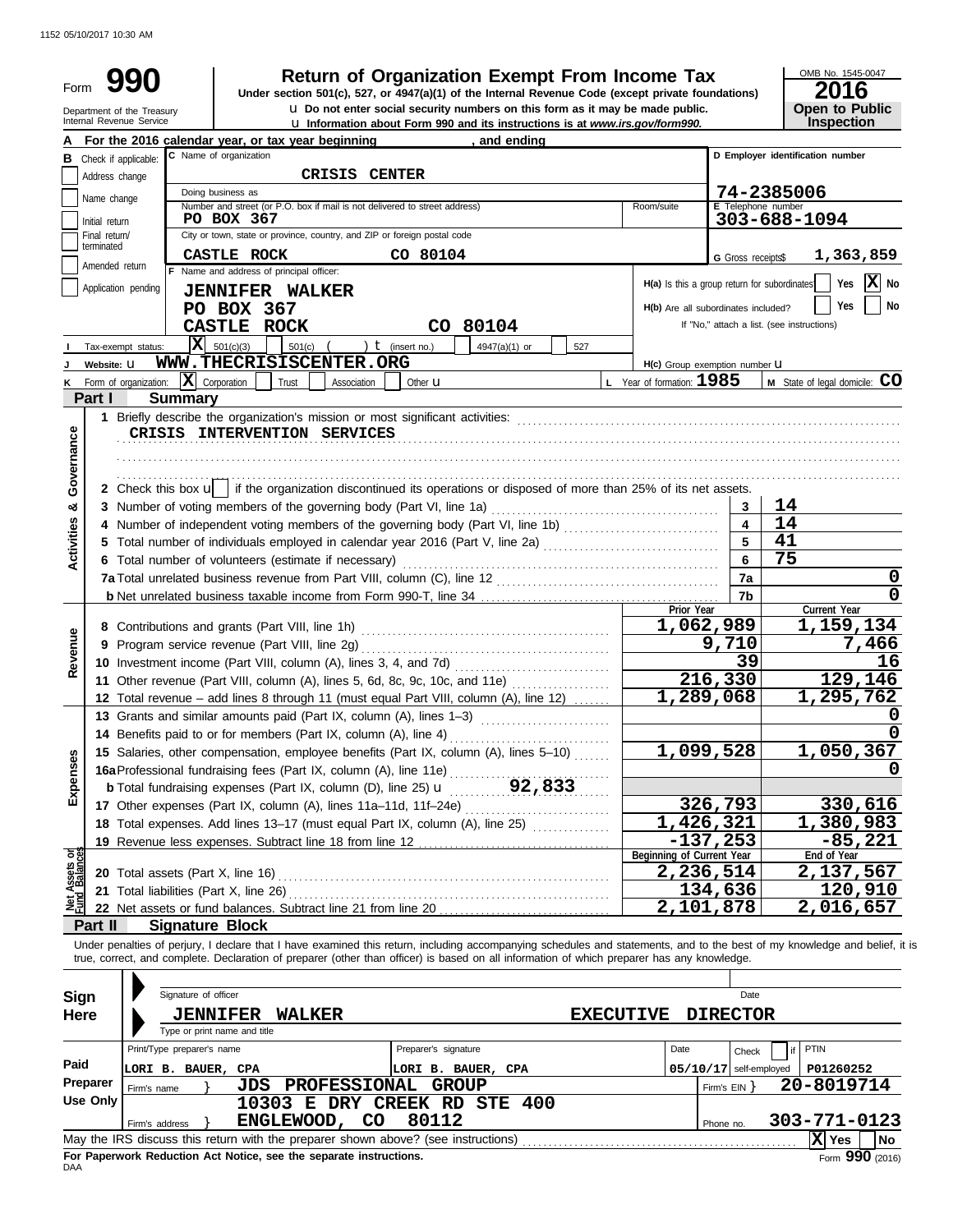|                | Form 990 (2016) CRISIS CENTER                                                |                                                                                                              |                       | 74-2385006                                                                                                                     | Page 2                                                                   |
|----------------|------------------------------------------------------------------------------|--------------------------------------------------------------------------------------------------------------|-----------------------|--------------------------------------------------------------------------------------------------------------------------------|--------------------------------------------------------------------------|
| Part III       |                                                                              | <b>Statement of Program Service Accomplishments</b>                                                          |                       |                                                                                                                                |                                                                          |
|                |                                                                              |                                                                                                              |                       |                                                                                                                                |                                                                          |
| 1              | Briefly describe the organization's mission:<br>CRISIS INTERVENTION SERVICES |                                                                                                              |                       |                                                                                                                                |                                                                          |
|                |                                                                              |                                                                                                              |                       |                                                                                                                                |                                                                          |
|                |                                                                              |                                                                                                              |                       |                                                                                                                                |                                                                          |
|                |                                                                              |                                                                                                              |                       |                                                                                                                                |                                                                          |
| $\mathbf{2}$   |                                                                              | Did the organization undertake any significant program services during the year which were not listed on the |                       |                                                                                                                                |                                                                          |
|                |                                                                              |                                                                                                              |                       |                                                                                                                                | Yes $\overline{X}$ No                                                    |
|                | If "Yes," describe these new services on Schedule O.                         |                                                                                                              |                       |                                                                                                                                |                                                                          |
| 3<br>services? |                                                                              | Did the organization cease conducting, or make significant changes in how it conducts, any program           |                       |                                                                                                                                | $\Box$ Yes $\boxed{\text{X}}$ No                                         |
|                | If "Yes," describe these changes on Schedule O.                              |                                                                                                              |                       |                                                                                                                                |                                                                          |
| 4              |                                                                              |                                                                                                              |                       | Describe the organization's program service accomplishments for each of its three largest program services, as measured by     |                                                                          |
|                |                                                                              |                                                                                                              |                       | expenses. Section 501(c)(3) and 501(c)(4) organizations are required to report the amount of grants and allocations to others, |                                                                          |
|                |                                                                              | the total expenses, and revenue, if any, for each program service reported.                                  |                       |                                                                                                                                |                                                                          |
|                |                                                                              |                                                                                                              |                       |                                                                                                                                |                                                                          |
| 4a (Code:      |                                                                              | (Expenses $\frac{1}{1}, \frac{153}{563}$ including grants of \$                                              |                       |                                                                                                                                | $7,466$ )<br>) (Revenue \$                                               |
|                |                                                                              |                                                                                                              |                       |                                                                                                                                | PROVIDES CRISIS HOTLINE, THERAPY, LEGAL ADVOCACY, SHELTER AND SUPPORTIVE |
|                |                                                                              |                                                                                                              |                       | CASE MANAGEMENT SERVICES TO FAMILIES IMPACTED BY DOMESTIC VIOLENCE.                                                            | <b>ALSO</b>                                                              |
|                |                                                                              |                                                                                                              |                       | OTHER PROFESSIONALS WHO WORK WITH VICTIMS OF FAMILY VIOLENCE.                                                                  | PROVIDES EDUCATION ABOUT DOMESTIC VIOLENCE TO THE GREATER COMMUNITY, AND |
|                |                                                                              |                                                                                                              |                       |                                                                                                                                |                                                                          |
|                |                                                                              |                                                                                                              |                       |                                                                                                                                |                                                                          |
|                |                                                                              |                                                                                                              |                       |                                                                                                                                |                                                                          |
|                |                                                                              |                                                                                                              |                       |                                                                                                                                |                                                                          |
|                |                                                                              |                                                                                                              |                       |                                                                                                                                |                                                                          |
|                |                                                                              |                                                                                                              |                       |                                                                                                                                |                                                                          |
|                |                                                                              |                                                                                                              |                       |                                                                                                                                |                                                                          |
|                |                                                                              |                                                                                                              |                       |                                                                                                                                |                                                                          |
|                |                                                                              |                                                                                                              |                       |                                                                                                                                |                                                                          |
|                |                                                                              |                                                                                                              |                       |                                                                                                                                |                                                                          |
|                |                                                                              |                                                                                                              |                       |                                                                                                                                |                                                                          |
|                |                                                                              |                                                                                                              |                       |                                                                                                                                |                                                                          |
|                |                                                                              |                                                                                                              |                       |                                                                                                                                |                                                                          |
|                |                                                                              |                                                                                                              |                       |                                                                                                                                |                                                                          |
|                |                                                                              |                                                                                                              |                       |                                                                                                                                |                                                                          |
|                |                                                                              |                                                                                                              |                       |                                                                                                                                |                                                                          |
|                |                                                                              |                                                                                                              |                       |                                                                                                                                |                                                                          |
|                |                                                                              |                                                                                                              |                       |                                                                                                                                |                                                                          |
|                |                                                                              |                                                                                                              |                       |                                                                                                                                |                                                                          |
|                |                                                                              |                                                                                                              |                       |                                                                                                                                |                                                                          |
| 4c (Code:      | ) (Expenses \$                                                               |                                                                                                              | including grants of\$ |                                                                                                                                | ) (Revenue \$                                                            |
|                |                                                                              |                                                                                                              |                       |                                                                                                                                |                                                                          |
|                |                                                                              |                                                                                                              |                       |                                                                                                                                |                                                                          |
|                |                                                                              |                                                                                                              |                       |                                                                                                                                |                                                                          |
|                |                                                                              |                                                                                                              |                       |                                                                                                                                |                                                                          |
|                |                                                                              |                                                                                                              |                       |                                                                                                                                |                                                                          |
|                |                                                                              |                                                                                                              |                       |                                                                                                                                |                                                                          |
|                |                                                                              |                                                                                                              |                       |                                                                                                                                |                                                                          |
|                |                                                                              |                                                                                                              |                       |                                                                                                                                |                                                                          |
|                |                                                                              |                                                                                                              |                       |                                                                                                                                |                                                                          |
|                |                                                                              |                                                                                                              |                       |                                                                                                                                |                                                                          |
|                |                                                                              |                                                                                                              |                       |                                                                                                                                |                                                                          |
| (Expenses \$   | 4d Other program services (Describe in Schedule O.)                          | including grants of\$                                                                                        |                       | (Revenue \$                                                                                                                    |                                                                          |
|                | 4e Total program service expenses u                                          | 1,153,563                                                                                                    |                       |                                                                                                                                |                                                                          |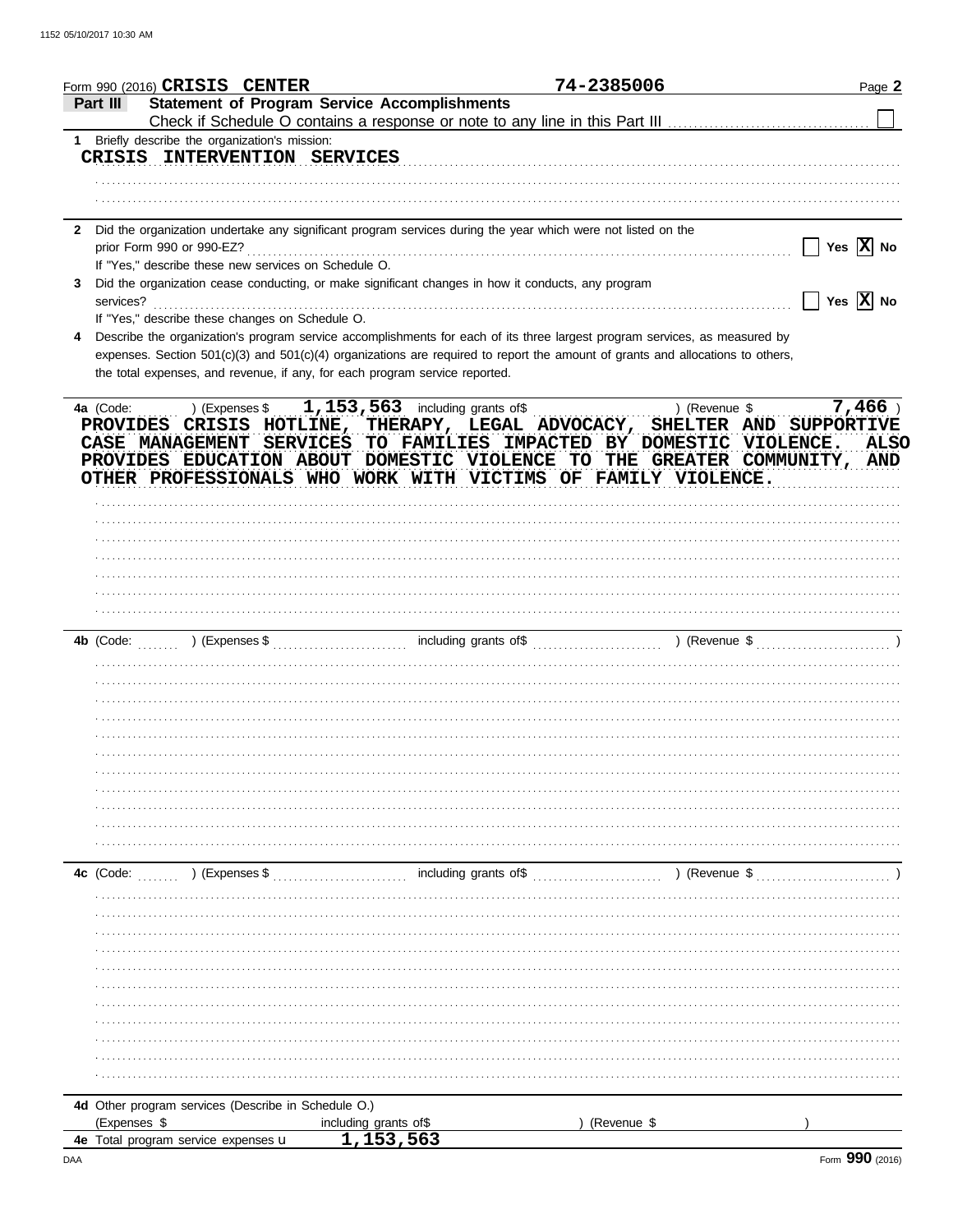|              | 74-2385006<br>Form 990 (2016) CRISIS CENTER                                                                                                     |                 |             | Page 3      |
|--------------|-------------------------------------------------------------------------------------------------------------------------------------------------|-----------------|-------------|-------------|
|              | <b>Checklist of Required Schedules</b><br>Part IV                                                                                               |                 |             |             |
|              |                                                                                                                                                 |                 | Yes         | No          |
| 1.           | Is the organization described in section $501(c)(3)$ or $4947(a)(1)$ (other than a private foundation)? If "Yes,"                               |                 |             |             |
|              | complete Schedule A                                                                                                                             | 1               | X           |             |
| $\mathbf{2}$ | Is the organization required to complete Schedule B, Schedule of Contributors (see instructions)?                                               | $\overline{2}$  | $\mathbf X$ |             |
| 3            | Did the organization engage in direct or indirect political campaign activities on behalf of or in opposition to                                |                 |             |             |
|              | candidates for public office? If "Yes," complete Schedule C, Part I                                                                             | 3               |             | X           |
| 4            | Section 501(c)(3) organizations. Did the organization engage in lobbying activities, or have a section 501(h)                                   |                 |             |             |
|              | election in effect during the tax year? If "Yes," complete Schedule C, Part II                                                                  | 4               |             | X           |
| 5            | Is the organization a section $501(c)(4)$ , $501(c)(5)$ , or $501(c)(6)$ organization that receives membership dues,                            |                 |             |             |
|              | assessments, or similar amounts as defined in Revenue Procedure 98-19? If "Yes," complete Schedule C,                                           |                 |             |             |
|              | Part III                                                                                                                                        | 5               |             | X           |
| 6            | Did the organization maintain any donor advised funds or any similar funds or accounts for which donors                                         |                 |             |             |
|              | have the right to provide advice on the distribution or investment of amounts in such funds or accounts? If                                     |                 |             | X           |
| 7            | "Yes," complete Schedule D, Part I<br>Did the organization receive or hold a conservation easement, including easements to preserve open space, | 6               |             |             |
|              | the environment, historic land areas, or historic structures? If "Yes," complete Schedule D, Part II                                            | 7               |             | X           |
| 8            | Did the organization maintain collections of works of art, historical treasures, or other similar assets? If "Yes,"                             |                 |             |             |
|              | complete Schedule D, Part III                                                                                                                   | 8               |             | X           |
| 9            | Did the organization report an amount in Part X, line 21, for escrow or custodial account liability, serve as a                                 |                 |             |             |
|              | custodian for amounts not listed in Part X; or provide credit counseling, debt management, credit repair, or                                    |                 |             |             |
|              | debt negotiation services? If "Yes," complete Schedule D, Part IV                                                                               | 9               |             | X           |
| 10           | Did the organization, directly or through a related organization, hold assets in temporarily restricted                                         |                 |             |             |
|              | endowments, permanent endowments, or quasi-endowments? If "Yes," complete Schedule D, Part V                                                    | 10              |             | X           |
| 11           | If the organization's answer to any of the following questions is "Yes," then complete Schedule D, Parts VI,                                    |                 |             |             |
|              | VII, VIII, IX, or X as applicable.                                                                                                              |                 |             |             |
| a            | Did the organization report an amount for land, buildings, and equipment in Part X, line 10? If "Yes,"                                          |                 |             |             |
|              | complete Schedule D, Part VI                                                                                                                    | 11a             | X           |             |
| b            | Did the organization report an amount for investments—other securities in Part X, line 12 that is 5% or more                                    |                 |             |             |
|              | of its total assets reported in Part X, line 16? If "Yes," complete Schedule D, Part VII                                                        | 11 <sub>b</sub> |             | X           |
| c            | Did the organization report an amount for investments—program related in Part X, line 13 that is 5% or more                                     |                 |             |             |
|              |                                                                                                                                                 | 11c             |             | X           |
| d            | Did the organization report an amount for other assets in Part X, line 15 that is 5% or more of its total assets                                |                 |             |             |
|              | reported in Part X, line 16? If "Yes," complete Schedule D, Part IX                                                                             | 11d             |             | <u>x</u>    |
|              | Did the organization report an amount for other liabilities in Part X, line 25? If "Yes," complete Schedule D, Part X                           | <b>11e</b>      |             | X           |
|              | Did the organization's separate or consolidated financial statements for the tax year include a footnote that addresses                         |                 |             |             |
|              | the organization's liability for uncertain tax positions under FIN 48 (ASC 740)? If "Yes," complete Schedule D, Part X                          | 11f             | X           |             |
|              | 12a Did the organization obtain separate, independent audited financial statements for the tax year? If "Yes," complete                         |                 |             |             |
|              |                                                                                                                                                 | 12a             | X           |             |
|              | Was the organization included in consolidated, independent audited financial statements for the tax year? If                                    |                 |             |             |
|              | "Yes," and if the organization answered "No" to line 12a, then completing Schedule D, Parts XI and XII is optional                              | 12b             |             | <u>x</u>    |
| 13           |                                                                                                                                                 | 13              |             | X           |
| 14a          | Did the organization maintain an office, employees, or agents outside of the United States?                                                     | 14a             |             | X           |
| b            | Did the organization have aggregate revenues or expenses of more than \$10,000 from grantmaking,                                                |                 |             |             |
|              | fundraising, business, investment, and program service activities outside the United States, or aggregate                                       |                 |             |             |
|              | foreign investments valued at \$100,000 or more? If "Yes," complete Schedule F, Parts I and IV                                                  | 14b             |             | <u>x</u>    |
| 15           | Did the organization report on Part IX, column (A), line 3, more than \$5,000 of grants or other assistance to or                               |                 |             |             |
|              | for any foreign organization? If "Yes," complete Schedule F, Parts II and IV                                                                    | 15              |             | <u>x</u>    |
| 16           | Did the organization report on Part IX, column (A), line 3, more than \$5,000 of aggregate grants or other                                      |                 |             |             |
|              | assistance to or for foreign individuals? If "Yes," complete Schedule F, Parts III and IV                                                       | 16              |             | X           |
| 17           | Did the organization report a total of more than \$15,000 of expenses for professional fundraising services on                                  |                 |             |             |
|              |                                                                                                                                                 | 17              |             | $\mathbf x$ |
| 18           | Did the organization report more than \$15,000 total of fundraising event gross income and contributions on                                     |                 |             |             |
|              | Part VIII, lines 1c and 8a? If "Yes," complete Schedule G, Part II                                                                              | 18              | X           |             |
| 19           | Did the organization report more than \$15,000 of gross income from gaming activities on Part VIII, line 9a?                                    | 19              |             | X,          |
|              |                                                                                                                                                 |                 |             |             |

Form **990** (2016)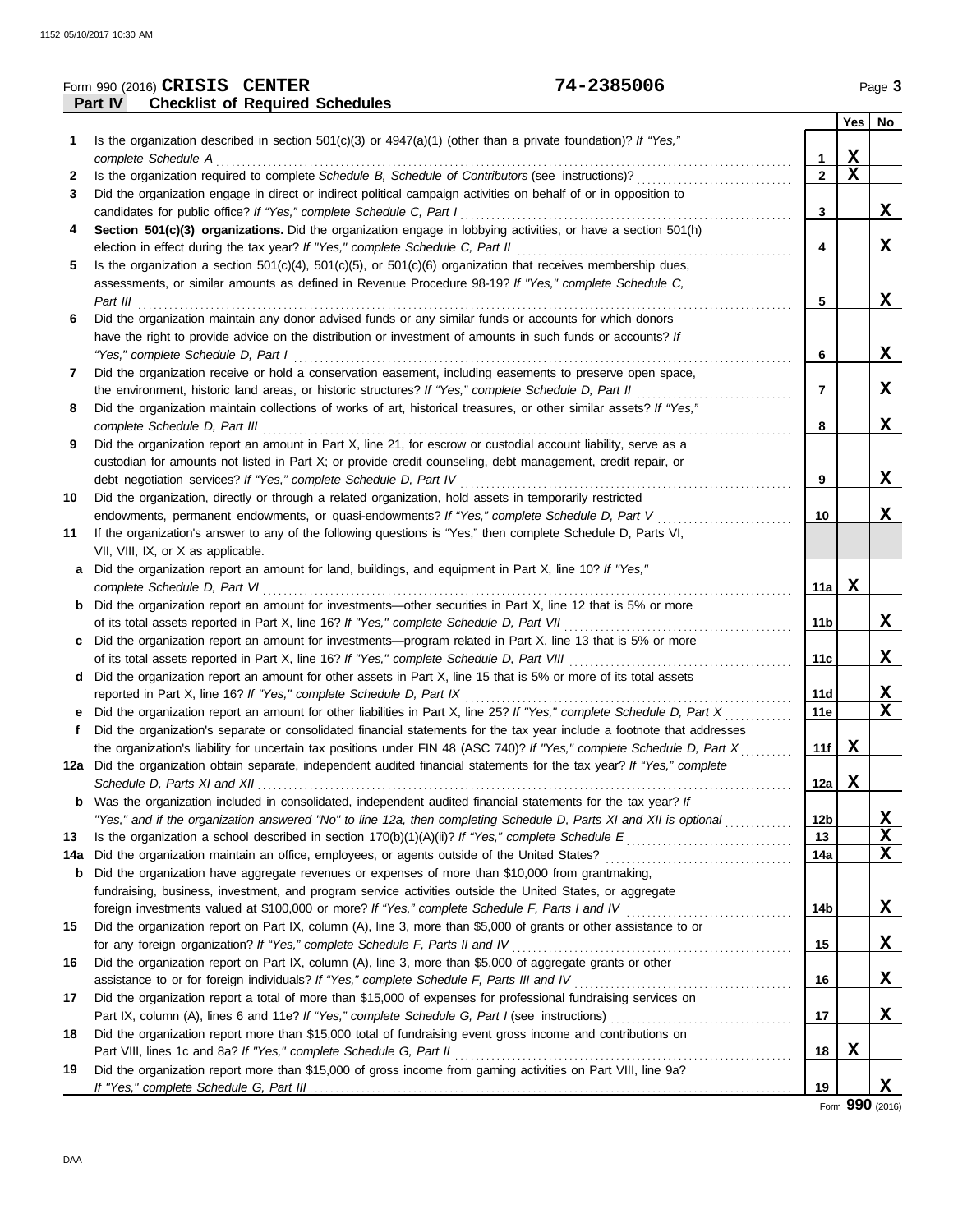|            | 74-2385006<br>Form 990 (2016) CRISIS CENTER                                                                           |                 |   | Page 4                  |
|------------|-----------------------------------------------------------------------------------------------------------------------|-----------------|---|-------------------------|
|            | <b>Checklist of Required Schedules (continued)</b><br><b>Part IV</b>                                                  |                 |   |                         |
|            |                                                                                                                       |                 |   | $Yes \mid No$           |
|            | 20a Did the organization operate one or more hospital facilities? If "Yes," complete Schedule H                       | 20a             |   | X                       |
|            | <b>b</b> If "Yes" to line 20a, did the organization attach a copy of its audited financial statements to this return? | 20 <sub>b</sub> |   |                         |
| 21         | Did the organization report more than \$5,000 of grants or other assistance to any domestic organization or           |                 |   |                         |
|            | domestic government on Part IX, column (A), line 1? If "Yes," complete Schedule I, Parts I and II                     | 21              |   | X                       |
| 22         | Did the organization report more than \$5,000 of grants or other assistance to or for domestic individuals on         |                 |   |                         |
|            |                                                                                                                       | 22              |   | X                       |
| 23         | Did the organization answer "Yes" to Part VII, Section A, line 3, 4, or 5 about compensation of the                   |                 |   |                         |
|            | organization's current and former officers, directors, trustees, key employees, and highest compensated               |                 |   |                         |
|            | employees? If "Yes," complete Schedule J                                                                              | 23              |   | X                       |
|            | 24a Did the organization have a tax-exempt bond issue with an outstanding principal amount of more than               |                 |   |                         |
|            | \$100,000 as of the last day of the year, that was issued after December 31, 2002? If "Yes," answer lines 24b         |                 |   |                         |
|            | through 24d and complete Schedule K. If "No," go to line 25a                                                          | 24a             |   | X                       |
|            | Did the organization invest any proceeds of tax-exempt bonds beyond a temporary period exception?                     | 24b             |   |                         |
| c          | Did the organization maintain an escrow account other than a refunding escrow at any time during the year             |                 |   |                         |
|            | to defease any tax-exempt bonds?                                                                                      | 24c             |   |                         |
|            | d Did the organization act as an "on behalf of" issuer for bonds outstanding at any time during the year?             | 24d             |   |                         |
|            | 25a Section 501(c)(3), 501(c)(4), and 501(c)(29) organizations. Did the organization engage in an excess benefit      |                 |   |                         |
|            | transaction with a disqualified person during the year? If "Yes," complete Schedule L, Part I                         | 25a             |   | X                       |
| b          | Is the organization aware that it engaged in an excess benefit transaction with a disqualified person in a prior      |                 |   |                         |
|            | year, and that the transaction has not been reported on any of the organization's prior Forms 990 or 990-EZ?          |                 |   |                         |
|            | If "Yes," complete Schedule L, Part I                                                                                 | 25 <sub>b</sub> |   | X                       |
| 26         | Did the organization report any amount on Part X, line 5, 6, or 22 for receivables from or payables to any            |                 |   |                         |
|            | current or former officers, directors, trustees, key employees, highest compensated employees, or                     |                 |   |                         |
|            | disqualified persons? If "Yes," complete Schedule L, Part II                                                          | 26              |   | X                       |
| 27         | Did the organization provide a grant or other assistance to an officer, director, trustee, key employee,              |                 |   |                         |
|            | substantial contributor or employee thereof, a grant selection committee member, or to a 35% controlled               |                 |   |                         |
|            | entity or family member of any of these persons? If "Yes," complete Schedule L, Part III                              | 27              |   | X                       |
| 28         | Was the organization a party to a business transaction with one of the following parties (see Schedule L,             |                 |   |                         |
|            | Part IV instructions for applicable filing thresholds, conditions, and exceptions):                                   |                 |   |                         |
|            | A current or former officer, director, trustee, or key employee? If "Yes," complete Schedule L, Part IV               | 28a             |   | X                       |
| b          | A family member of a current or former officer, director, trustee, or key employee? If "Yes," complete                |                 |   |                         |
|            | Schedule L, Part IV                                                                                                   | 28b             |   | X                       |
| c          | An entity of which a current or former officer, director, trustee, or key employee (or a family member thereof)       |                 |   |                         |
|            | was an officer, director, trustee, or direct or indirect owner? If "Yes," complete Schedule L, Part IV                | 28c             |   | <u>x</u>                |
| 29         |                                                                                                                       | 29              |   | $\overline{\mathbf{x}}$ |
| 30         | Did the organization receive contributions of art, historical treasures, or other similar assets, or qualified        |                 |   |                         |
|            | conservation contributions? If "Yes," complete Schedule M                                                             | 30              |   | X                       |
| 31         | Did the organization liquidate, terminate, or dissolve and cease operations? If "Yes," complete Schedule N,           |                 |   |                         |
|            | Part I                                                                                                                | 31              |   | X                       |
| 32         | Part I<br>Did the organization sell, exchange, dispose of, or transfer more than 25% of its net assets? If "Yes,"     |                 |   |                         |
|            | complete Schedule N, Part II                                                                                          | 32              |   | X                       |
| 33         | Did the organization own 100% of an entity disregarded as separate from the organization under Regulations            |                 |   |                         |
|            | sections 301.7701-2 and 301.7701-3? If "Yes," complete Schedule R, Part I                                             | 33              |   | X                       |
| 34         | Was the organization related to any tax-exempt or taxable entity? If "Yes," complete Schedule R, Parts II, III,       |                 |   |                         |
|            | or IV, and Part V, line 1                                                                                             | 34              |   | $\frac{X}{X}$           |
| <b>35a</b> |                                                                                                                       | 35a             |   |                         |
| b          | If "Yes" to line 35a, did the organization receive any payment from or engage in any transaction with a               |                 |   |                         |
|            |                                                                                                                       | 35 <sub>b</sub> |   |                         |
| 36         | Section 501(c)(3) organizations. Did the organization make any transfers to an exempt non-charitable                  |                 |   |                         |
|            | related organization? If "Yes," complete Schedule R, Part V, line 2                                                   | 36              |   | X                       |
| 37         | Did the organization conduct more than 5% of its activities through an entity that is not a related organization      |                 |   |                         |
|            | and that is treated as a partnership for federal income tax purposes? If "Yes," complete Schedule R,                  |                 |   |                         |
|            | Part VI                                                                                                               | 37              |   | X,                      |
| 38         | Did the organization complete Schedule O and provide explanations in Schedule O for Part VI, lines 11b and            |                 |   |                         |
|            | 19? Note. All Form 990 filers are required to complete Schedule O.                                                    | 38              | X |                         |

Form **990** (2016)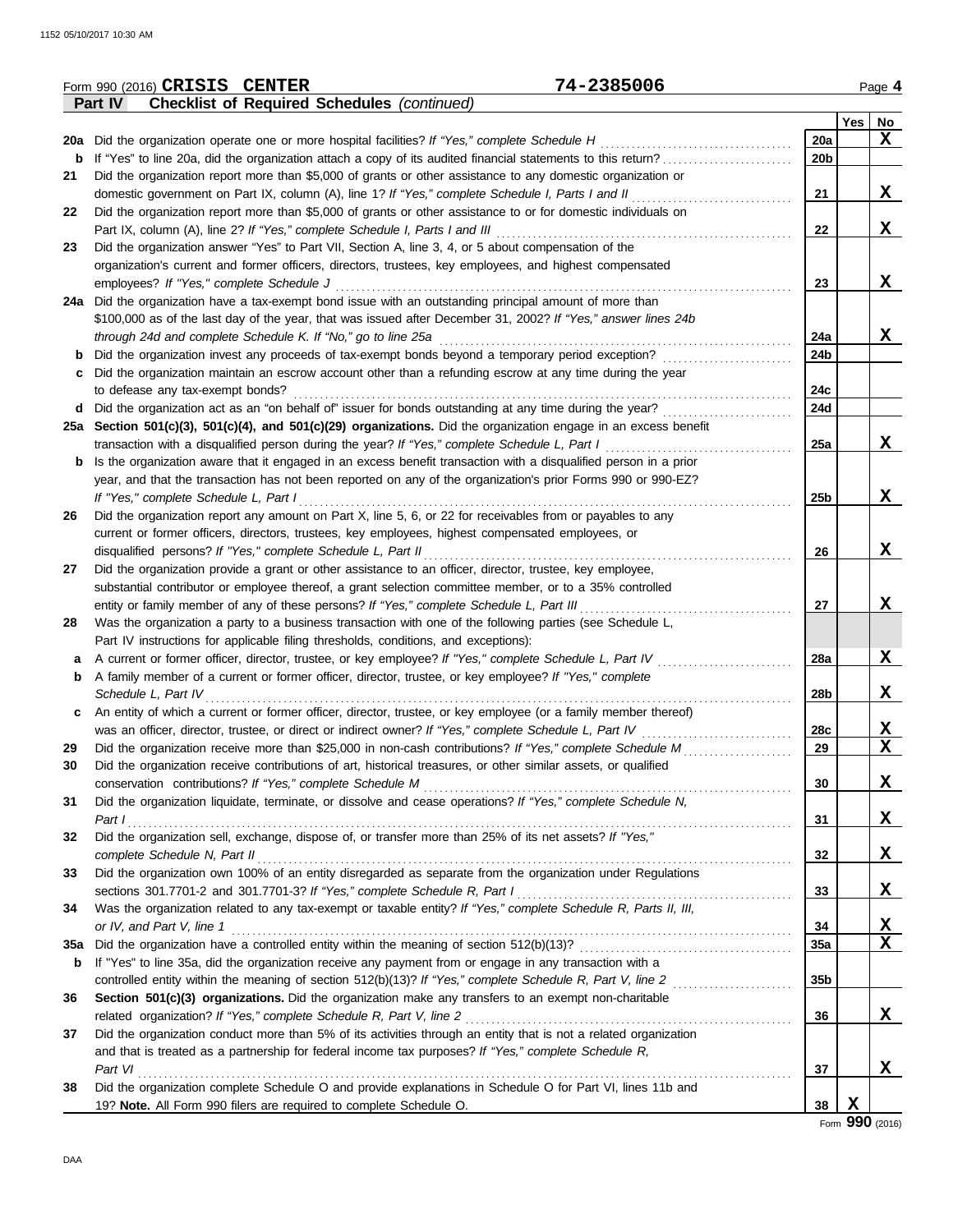|         | Form 990 (2016) CRISIS CENTER                                                                                                                                                                                                                    | 74-2385006 |                 |             |                      |             | Page 5           |
|---------|--------------------------------------------------------------------------------------------------------------------------------------------------------------------------------------------------------------------------------------------------|------------|-----------------|-------------|----------------------|-------------|------------------|
|         | Statements Regarding Other IRS Filings and Tax Compliance<br>Part V                                                                                                                                                                              |            |                 |             |                      |             |                  |
|         |                                                                                                                                                                                                                                                  |            |                 |             |                      |             |                  |
|         | 1a Enter the number reported in Box 3 of Form 1096. Enter -0- if not applicable <i>mimimimimim</i>                                                                                                                                               |            | 1a              | 4           |                      | Yes         | No               |
| b       | Enter the number of Forms W-2G included in line 1a. Enter -0- if not applicable                                                                                                                                                                  |            | 1 <sub>b</sub>  | $\mathbf 0$ |                      |             |                  |
| c       | Did the organization comply with backup withholding rules for reportable payments to vendors and                                                                                                                                                 |            |                 |             |                      |             |                  |
|         | reportable gaming (gambling) winnings to prize winners?                                                                                                                                                                                          |            |                 |             | 1c                   | X           |                  |
|         | 2a Enter the number of employees reported on Form W-3, Transmittal of Wage and Tax                                                                                                                                                               |            |                 |             |                      |             |                  |
|         | Statements, filed for the calendar year ending with or within the year covered by this return 2a                                                                                                                                                 |            |                 | 41          |                      |             |                  |
| b       | If at least one is reported on line 2a, did the organization file all required federal employment tax returns?                                                                                                                                   |            |                 |             | 2 <sub>b</sub>       | $\mathbf X$ |                  |
|         | Note. If the sum of lines 1a and 2a is greater than 250, you may be required to e-file (see instructions)                                                                                                                                        |            |                 |             |                      |             |                  |
| За      |                                                                                                                                                                                                                                                  |            |                 |             | 3a                   |             | X                |
| b       | If "Yes," has it filed a Form 990-T for this year? If "No" to line 3b, provide an explanation in Schedule O                                                                                                                                      |            |                 |             | 3 <sub>b</sub>       |             |                  |
| 4a      | At any time during the calendar year, did the organization have an interest in, or a signature or other authority                                                                                                                                |            |                 |             |                      |             |                  |
|         | over, a financial account in a foreign country (such as a bank account, securities account, or other financial                                                                                                                                   |            |                 |             |                      |             |                  |
|         | account)?                                                                                                                                                                                                                                        |            |                 |             | 4a                   |             | X                |
|         |                                                                                                                                                                                                                                                  |            |                 |             |                      |             |                  |
|         | See instructions for filing requirements for FinCEN Form 114, Report of Foreign Bank and Financial Accounts                                                                                                                                      |            |                 |             |                      |             |                  |
|         | (FBAR).                                                                                                                                                                                                                                          |            |                 |             |                      |             |                  |
|         | 5a Was the organization a party to a prohibited tax shelter transaction at any time during the tax year?<br>Did any taxable party notify the organization that it was or is a party to a prohibited tax shelter transaction?                     |            |                 |             | 5a<br>5 <sub>b</sub> |             | X<br>X           |
| b<br>c  | If "Yes" to line 5a or 5b, did the organization file Form 8886-T?                                                                                                                                                                                |            |                 |             | 5c                   |             |                  |
| 6a      | Does the organization have annual gross receipts that are normally greater than \$100,000, and did the                                                                                                                                           |            |                 |             |                      |             |                  |
|         |                                                                                                                                                                                                                                                  |            |                 |             | 6a                   |             | X                |
| b       | If "Yes," did the organization include with every solicitation an express statement that such contributions or                                                                                                                                   |            |                 |             |                      |             |                  |
|         | gifts were not tax deductible?                                                                                                                                                                                                                   |            |                 |             | 6b                   |             |                  |
| 7       | Organizations that may receive deductible contributions under section 170(c).                                                                                                                                                                    |            |                 |             |                      |             |                  |
| a       | Did the organization receive a payment in excess of \$75 made partly as a contribution and partly for goods                                                                                                                                      |            |                 |             |                      |             |                  |
|         |                                                                                                                                                                                                                                                  |            |                 |             | 7a                   | X           |                  |
| b       |                                                                                                                                                                                                                                                  |            |                 |             | 7b                   | X           |                  |
| c       | Did the organization sell, exchange, or otherwise dispose of tangible personal property for which it was                                                                                                                                         |            |                 |             |                      |             |                  |
|         |                                                                                                                                                                                                                                                  |            |                 |             | 7c                   |             | X                |
| d       |                                                                                                                                                                                                                                                  |            | 7d              |             |                      |             |                  |
| е       |                                                                                                                                                                                                                                                  |            |                 |             | 7e                   |             | X<br>$\mathbf X$ |
|         | Did the organization, during the year, pay premiums, directly or indirectly, on a personal benefit contract?<br>If the organization received a contribution of qualified intellectual property, did the organization file Form 8899 as required? |            |                 |             | 7f                   |             |                  |
| g       | If the organization received a contribution of cars, boats, airplanes, or other vehicles, did the organization file a Form 1098-C?                                                                                                               |            |                 |             | 7g<br>7h             |             |                  |
| h<br>8  | Sponsoring organizations maintaining donor advised funds. Did a donor advised fund maintained by the                                                                                                                                             |            |                 |             |                      |             |                  |
|         |                                                                                                                                                                                                                                                  |            |                 |             | 8                    |             |                  |
| 9       | Sponsoring organizations maintaining donor advised funds.                                                                                                                                                                                        |            |                 |             |                      |             |                  |
| a       | Did the sponsoring organization make any taxable distributions under section 4966?                                                                                                                                                               |            |                 |             | 9a                   |             |                  |
| b       |                                                                                                                                                                                                                                                  |            |                 |             | 9b                   |             |                  |
| 10      | Section 501(c)(7) organizations. Enter:                                                                                                                                                                                                          |            |                 |             |                      |             |                  |
| a       | Initiation fees and capital contributions included on Part VIII, line 12 [11][11][11][11][11][11][11][11][11]                                                                                                                                    |            | 10a             |             |                      |             |                  |
| b       | Gross receipts, included on Form 990, Part VIII, line 12, for public use of club facilities                                                                                                                                                      |            | 10 <sub>b</sub> |             |                      |             |                  |
| 11      | Section 501(c)(12) organizations. Enter:                                                                                                                                                                                                         |            |                 |             |                      |             |                  |
| a       |                                                                                                                                                                                                                                                  |            | 11a             |             |                      |             |                  |
| b       | Gross income from other sources (Do not net amounts due or paid to other sources                                                                                                                                                                 |            |                 |             |                      |             |                  |
|         |                                                                                                                                                                                                                                                  |            | 11 <sub>b</sub> |             |                      |             |                  |
| 12a     | Section 4947(a)(1) non-exempt charitable trusts. Is the organization filing Form 990 in lieu of Form 1041?                                                                                                                                       |            |                 |             | 12a                  |             |                  |
| b<br>13 | If "Yes," enter the amount of tax-exempt interest received or accrued during the year<br>Section 501(c)(29) qualified nonprofit health insurance issuers.                                                                                        |            | 12 <sub>b</sub> |             |                      |             |                  |
| a       |                                                                                                                                                                                                                                                  |            |                 |             | 13а                  |             |                  |
|         | Note. See the instructions for additional information the organization must report on Schedule O.                                                                                                                                                |            |                 |             |                      |             |                  |
| b       | Enter the amount of reserves the organization is required to maintain by the states in which                                                                                                                                                     |            |                 |             |                      |             |                  |
|         |                                                                                                                                                                                                                                                  |            | 13 <sub>b</sub> |             |                      |             |                  |
| c       | Enter the amount of reserves on hand                                                                                                                                                                                                             |            | 13 <sub>c</sub> |             |                      |             |                  |
| 14a     |                                                                                                                                                                                                                                                  |            |                 |             | 14a                  |             | X                |
| b       | If "Yes," has it filed a Form 720 to report these payments? If "No," provide an explanation in Schedule O                                                                                                                                        |            |                 |             | 14 <sub>b</sub>      |             |                  |
| DAA     |                                                                                                                                                                                                                                                  |            |                 |             |                      |             | Form 990 (2016)  |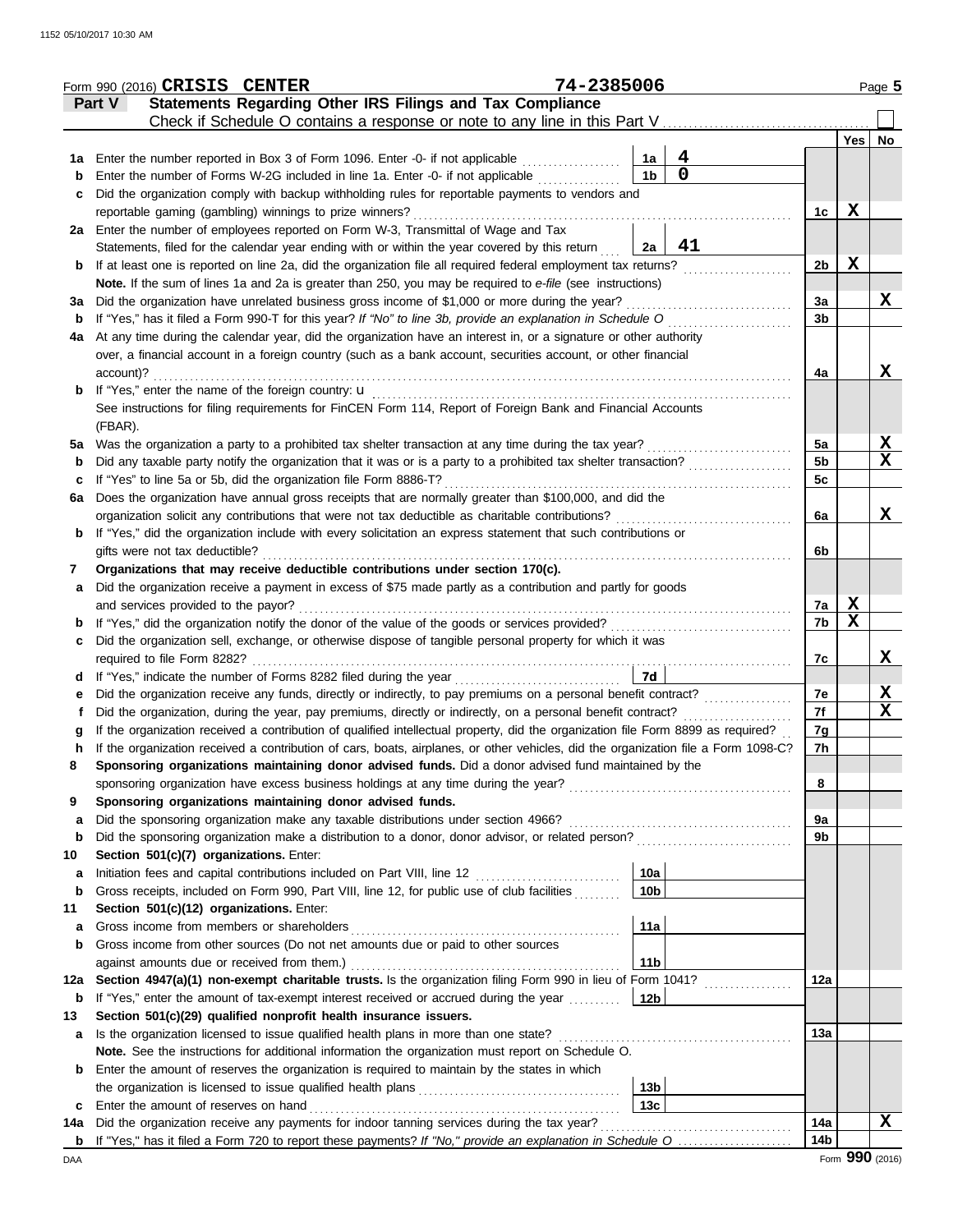|     | Form 990 (2016) CRISIS CENTER                                      |                                                                                                                                     | 74-2385006                    |    |              |                 |             | Page $6$        |
|-----|--------------------------------------------------------------------|-------------------------------------------------------------------------------------------------------------------------------------|-------------------------------|----|--------------|-----------------|-------------|-----------------|
|     | <b>Part VI</b>                                                     | Governance, Management, and Disclosure For each "Yes" response to lines 2 through 7b below, and for a "No"                          |                               |    |              |                 |             |                 |
|     |                                                                    | response to line 8a, 8b, or 10b below, describe the circumstances, processes, or changes in Schedule O. See instructions.           |                               |    |              |                 |             |                 |
|     |                                                                    | Check if Schedule O contains a response or note to any line in this Part VI                                                         |                               |    |              |                 |             | IXI             |
|     | Section A. Governing Body and Management                           |                                                                                                                                     |                               |    |              |                 |             |                 |
|     |                                                                    |                                                                                                                                     |                               |    |              |                 | Yes         | No              |
|     |                                                                    | 1a Enter the number of voting members of the governing body at the end of the tax year                                              |                               | 1a | 14           |                 |             |                 |
|     |                                                                    | If there are material differences in voting rights among members of the governing body, or                                          |                               |    |              |                 |             |                 |
|     |                                                                    | if the governing body delegated broad authority to an executive committee or similar                                                |                               |    |              |                 |             |                 |
|     | committee, explain in Schedule O.                                  |                                                                                                                                     |                               |    |              |                 |             |                 |
| b   |                                                                    | Enter the number of voting members included in line 1a, above, who are independent                                                  |                               | 1b | 14           |                 |             |                 |
| 2   |                                                                    | Did any officer, director, trustee, or key employee have a family relationship or a business relationship with                      |                               |    |              |                 |             |                 |
|     | any other officer, director, trustee, or key employee?             |                                                                                                                                     |                               |    |              | 2               |             | X               |
| 3   |                                                                    | Did the organization delegate control over management duties customarily performed by or under the direct                           |                               |    |              |                 |             |                 |
|     |                                                                    | supervision of officers, directors, or trustees, or key employees to a management company or other person?                          |                               |    |              | 3               |             | <u>x</u>        |
|     |                                                                    | Did the organization make any significant changes to its governing documents since the prior Form 990 was filed?                    |                               |    |              | 4               |             | X               |
| 4   |                                                                    |                                                                                                                                     |                               |    |              | 5               |             | $\mathbf{x}$    |
| 5   |                                                                    | Did the organization become aware during the year of a significant diversion of the organization's assets?                          |                               |    |              | 6               |             | X               |
| 6   | Did the organization have members or stockholders?                 |                                                                                                                                     |                               |    |              |                 |             |                 |
| 7a  |                                                                    | Did the organization have members, stockholders, or other persons who had the power to elect or appoint                             |                               |    |              |                 |             |                 |
|     | one or more members of the governing body?                         |                                                                                                                                     |                               |    |              | 7a              |             | X               |
| b   |                                                                    | Are any governance decisions of the organization reserved to (or subject to approval by) members,                                   |                               |    |              |                 |             |                 |
|     | stockholders, or persons other than the governing body?            |                                                                                                                                     |                               |    |              | 7b              |             | X               |
| 8   |                                                                    | Did the organization contemporaneously document the meetings held or written actions undertaken during the year by the following:   |                               |    |              |                 |             |                 |
| а   | The governing body?                                                |                                                                                                                                     |                               |    |              | 8a              | X           |                 |
| b   |                                                                    | Each committee with authority to act on behalf of the governing body?                                                               |                               |    |              | 8b              | X           |                 |
| 9   |                                                                    | Is there any officer, director, trustee, or key employee listed in Part VII, Section A, who cannot be reached at                    |                               |    |              |                 |             |                 |
|     |                                                                    | the organization's mailing address? If "Yes," provide the names and addresses in Schedule O                                         |                               |    |              | 9               |             | X               |
|     |                                                                    | Section B. Policies (This Section B requests information about policies not required by the Internal Revenue Code.)                 |                               |    |              |                 |             |                 |
|     |                                                                    |                                                                                                                                     |                               |    |              |                 | Yes         | No              |
| 10a | Did the organization have local chapters, branches, or affiliates? |                                                                                                                                     |                               |    |              | 10a             |             | X               |
| b   |                                                                    | If "Yes," did the organization have written policies and procedures governing the activities of such chapters,                      |                               |    |              |                 |             |                 |
|     |                                                                    | affiliates, and branches to ensure their operations are consistent with the organization's exempt purposes?                         |                               |    |              | 10b             |             |                 |
| 11a |                                                                    | Has the organization provided a complete copy of this Form 990 to all members of its governing body before filing the form?         |                               |    |              | 11a             | X           |                 |
| b   |                                                                    | Describe in Schedule O the process, if any, used by the organization to review this Form 990.                                       |                               |    |              |                 |             |                 |
| 12a |                                                                    | Did the organization have a written conflict of interest policy? If "No," go to line 13                                             |                               |    |              | 12a             | $\mathbf x$ |                 |
| b   |                                                                    | Were officers, directors, or trustees, and key employees required to disclose annually interests that could give rise to conflicts? |                               |    |              | 12b             | X           |                 |
|     |                                                                    | Did the organization regularly and consistently monitor and enforce compliance with the policy? If "Yes,"                           |                               |    |              |                 |             |                 |
|     | describe in Schedule O how this was done                           |                                                                                                                                     |                               |    |              | 12c             | X           |                 |
| 13  | Did the organization have a written whistleblower policy?          |                                                                                                                                     |                               |    |              | 13              | X           |                 |
| 14  |                                                                    | Did the organization have a written document retention and destruction policy?                                                      |                               |    |              | 14              | X           |                 |
| 15  |                                                                    | Did the process for determining compensation of the following persons include a review and approval by                              |                               |    |              |                 |             |                 |
|     |                                                                    | independent persons, comparability data, and contemporaneous substantiation of the deliberation and decision?                       |                               |    |              |                 |             |                 |
| a   |                                                                    | The organization's CEO, Executive Director, or top management official                                                              |                               |    |              | 15a             | X           |                 |
| b   | Other officers or key employees of the organization                |                                                                                                                                     |                               |    |              | 15 <sub>b</sub> | X           |                 |
|     |                                                                    | If "Yes" to line 15a or 15b, describe the process in Schedule O (see instructions).                                                 |                               |    |              |                 |             |                 |
| 16a |                                                                    | Did the organization invest in, contribute assets to, or participate in a joint venture or similar arrangement                      |                               |    |              |                 |             |                 |
|     | with a taxable entity during the year?                             |                                                                                                                                     |                               |    |              | 16a             |             | X               |
| b   |                                                                    | If "Yes," did the organization follow a written policy or procedure requiring the organization to evaluate its                      |                               |    |              |                 |             |                 |
|     |                                                                    | participation in joint venture arrangements under applicable federal tax law, and take steps to safeguard the                       |                               |    |              |                 |             |                 |
|     |                                                                    |                                                                                                                                     |                               |    |              | 16b             |             |                 |
|     | <b>Section C. Disclosure</b>                                       |                                                                                                                                     |                               |    |              |                 |             |                 |
| 17  |                                                                    | List the states with which a copy of this Form 990 is required to be filed $\mathbf{u}$ CO                                          |                               |    |              |                 |             |                 |
| 18  |                                                                    | Section 6104 requires an organization to make its Forms 1023 (or 1024 if applicable), 990, and 990-T (Section 501(c)(3)s only)      |                               |    |              |                 |             |                 |
|     |                                                                    | available for public inspection. Indicate how you made these available. Check all that apply.                                       |                               |    |              |                 |             |                 |
|     |                                                                    |                                                                                                                                     |                               |    |              |                 |             |                 |
|     | Own website $\vert$ Another's website $\vert X \vert$ Upon request |                                                                                                                                     | Other (explain in Schedule O) |    |              |                 |             |                 |
| 19  |                                                                    | Describe in Schedule O whether (and if so, how) the organization made its governing documents, conflict of interest policy, and     |                               |    |              |                 |             |                 |
|     | financial statements available to the public during the tax year.  |                                                                                                                                     |                               |    |              |                 |             |                 |
| 20  |                                                                    | State the name, address, and telephone number of the person who possesses the organization's books and records: u                   |                               |    |              |                 |             |                 |
|     | THE<br><b>ORGANIZATION</b>                                         | PO BOX 367                                                                                                                          |                               |    |              |                 |             |                 |
|     | <b>CASTLE ROCK</b>                                                 |                                                                                                                                     | CO 80104                      |    | 303-688-1094 |                 |             |                 |
| DAA |                                                                    |                                                                                                                                     |                               |    |              |                 |             | Form 990 (2016) |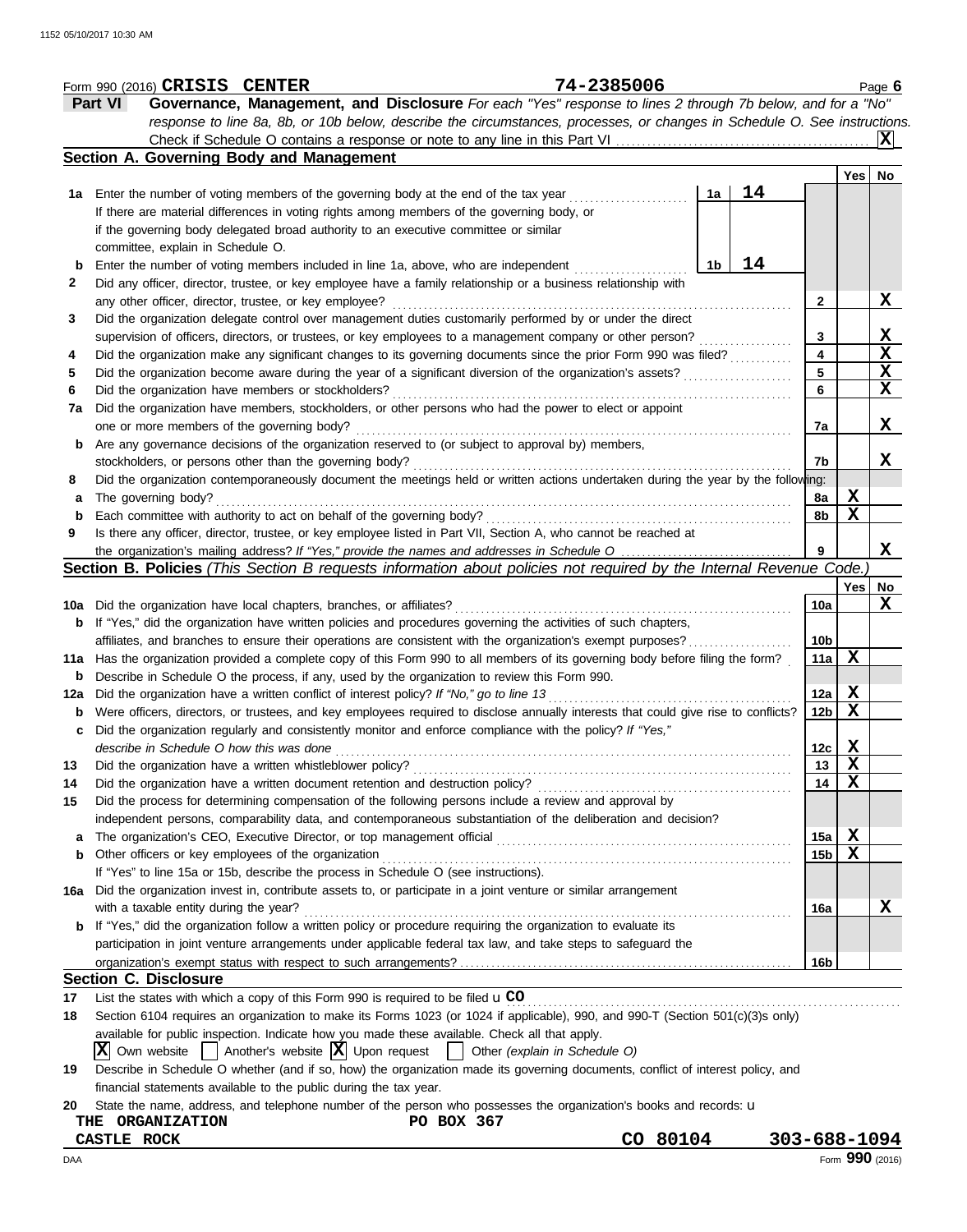| Form 990 (2016) CRISIS CENTER                                                                                                                                                                                                                       |                               |                                   |               |                |                 |                                                              |        | 74-2385006                                                                      |                                                                                                  | Page 7                       |
|-----------------------------------------------------------------------------------------------------------------------------------------------------------------------------------------------------------------------------------------------------|-------------------------------|-----------------------------------|---------------|----------------|-----------------|--------------------------------------------------------------|--------|---------------------------------------------------------------------------------|--------------------------------------------------------------------------------------------------|------------------------------|
| Part VII                                                                                                                                                                                                                                            |                               |                                   |               |                |                 |                                                              |        |                                                                                 | Compensation of Officers, Directors, Trustees, Key Employees, Highest Compensated Employees, and |                              |
| <b>Independent Contractors</b>                                                                                                                                                                                                                      |                               |                                   |               |                |                 |                                                              |        |                                                                                 |                                                                                                  |                              |
|                                                                                                                                                                                                                                                     |                               |                                   |               |                |                 |                                                              |        |                                                                                 |                                                                                                  |                              |
| Section A.                                                                                                                                                                                                                                          |                               |                                   |               |                |                 |                                                              |        | Officers, Directors, Trustees, Key Employees, and Highest Compensated Employees |                                                                                                  |                              |
| 1a Complete this table for all persons required to be listed. Report compensation for the calendar year ending with or within the<br>organization's tax year.                                                                                       |                               |                                   |               |                |                 |                                                              |        |                                                                                 |                                                                                                  |                              |
| • List all of the organization's current officers, directors, trustees (whether individuals or organizations), regardless of amount of                                                                                                              |                               |                                   |               |                |                 |                                                              |        |                                                                                 |                                                                                                  |                              |
| compensation. Enter -0- in columns (D), (E), and (F) if no compensation was paid.<br>• List all of the organization's current key employees, if any. See instructions for definition of "key employee."                                             |                               |                                   |               |                |                 |                                                              |        |                                                                                 |                                                                                                  |                              |
| • List the organization's five current highest compensated employees (other than an officer, director, trustee, or key employee)                                                                                                                    |                               |                                   |               |                |                 |                                                              |        |                                                                                 |                                                                                                  |                              |
| who received reportable compensation (Box 5 of Form W-2 and/or Box 7 of Form 1099-MISC) of more than \$100,000 from the<br>organization and any related organizations.                                                                              |                               |                                   |               |                |                 |                                                              |        |                                                                                 |                                                                                                  |                              |
| • List all of the organization's former officers, key employees, and highest compensated employees who received more than<br>\$100,000 of reportable compensation from the organization and any related organizations.                              |                               |                                   |               |                |                 |                                                              |        |                                                                                 |                                                                                                  |                              |
| • List all of the organization's former directors or trustees that received, in the capacity as a former director or trustee of the                                                                                                                 |                               |                                   |               |                |                 |                                                              |        |                                                                                 |                                                                                                  |                              |
| organization, more than \$10,000 of reportable compensation from the organization and any related organizations.<br>List persons in the following order: individual trustees or directors; institutional trustees; officers; key employees; highest |                               |                                   |               |                |                 |                                                              |        |                                                                                 |                                                                                                  |                              |
| compensated employees; and former such persons.<br>Check this box if neither the organization nor any related organization compensated any current officer, director, or trustee.                                                                   |                               |                                   |               |                |                 |                                                              |        |                                                                                 |                                                                                                  |                              |
|                                                                                                                                                                                                                                                     |                               |                                   |               |                |                 |                                                              |        |                                                                                 |                                                                                                  |                              |
| (A)<br>Name and Title                                                                                                                                                                                                                               | (B)<br>Average                |                                   |               |                | (C)<br>Position |                                                              |        | (D)<br>Reportable                                                               | (E)<br>Reportable                                                                                | (F)<br>Estimated             |
|                                                                                                                                                                                                                                                     | hours per                     |                                   |               |                |                 | (do not check more than one<br>box, unless person is both an |        | compensation<br>from                                                            | compensation from<br>related                                                                     | amount of<br>other           |
|                                                                                                                                                                                                                                                     | week<br>(list any             |                                   |               |                |                 | officer and a director/trustee)                              |        | the                                                                             | organizations                                                                                    | compensation                 |
|                                                                                                                                                                                                                                                     | hours for<br>related          |                                   |               | <b>Officer</b> |                 |                                                              | Former | organization<br>(W-2/1099-MISC)                                                 | (W-2/1099-MISC)                                                                                  | from the<br>organization     |
|                                                                                                                                                                                                                                                     | organizations<br>below dotted | Individual trustee<br>or director | Institutional |                | Key employee    |                                                              |        |                                                                                 |                                                                                                  | and related<br>organizations |
|                                                                                                                                                                                                                                                     | line)                         |                                   |               |                |                 |                                                              |        |                                                                                 |                                                                                                  |                              |
|                                                                                                                                                                                                                                                     |                               |                                   | trustee       |                |                 | Highest compensated<br>employee                              |        |                                                                                 |                                                                                                  |                              |
|                                                                                                                                                                                                                                                     |                               |                                   |               |                |                 |                                                              |        |                                                                                 |                                                                                                  |                              |
| PRENDERGAST<br>$(1)$ MIKE                                                                                                                                                                                                                           |                               |                                   |               |                |                 |                                                              |        |                                                                                 |                                                                                                  |                              |
|                                                                                                                                                                                                                                                     | 2.00                          |                                   |               |                |                 |                                                              |        |                                                                                 |                                                                                                  |                              |
| PRESIDENT<br>(2) HEATHER<br><b>HARCOURT</b>                                                                                                                                                                                                         | 0.00                          | $\mathbf x$                       |               | X              |                 |                                                              |        | 0                                                                               | 0                                                                                                | 0                            |
|                                                                                                                                                                                                                                                     | 2.00                          |                                   |               |                |                 |                                                              |        |                                                                                 |                                                                                                  |                              |
| <b>VICE-PRESIDENT</b>                                                                                                                                                                                                                               | 0.00                          | $\mathbf x$                       |               | X              |                 |                                                              |        | 0                                                                               | 0                                                                                                | 0                            |
| (3) CRAIG SAMMONS                                                                                                                                                                                                                                   |                               |                                   |               |                |                 |                                                              |        |                                                                                 |                                                                                                  |                              |
|                                                                                                                                                                                                                                                     | 2.00                          |                                   |               |                |                 |                                                              |        |                                                                                 |                                                                                                  |                              |
| <b>TREASURER</b>                                                                                                                                                                                                                                    | 0.00                          | $\mathbf x$                       |               | X              |                 |                                                              |        | 0                                                                               | 0                                                                                                | $\mathbf 0$                  |
| (4) AMY KAVALEC                                                                                                                                                                                                                                     |                               |                                   |               |                |                 |                                                              |        |                                                                                 |                                                                                                  |                              |
|                                                                                                                                                                                                                                                     | 2.00                          |                                   |               |                |                 |                                                              |        |                                                                                 |                                                                                                  |                              |
| <b>SECRETARY</b>                                                                                                                                                                                                                                    | 0.00                          | X                                 |               | X              |                 |                                                              |        | 0                                                                               | 0                                                                                                | $\mathbf 0$                  |
| (5) TIM MOORE                                                                                                                                                                                                                                       |                               |                                   |               |                |                 |                                                              |        |                                                                                 |                                                                                                  |                              |
| <b>DIRECTOR</b>                                                                                                                                                                                                                                     | 2.00<br>0.00                  | $\mathbf X$                       |               |                |                 |                                                              |        | 0                                                                               | 0                                                                                                | $\mathbf 0$                  |
| (6) BECKI RUPP                                                                                                                                                                                                                                      |                               |                                   |               |                |                 |                                                              |        |                                                                                 |                                                                                                  |                              |
|                                                                                                                                                                                                                                                     | 2.00                          |                                   |               |                |                 |                                                              |        |                                                                                 |                                                                                                  |                              |
| <b>DIRECTOR</b>                                                                                                                                                                                                                                     | 0.00                          | $\mathbf X$                       |               |                |                 |                                                              |        | 0                                                                               | 0                                                                                                | $\mathbf 0$                  |
| (7) LYNN WILLIAMSON                                                                                                                                                                                                                                 |                               |                                   |               |                |                 |                                                              |        |                                                                                 |                                                                                                  |                              |
|                                                                                                                                                                                                                                                     | 2.00                          |                                   |               |                |                 |                                                              |        |                                                                                 |                                                                                                  |                              |
| <b>DIRECTOR</b>                                                                                                                                                                                                                                     | 0.00                          | $\mathbf X$                       |               |                |                 |                                                              |        | 0                                                                               | 0                                                                                                | $\mathbf 0$                  |
| (8) MARSHA ALSTON                                                                                                                                                                                                                                   |                               |                                   |               |                |                 |                                                              |        |                                                                                 |                                                                                                  |                              |
|                                                                                                                                                                                                                                                     | 2.00                          |                                   |               |                |                 |                                                              |        |                                                                                 |                                                                                                  |                              |
| <b>DIRECTOR</b>                                                                                                                                                                                                                                     | 0.00                          | $\mathbf x$                       |               |                |                 |                                                              |        | 0                                                                               | 0                                                                                                | $\mathbf 0$                  |
| (9) RICHARD RHODES                                                                                                                                                                                                                                  |                               |                                   |               |                |                 |                                                              |        |                                                                                 |                                                                                                  |                              |
| <b>DIRECTOR</b>                                                                                                                                                                                                                                     | 2.00<br>0.00                  | $\mathbf X$                       |               |                |                 |                                                              |        | 0                                                                               | 0                                                                                                | $\mathbf 0$                  |
| (10) BARBARA VERBLE                                                                                                                                                                                                                                 |                               |                                   |               |                |                 |                                                              |        |                                                                                 |                                                                                                  |                              |
|                                                                                                                                                                                                                                                     | 2.00                          |                                   |               |                |                 |                                                              |        |                                                                                 |                                                                                                  |                              |
| <b>DIRECTOR</b>                                                                                                                                                                                                                                     | 0.00                          | $\mathbf X$                       |               |                |                 |                                                              |        | 0                                                                               | 0                                                                                                | $\mathbf 0$                  |
| (11) DARREN WEEKLY                                                                                                                                                                                                                                  |                               |                                   |               |                |                 |                                                              |        |                                                                                 |                                                                                                  |                              |
|                                                                                                                                                                                                                                                     | 2.00                          |                                   |               |                |                 |                                                              |        |                                                                                 |                                                                                                  |                              |
| <b>DIRECTOR</b>                                                                                                                                                                                                                                     | 0.00                          | X                                 |               |                |                 |                                                              |        | 0                                                                               | 0                                                                                                | 0                            |
| <b>DAA</b>                                                                                                                                                                                                                                          |                               |                                   |               |                |                 |                                                              |        |                                                                                 |                                                                                                  | Form 990 (2016)              |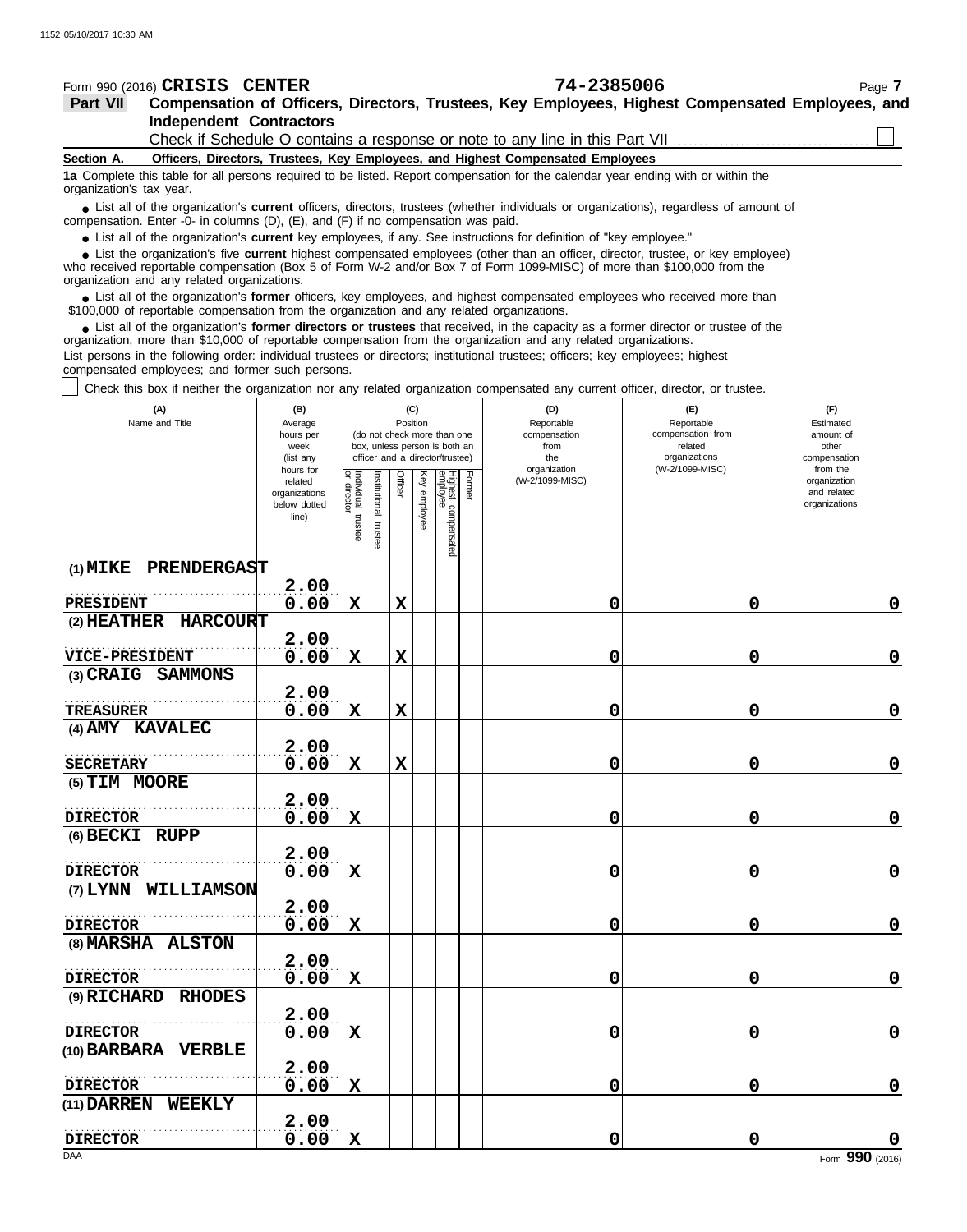|                  | Form 990 (2016) CRISIS CENTER                                                          |                                                   |                                   |                          |             |                 |                                                                                                 |                  | 74-2385006                                                                                                                                                                                                           |                                                                                                                                                                                                                                     |                                                          | Page 8                    |
|------------------|----------------------------------------------------------------------------------------|---------------------------------------------------|-----------------------------------|--------------------------|-------------|-----------------|-------------------------------------------------------------------------------------------------|------------------|----------------------------------------------------------------------------------------------------------------------------------------------------------------------------------------------------------------------|-------------------------------------------------------------------------------------------------------------------------------------------------------------------------------------------------------------------------------------|----------------------------------------------------------|---------------------------|
| Part VII         | (A)<br>(B)<br>Name and title<br>Average<br>hours per<br>week<br>(list any<br>hours for |                                                   |                                   |                          |             | (C)<br>Position | (do not check more than one<br>box, unless person is both an<br>officer and a director/trustee) |                  | Section A. Officers, Directors, Trustees, Key Employees, and Highest Compensated Employees (continued)<br>(D)<br>Reportable<br>compensation<br>from<br>the                                                           | (F)<br>Estimated<br>amount of<br>other<br>compensation                                                                                                                                                                              |                                                          |                           |
|                  |                                                                                        | related<br>organizations<br>below dotted<br>line) | Individual trustee<br>or director | Institutional<br>trustee | Officer     | Key employee    | Highest compensatec<br>employee                                                                 | Former           | organization<br>(W-2/1099-MISC)                                                                                                                                                                                      | (W-2/1099-MISC)                                                                                                                                                                                                                     | from the<br>organization<br>and related<br>organizations |                           |
| (12)             | LISA STULL                                                                             |                                                   |                                   |                          |             |                 |                                                                                                 |                  |                                                                                                                                                                                                                      |                                                                                                                                                                                                                                     |                                                          |                           |
| <b>DIRECTOR</b>  |                                                                                        | 2.00<br>0.00                                      | $\mathbf x$                       |                          |             |                 |                                                                                                 |                  | 0                                                                                                                                                                                                                    | 0                                                                                                                                                                                                                                   |                                                          | 0                         |
| (13)             | <b>JOSH MARTIN</b>                                                                     | 2.00                                              |                                   |                          |             |                 |                                                                                                 |                  |                                                                                                                                                                                                                      |                                                                                                                                                                                                                                     |                                                          |                           |
| <b>DIRECTOR</b>  |                                                                                        | 0.00                                              | $\mathbf x$                       |                          |             |                 |                                                                                                 |                  | 0                                                                                                                                                                                                                    | 0                                                                                                                                                                                                                                   |                                                          | 0                         |
| (14)             | <b>ELAYNE</b><br><b>SPINDER</b>                                                        |                                                   |                                   |                          |             |                 |                                                                                                 |                  |                                                                                                                                                                                                                      |                                                                                                                                                                                                                                     |                                                          |                           |
| <b>DIRECTOR</b>  |                                                                                        | 2.00<br>0.00                                      | $\mathbf x$                       |                          |             |                 |                                                                                                 |                  | 0                                                                                                                                                                                                                    | 0                                                                                                                                                                                                                                   |                                                          | 0                         |
| (15)             | <b>JENNIFER</b><br><b>WALKER</b>                                                       | 40.00                                             |                                   |                          |             |                 |                                                                                                 |                  |                                                                                                                                                                                                                      |                                                                                                                                                                                                                                     |                                                          |                           |
|                  | EXECUTIVE DIRECTOR                                                                     | 0.00                                              |                                   |                          | $\mathbf x$ |                 |                                                                                                 |                  | 88,758                                                                                                                                                                                                               | 0                                                                                                                                                                                                                                   |                                                          | 2,400                     |
|                  |                                                                                        |                                                   |                                   |                          |             |                 |                                                                                                 |                  |                                                                                                                                                                                                                      |                                                                                                                                                                                                                                     |                                                          |                           |
|                  |                                                                                        |                                                   |                                   |                          |             |                 |                                                                                                 |                  |                                                                                                                                                                                                                      |                                                                                                                                                                                                                                     |                                                          |                           |
|                  |                                                                                        |                                                   |                                   |                          |             |                 |                                                                                                 |                  |                                                                                                                                                                                                                      |                                                                                                                                                                                                                                     |                                                          |                           |
|                  |                                                                                        |                                                   |                                   |                          |             |                 |                                                                                                 |                  |                                                                                                                                                                                                                      |                                                                                                                                                                                                                                     |                                                          |                           |
| Sub-total<br>1b. |                                                                                        |                                                   |                                   |                          |             |                 |                                                                                                 | u                | 88,758                                                                                                                                                                                                               |                                                                                                                                                                                                                                     |                                                          | 2,400                     |
| d                | c Total from continuation sheets to Part VII, Section A                                |                                                   |                                   |                          |             |                 |                                                                                                 | u<br>$\mathbf u$ | 88,758                                                                                                                                                                                                               |                                                                                                                                                                                                                                     |                                                          | 2,400                     |
| $\mathbf{2}$     | reportable compensation from the organization $\mathbf{u}$                             |                                                   |                                   |                          |             |                 |                                                                                                 |                  | Total number of individuals (including but not limited to those listed above) who received more than \$100,000 of                                                                                                    |                                                                                                                                                                                                                                     |                                                          |                           |
|                  |                                                                                        |                                                   |                                   |                          |             |                 |                                                                                                 |                  |                                                                                                                                                                                                                      |                                                                                                                                                                                                                                     |                                                          | $\overline{Y}$ es  <br>No |
| 3                |                                                                                        |                                                   |                                   |                          |             |                 |                                                                                                 |                  | Did the organization list any former officer, director, or trustee, key employee, or highest compensated                                                                                                             |                                                                                                                                                                                                                                     | 3                                                        | X                         |
| 4                |                                                                                        |                                                   |                                   |                          |             |                 |                                                                                                 |                  | For any individual listed on line 1a, is the sum of reportable compensation and other compensation from the<br>organization and related organizations greater than \$150,000? If "Yes," complete Schedule J for such |                                                                                                                                                                                                                                     |                                                          |                           |
|                  |                                                                                        |                                                   |                                   |                          |             |                 |                                                                                                 |                  | Did any person listed on line 1a receive or accrue compensation from any unrelated organization or individual                                                                                                        | individual <b>construction of the construction of the construction</b> of the construction of the construction of the construction of the construction of the construction of the construction of the construction of the construct | 4                                                        | X                         |
| 5                |                                                                                        |                                                   |                                   |                          |             |                 |                                                                                                 |                  |                                                                                                                                                                                                                      |                                                                                                                                                                                                                                     | 5                                                        | X                         |
| 1                | <b>Section B. Independent Contractors</b>                                              |                                                   |                                   |                          |             |                 |                                                                                                 |                  | Complete this table for your five highest compensated independent contractors that received more than \$100,000 of                                                                                                   |                                                                                                                                                                                                                                     |                                                          |                           |
|                  |                                                                                        |                                                   |                                   |                          |             |                 |                                                                                                 |                  |                                                                                                                                                                                                                      | compensation from the organization. Report compensation for the calendar year ending with or within the organization's tax year.                                                                                                    |                                                          | (C)                       |
|                  |                                                                                        | (A)<br>Name and business address                  |                                   |                          |             |                 |                                                                                                 |                  |                                                                                                                                                                                                                      | (B)<br>Description of services                                                                                                                                                                                                      |                                                          | Compensation              |
|                  |                                                                                        |                                                   |                                   |                          |             |                 |                                                                                                 |                  |                                                                                                                                                                                                                      |                                                                                                                                                                                                                                     |                                                          |                           |
|                  |                                                                                        |                                                   |                                   |                          |             |                 |                                                                                                 |                  |                                                                                                                                                                                                                      |                                                                                                                                                                                                                                     |                                                          |                           |
|                  |                                                                                        |                                                   |                                   |                          |             |                 |                                                                                                 |                  |                                                                                                                                                                                                                      |                                                                                                                                                                                                                                     |                                                          |                           |
|                  |                                                                                        |                                                   |                                   |                          |             |                 |                                                                                                 |                  |                                                                                                                                                                                                                      |                                                                                                                                                                                                                                     |                                                          |                           |
|                  |                                                                                        |                                                   |                                   |                          |             |                 |                                                                                                 |                  |                                                                                                                                                                                                                      |                                                                                                                                                                                                                                     |                                                          |                           |
|                  |                                                                                        |                                                   |                                   |                          |             |                 |                                                                                                 |                  |                                                                                                                                                                                                                      |                                                                                                                                                                                                                                     |                                                          |                           |
|                  |                                                                                        |                                                   |                                   |                          |             |                 |                                                                                                 |                  |                                                                                                                                                                                                                      |                                                                                                                                                                                                                                     |                                                          |                           |

**2** Total number of independent contractors (including but not limited to those listed above) who received more than \$100,000 of compensation from the organization u

**0**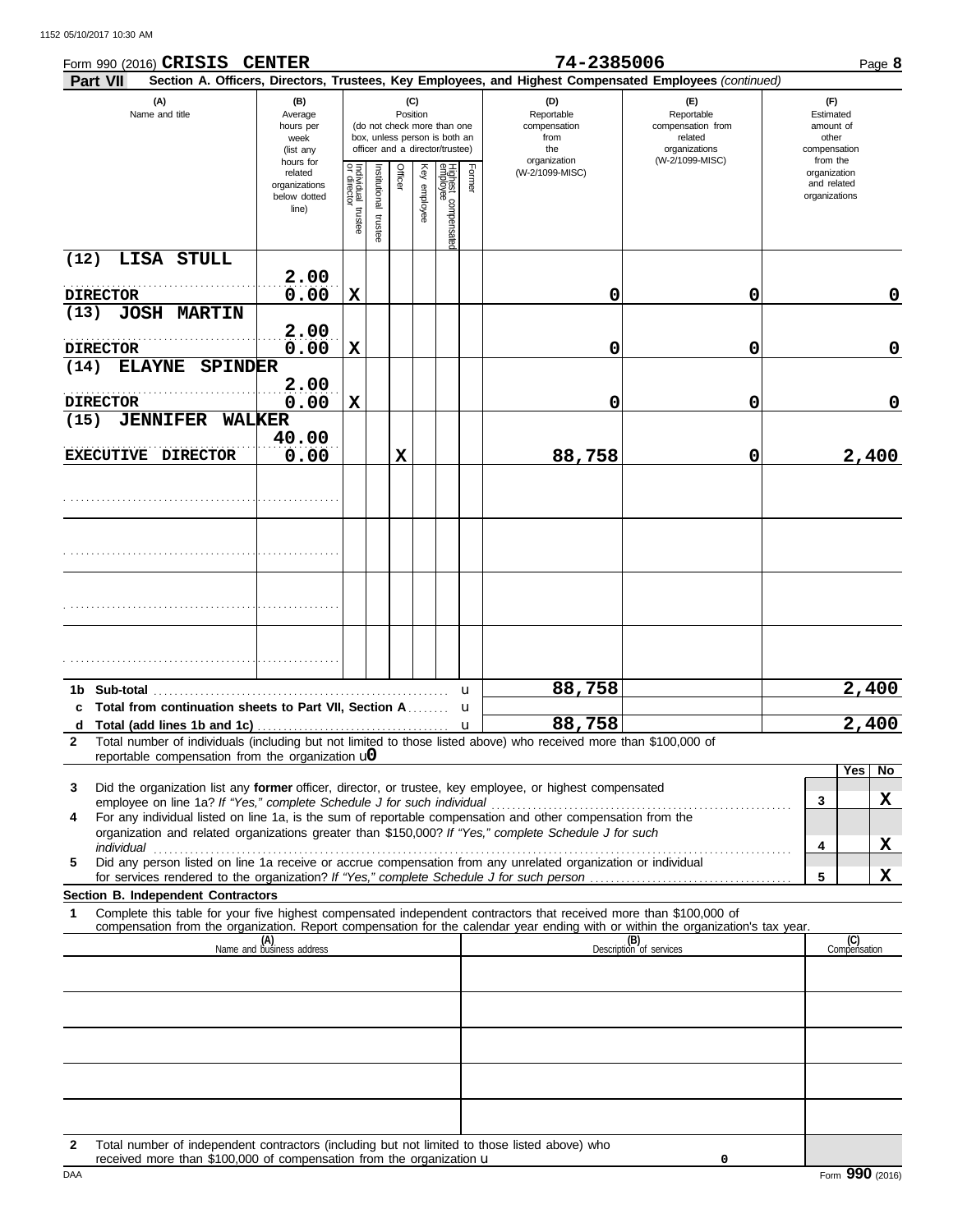|                                              |                  | Form 990 (2016) CRISIS CENTER                                    |          |                |   |                   |                      | 74-2385006                                                                    |                                         | Page 9                                                           |
|----------------------------------------------|------------------|------------------------------------------------------------------|----------|----------------|---|-------------------|----------------------|-------------------------------------------------------------------------------|-----------------------------------------|------------------------------------------------------------------|
|                                              | <b>Part VIII</b> | <b>Statement of Revenue</b>                                      |          |                |   |                   |                      |                                                                               |                                         |                                                                  |
|                                              |                  |                                                                  |          |                |   |                   |                      | Check if Schedule O contains a response or note to any line in this Part VIII |                                         |                                                                  |
|                                              |                  |                                                                  |          |                |   |                   | (A)<br>Total revenue | (B)<br>Related or<br>exempt<br>function<br>revenue                            | (C)<br>Unrelated<br>business<br>revenue | (D)<br>Revenue<br>excluded from tax<br>under sections<br>512-514 |
| Service Revenue Contributions, Gifts, Grants |                  | 1a Federated campaigns                                           |          | 1a             |   | 11,094            |                      |                                                                               |                                         |                                                                  |
|                                              |                  | <b>b</b> Membership dues                                         |          | 1b             |   |                   |                      |                                                                               |                                         |                                                                  |
|                                              |                  | c Fundraising events                                             |          | 1 <sup>c</sup> |   | 86,199            |                      |                                                                               |                                         |                                                                  |
|                                              |                  | d Related organizations                                          |          | 1d             |   |                   |                      |                                                                               |                                         |                                                                  |
|                                              |                  | <b>e</b> Government grants (contributions)                       |          | 1e             |   | 702,803           |                      |                                                                               |                                         |                                                                  |
|                                              |                  | f All other contributions, gifts, grants,                        |          |                |   |                   |                      |                                                                               |                                         |                                                                  |
|                                              |                  | and similar amounts not included above                           |          | 1f             |   | 359,038           |                      |                                                                               |                                         |                                                                  |
|                                              |                  | g Noncash contributions included in lines 1a-1f: \$              |          |                |   |                   |                      |                                                                               |                                         |                                                                  |
|                                              |                  |                                                                  |          |                |   |                   | 1,159,134            |                                                                               |                                         |                                                                  |
|                                              |                  |                                                                  |          |                |   | <b>Busn. Code</b> |                      |                                                                               |                                         |                                                                  |
|                                              | 2a               | SERVICE FEES                                                     |          |                |   |                   | 7,466                | 7,466                                                                         |                                         |                                                                  |
|                                              | b                |                                                                  |          |                |   |                   |                      |                                                                               |                                         |                                                                  |
|                                              | с                |                                                                  |          |                |   |                   |                      |                                                                               |                                         |                                                                  |
|                                              | d                |                                                                  |          |                |   |                   |                      |                                                                               |                                         |                                                                  |
|                                              |                  | f All other program service revenue                              |          |                |   |                   |                      |                                                                               |                                         |                                                                  |
| Program                                      |                  |                                                                  |          |                |   |                   | 7,466                |                                                                               |                                         |                                                                  |
|                                              | 3                | Investment income (including dividends, interest,                |          |                |   |                   |                      |                                                                               |                                         |                                                                  |
|                                              |                  | and other similar amounts)                                       |          |                |   | u                 | 16                   |                                                                               |                                         | 16                                                               |
|                                              | 4                | Income from investment of tax-exempt bond proceeds               |          |                |   |                   |                      |                                                                               |                                         |                                                                  |
|                                              | 5                |                                                                  |          |                |   | u                 |                      |                                                                               |                                         |                                                                  |
|                                              |                  |                                                                  | (i) Real |                |   | (ii) Personal     |                      |                                                                               |                                         |                                                                  |
|                                              | 6a               | Gross rents                                                      |          |                |   |                   |                      |                                                                               |                                         |                                                                  |
|                                              |                  | Less: rental exps.                                               |          |                |   |                   |                      |                                                                               |                                         |                                                                  |
|                                              |                  | Rental inc. or (loss)                                            |          |                |   |                   |                      |                                                                               |                                         |                                                                  |
|                                              | d                |                                                                  |          |                | u |                   |                      |                                                                               |                                         |                                                                  |
|                                              |                  | <b>7a</b> Gross amount from<br>(i) Securities<br>sales of assets |          |                |   | (ii) Other        |                      |                                                                               |                                         |                                                                  |
|                                              |                  | other than inventor                                              |          |                |   |                   |                      |                                                                               |                                         |                                                                  |
|                                              |                  | Less: cost or other                                              |          |                |   |                   |                      |                                                                               |                                         |                                                                  |
|                                              |                  | basis & sales exps                                               |          |                |   |                   |                      |                                                                               |                                         |                                                                  |
|                                              |                  | c Gain or (loss)                                                 |          |                |   |                   |                      |                                                                               |                                         |                                                                  |
|                                              |                  |                                                                  |          |                |   |                   |                      |                                                                               |                                         |                                                                  |
|                                              |                  | 8a Gross income from fundraising events                          |          |                |   |                   |                      |                                                                               |                                         |                                                                  |
|                                              |                  | (not including $$$ 86, 199                                       |          |                |   |                   |                      |                                                                               |                                         |                                                                  |
| Other Revenue                                |                  | of contributions reported on line 1c).                           |          |                |   |                   |                      |                                                                               |                                         |                                                                  |
|                                              |                  | See Part IV, line 18 $\ldots$                                    |          | a              |   | 195,054           |                      |                                                                               |                                         |                                                                  |
|                                              |                  | <b>b</b> Less: direct expenses                                   |          | b              |   | 68,097            |                      |                                                                               |                                         |                                                                  |
|                                              |                  | c Net income or (loss) from fundraising events  u                |          |                |   |                   | 126,957              |                                                                               |                                         | 126,957                                                          |
|                                              |                  | 9a Gross income from gaming activities.                          |          |                |   |                   |                      |                                                                               |                                         |                                                                  |
|                                              |                  | <b>b</b> Less: direct expenses                                   |          |                |   |                   |                      |                                                                               |                                         |                                                                  |
|                                              |                  | c Net income or (loss) from gaming activities  u                 |          |                |   |                   |                      |                                                                               |                                         |                                                                  |
|                                              |                  | 10a Gross sales of inventory, less                               |          |                |   |                   |                      |                                                                               |                                         |                                                                  |
|                                              |                  | returns and allowances  a                                        |          |                |   | 1,644             |                      |                                                                               |                                         |                                                                  |
|                                              |                  | <b>b</b> Less: cost of goods sold                                |          | b              |   |                   |                      |                                                                               |                                         |                                                                  |
|                                              |                  | c Net income or (loss) from sales of inventory  u                |          |                |   |                   | 1,644                | 1,644                                                                         |                                         |                                                                  |
|                                              |                  | Miscellaneous Revenue                                            |          |                |   | <b>Busn. Code</b> |                      |                                                                               |                                         |                                                                  |
|                                              |                  | 11a MISCELLANEOUS                                                |          |                |   |                   | 545                  | 545                                                                           |                                         |                                                                  |
|                                              | b                |                                                                  |          |                |   |                   |                      |                                                                               |                                         |                                                                  |
|                                              | с                |                                                                  |          |                |   |                   |                      |                                                                               |                                         |                                                                  |
|                                              |                  | d All other revenue                                              |          |                |   |                   |                      |                                                                               |                                         |                                                                  |
|                                              |                  |                                                                  |          |                |   | $\mathbf{u}$      | 545                  |                                                                               |                                         |                                                                  |
|                                              |                  |                                                                  |          |                |   |                   | 1,295,762            | 9,655                                                                         | 0                                       | 126,973                                                          |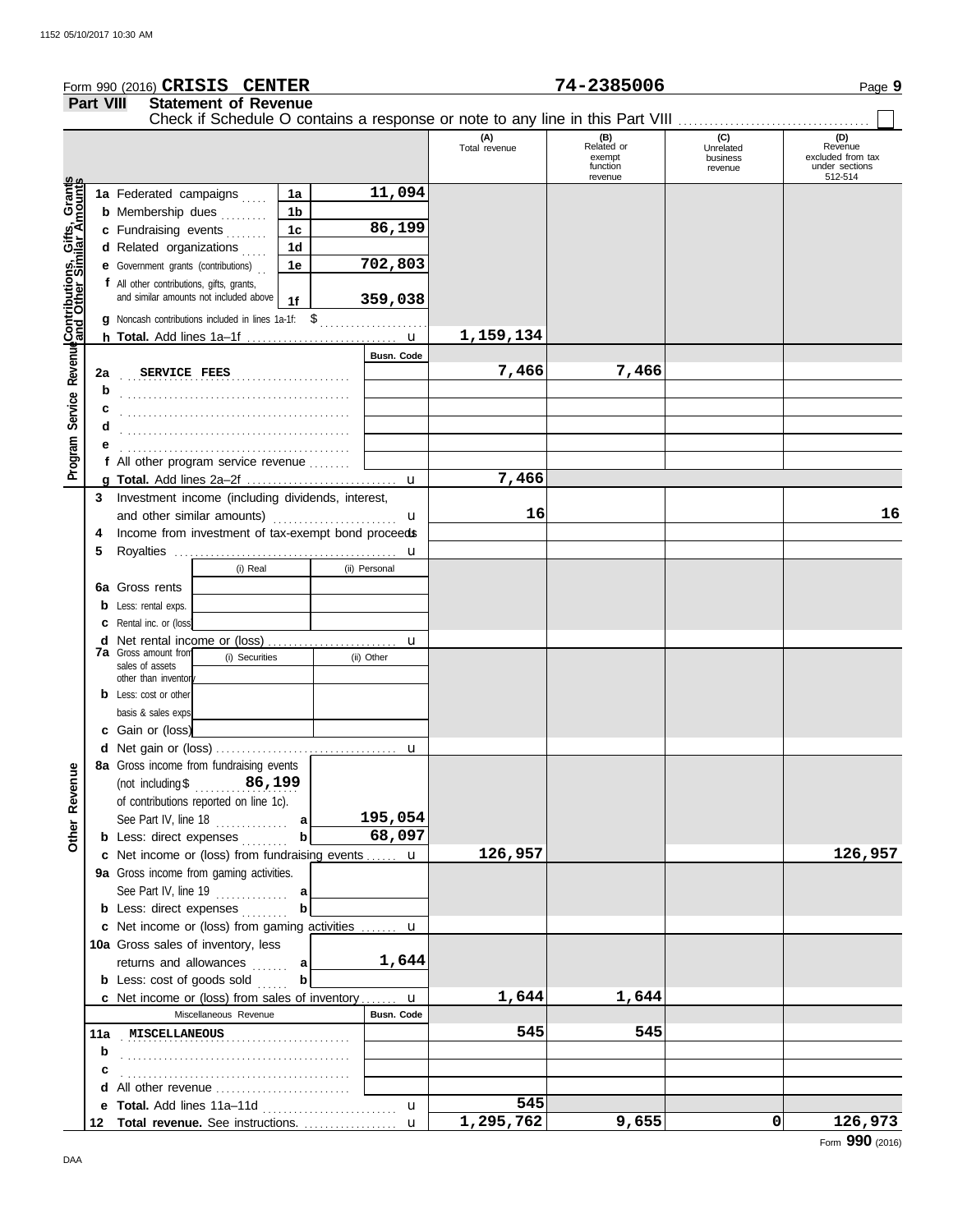## **Part IX Statement of Functional Expenses** Form 990 (2016) Page **10 CRISIS CENTER 74-2385006** *Section 501(c)(3) and 501(c)(4) organizations must complete all columns. All other organizations must complete column (A). Do not include amounts reported on lines 6b, 7b, 8b, 9b, and 10b of Part VIII.* **1 2 3 4** Benefits paid to or for members **........**.. **5 6** Compensation not included above, to disqualified **7** Other salaries and wages **. . . . . . . . . . . .** . . **8 9 10** Payroll taxes ............................... **11 a** Management .............................. **b** Legal **c** Accounting . . . . . . . . . . . . . . . . . . . . . . . . . . . . . . . . **d** Lobbying . . . . . . . . . . . . . . . . . . . . . . . . . . . . . . . . . . . **e** Professional fundraising services. See Part IV, line 17 **f g 12** Advertising and promotion ............... **13** Office expenses **.......................**... **14 15 16** Occupancy . . . . . . . . . . . . . . . . . . . . . . . . . . . . . . . . **17** Travel . . . . . . . . . . . . . . . . . . . . . . . . . . . . . . . . . . . . . . **18** Payments of travel or entertainment expenses **19** Conferences, conventions, and meetings . **20** Interest . . . . . . . . . . . . . . . . . . . . . . . . . . . . . . . . . . . . **21 22** Depreciation, depletion, and amortization . **23** Insurance . . . . . . . . . . . . . . . . . . . . . . . . . . . . . . . . . . **24** Other expenses. Itemize expenses not covered **a** . . . . . . . . . . . . . . . . . . . . . . . . . . . . . . . . . . . . . . . . . . . . . **MAINT. & REPAIR 67,200 52,047 12,462 2,691 b** PROGRAM EXPENSE **16,697 16,697 c** Grants and other assistance to domestic organizations and domestic governments. See Part IV, line 21 . . . . . . . . Grants and other assistance to domestic individuals. See Part IV, line 22 Grants and other assistance to foreign organizations, foreign governments, and foreign individuals. See Part IV, lines 15 and 16 Compensation of current officers, directors, trustees, and key employees ............... persons (as defined under section 4958(f)(1)) and persons described in section 4958(c)(3)(B) . . . . . Pension plan accruals and contributions (include section 401(k) and 403(b) employer contributions) Other employee benefits .................. Fees for services (non-employees): . . . . . . . . . . . . . . . . . . . . . . . . . . . . . . . . . . . . . . Investment management fees Other. (If line 11g amount exceeds 10% of line 25, column Information technology . . . . . . . . . . . . . . . . . . . . Royalties . . . . . . . . . . . . . . . . . . . . . . . . . . . . . . . . . . for any federal, state, or local public officials Payments to affiliates ....................... above (List miscellaneous expenses in line 24e. If line 24e amount exceeds 10% of line 25, column (A) amount, list line 24e expenses on Schedule O.) **(A) (B) (C) C**<br>Total expenses **a Program service Manageme** Total expenses<br>
expenses Program service<br>
Program service<br>  $\frac{1}{2}$ <br>  $\frac{1}{2}$ <br>  $\frac{1}{2}$ <br>  $\frac{1}{2}$ <br>  $\frac{1}{2}$ <br>  $\frac{1}{2}$ <br>  $\frac{1}{2}$ <br>  $\frac{1}{2}$ <br>  $\frac{1}{2}$ <br>  $\frac{1}{2}$ <br>  $\frac{1}{2}$ <br>  $\frac{1}{2}$ <br>  $\frac{1}{2}$ <br>  $\frac{1}{2}$ <br>  $\frac{1}{2}$ expenses general expenses (D)<br>Fundraising expenses . . . . . . . . . . . . . . . . . . . . . . . . . . . . . . . . . . . . . . . . . . . . . Check if Schedule O contains a response or note to any line in this Part IX (A) amount, list line 11g expenses on Schedule O.) . . . . . . **93,558 80,357 6,521 6,680 866,414 744,163 60,389 61,862 18,233 15,660 1,271 1,302 72,162 61,980 5,030 5,152 12,256 12,256 3,341 3,146 195 41,961 36,040 2,925 2,996 23,421 21,126 1,634 661 44,044 33,945 10,099 24,650 21,172 1,718 1,760 60,667 52,107 4,228 4,332 18,711 14,521 2,985 1,205 MISC 13,676 602 13,069 5**

. . . . . . . . . . . . . . . . . . . . . . . . . . . . . . . . . . . . . . . . . . . . . **SPECIAL EVENTS 3,992 3,992**

**e** All other expenses . . . . . . . . . . . . . . . . . . . . . . . . **25 Total functional expenses.** Add lines 1 through 24e . . . fundraising solicitation. Check here  $\mathbf{u}$  | if organization reported in column (B) joint costs from a combined educational campaign and following SOP 98-2 (ASC 958-720) **Joint costs.** Complete this line only if the **1,380,983 1,153,563 134,587 92,833**

**26**

**d**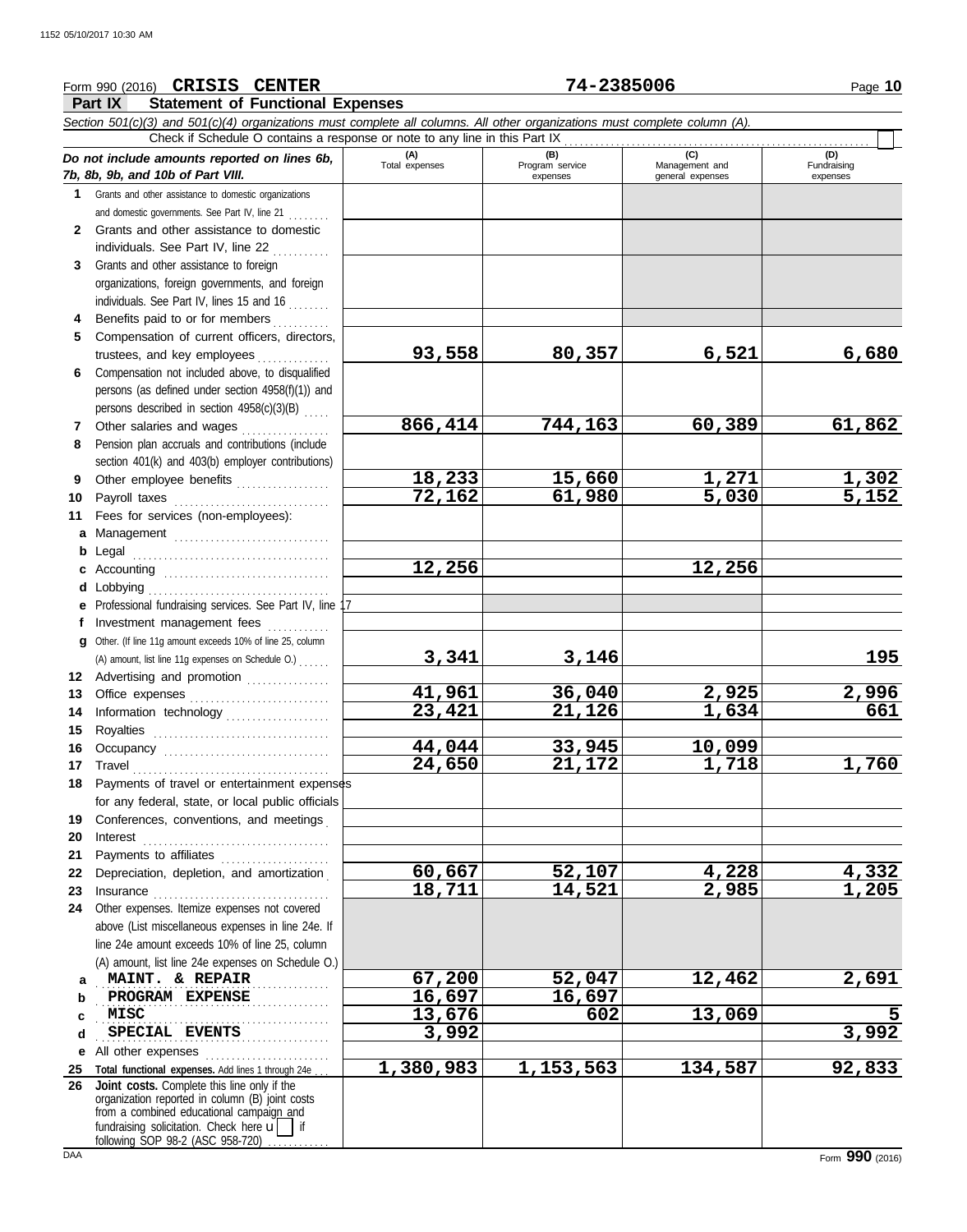## Form 990 (2016) Page **11 CRISIS CENTER 74-2385006**

|                   | Part X   | <b>Balance Sheet</b>                                                                                                |  |     |                   |                         |                     |
|-------------------|----------|---------------------------------------------------------------------------------------------------------------------|--|-----|-------------------|-------------------------|---------------------|
|                   |          | Check if Schedule O contains a response or note to any line in this Part X                                          |  |     |                   |                         |                     |
|                   |          |                                                                                                                     |  |     | (A)               |                         | (B)                 |
|                   |          |                                                                                                                     |  |     | Beginning of year |                         | End of year         |
|                   | 1        | Cash-non-interest bearing                                                                                           |  |     | 505               | 1                       | 280                 |
|                   | 2        |                                                                                                                     |  |     | 116,469           | $\mathbf 2$             | 27,355              |
|                   | 3        |                                                                                                                     |  |     | 12,500            | $\overline{\mathbf{3}}$ | 12,500              |
|                   | 4        |                                                                                                                     |  |     | 82,127            | 4                       | 117,419             |
|                   | 5        | Loans and other receivables from current and former officers, directors,                                            |  |     |                   |                         |                     |
|                   |          | trustees, key employees, and highest compensated employees.                                                         |  |     |                   |                         |                     |
|                   |          | Complete Part II of Schedule L                                                                                      |  |     |                   | 5                       |                     |
|                   | 6        | Loans and other receivables from other disqualified persons (as defined under section                               |  |     |                   |                         |                     |
|                   |          | 4958(f)(1)), persons described in section 4958(c)(3)(B), and contributing employers and                             |  |     |                   |                         |                     |
|                   |          | sponsoring organizations of section 501(c)(9) voluntary employees' beneficiary                                      |  |     |                   |                         |                     |
|                   |          | organizations (see instructions). Complete Part II of Schedule L                                                    |  |     |                   | 6                       |                     |
| Assets            | 7        |                                                                                                                     |  |     |                   | $\overline{ }$          |                     |
|                   | 8        | Inventories for sale or use                                                                                         |  |     | 4,847             | 8                       | 8,442               |
|                   | 9        |                                                                                                                     |  |     |                   | 9                       | 1,748               |
|                   |          | 10a Land, buildings, and equipment: cost or                                                                         |  |     |                   |                         |                     |
|                   |          |                                                                                                                     |  |     |                   |                         |                     |
|                   |          | other basis. Complete Part VI of Schedule D  10a 2,441,405<br><u>10b</u><br><b>b</b> Less: accumulated depreciation |  |     | 2,020,066         | 10c                     | 1,969,823           |
|                   | 11       | Investments-publicly traded securities                                                                              |  |     |                   | 11                      |                     |
|                   | 12       |                                                                                                                     |  |     |                   | 12                      |                     |
|                   | 13       |                                                                                                                     |  |     |                   | 13                      |                     |
|                   | 14       | Intangible assets                                                                                                   |  | 14  |                   |                         |                     |
|                   | 15       | Other assets. See Part IV, line 11                                                                                  |  |     |                   | 15                      |                     |
|                   | 16       |                                                                                                                     |  |     | 2,236,514         | 16                      | 2,137,567           |
|                   | 17       |                                                                                                                     |  |     | 31,968            | 17                      | 23,254              |
|                   | 18       |                                                                                                                     |  |     | 18                |                         |                     |
|                   | 19       |                                                                                                                     |  |     | 19                |                         |                     |
|                   | 20       |                                                                                                                     |  |     | 20                |                         |                     |
|                   | 21       | Escrow or custodial account liability. Complete Part IV of Schedule D                                               |  |     |                   | 21                      |                     |
|                   | 22       | Loans and other payables to current and former officers, directors,                                                 |  |     |                   |                         |                     |
|                   |          | trustees, key employees, highest compensated employees, and                                                         |  |     |                   |                         |                     |
| Liabilities       |          | disqualified persons. Complete Part II of Schedule L                                                                |  |     |                   | 22                      |                     |
|                   | 23       | Secured mortgages and notes payable to unrelated third parties                                                      |  |     | 63,926            | 23                      | 58,705              |
|                   | 24       | Unsecured notes and loans payable to unrelated third parties                                                        |  |     | 38,742            | 24                      | 38,951              |
|                   | 25       | Other liabilities (including federal income tax, payables to related third                                          |  |     |                   |                         |                     |
|                   |          | parties, and other liabilities not included on lines 17-24). Complete Part X                                        |  |     |                   |                         |                     |
|                   |          | of Schedule D                                                                                                       |  |     |                   | 25                      |                     |
|                   | 26       |                                                                                                                     |  |     | 134,636           | 26                      | 120,910             |
|                   |          | Organizations that follow SFAS 117 (ASC 958), check here $\mathbf{u}[\overline{X}]$ and                             |  |     |                   |                         |                     |
|                   |          | complete lines 27 through 29, and lines 33 and 34.                                                                  |  |     |                   |                         |                     |
| or Fund Balances  | 27       | Unrestricted net assets                                                                                             |  |     | 2,089,378         | 27                      | 2,004,157<br>12,500 |
|                   | 28       |                                                                                                                     |  |     | 12,500            | 28<br>29                |                     |
|                   | 29       | Permanently restricted net assets<br>Organizations that do not follow SFAS 117 (ASC 958), check here u              |  | and |                   |                         |                     |
|                   |          |                                                                                                                     |  |     |                   |                         |                     |
|                   |          | complete lines 30 through 34.                                                                                       |  |     |                   |                         |                     |
|                   | 30       | Capital stock or trust principal, or current funds                                                                  |  |     |                   | 30<br>31                |                     |
| <b>Net Assets</b> | 31       | Retained earnings, endowment, accumulated income, or other funds                                                    |  |     |                   | 32                      |                     |
|                   | 32<br>33 | Total net assets or fund balances                                                                                   |  |     | 2,101,878         | 33                      | 2,016,657           |
|                   | 34       |                                                                                                                     |  |     | 2,236,514         | 34                      | <u>2,137,567</u>    |
|                   |          |                                                                                                                     |  |     |                   |                         |                     |

Form **990** (2016)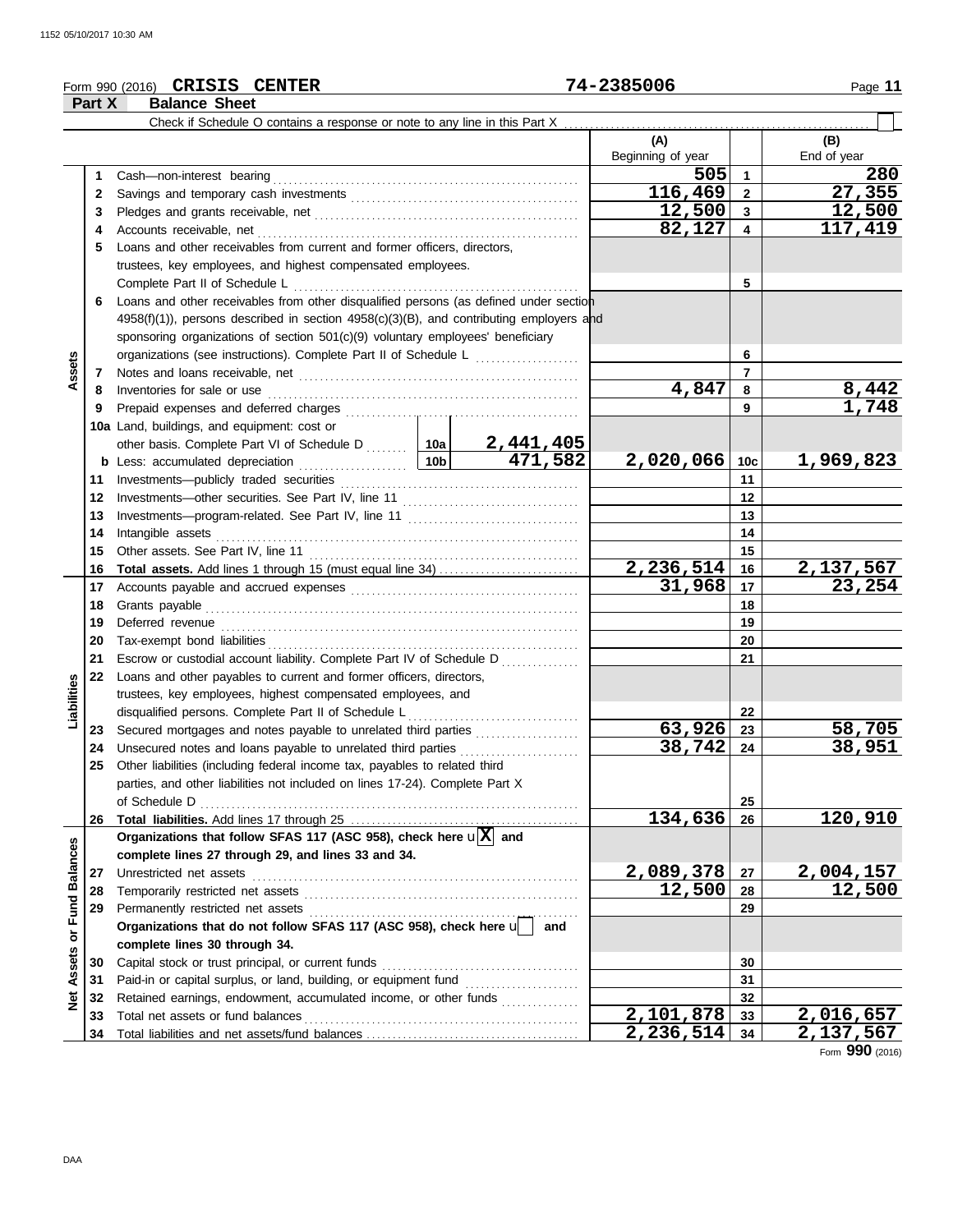|    | 74-2385006<br>Form 990 (2016) CRISIS CENTER                                                                           |                         |                |            | Page 12         |
|----|-----------------------------------------------------------------------------------------------------------------------|-------------------------|----------------|------------|-----------------|
|    | <b>Reconciliation of Net Assets</b><br><b>Part XI</b>                                                                 |                         |                |            |                 |
|    |                                                                                                                       |                         |                |            |                 |
| 1  |                                                                                                                       | $\mathbf{1}$            | 1,295,762      |            |                 |
| 2  |                                                                                                                       | $\overline{2}$          | 1,380,983      |            |                 |
| 3  |                                                                                                                       | $\overline{3}$          |                | $-85,221$  |                 |
| 4  | Net assets or fund balances at beginning of year (must equal Part X, line 33, column (A)) [[[[[[[[[[[[[[[[[[[         | $\overline{\mathbf{4}}$ | 2,101,878      |            |                 |
| 5  |                                                                                                                       | 5                       |                |            |                 |
| 6  |                                                                                                                       | 6                       |                |            |                 |
| 7  | Investment expenses                                                                                                   | $\overline{7}$          |                |            |                 |
| 8  |                                                                                                                       | 8                       |                |            |                 |
| 9  |                                                                                                                       | 9                       |                |            |                 |
| 10 | Net assets or fund balances at end of year. Combine lines 3 through 9 (must equal Part X, line                        |                         |                |            |                 |
|    | 33, column (B))                                                                                                       | 10                      | 2,016,657      |            |                 |
|    | <b>Financial Statements and Reporting</b><br><b>Part XII</b>                                                          |                         |                |            |                 |
|    |                                                                                                                       |                         |                |            |                 |
|    |                                                                                                                       |                         |                | <b>Yes</b> | <b>No</b>       |
| 1. | $\mathbf{X}$ Accrual<br>Accounting method used to prepare the Form 990:     Cash<br>Other                             |                         |                |            |                 |
|    | If the organization changed its method of accounting from a prior year or checked "Other," explain in                 |                         |                |            |                 |
|    | Schedule O.                                                                                                           |                         |                |            |                 |
|    | 2a Were the organization's financial statements compiled or reviewed by an independent accountant?                    |                         | 2a             |            | х               |
|    | If "Yes," check a box below to indicate whether the financial statements for the year were compiled or                |                         |                |            |                 |
|    | reviewed on a separate basis, consolidated basis, or both:                                                            |                         |                |            |                 |
|    | Separate basis<br>Consolidated basis<br>Both consolidated and separate basis                                          |                         |                |            |                 |
|    | b Were the organization's financial statements audited by an independent accountant?                                  |                         | 2 <sub>b</sub> | X          |                 |
|    | If "Yes," check a box below to indicate whether the financial statements for the year were audited on a               |                         |                |            |                 |
|    | separate basis, consolidated basis, or both:                                                                          |                         |                |            |                 |
|    | $ \mathbf{X} $ Separate basis<br>Both consolidated and separate basis<br>Consolidated basis                           |                         |                |            |                 |
|    | c If "Yes" to line 2a or 2b, does the organization have a committee that assumes responsibility for oversight         |                         |                |            |                 |
|    | of the audit, review, or compilation of its financial statements and selection of an independent accountant?          |                         | 2c             | Х          |                 |
|    | If the organization changed either its oversight process or selection process during the tax year, explain in         |                         |                |            |                 |
|    | Schedule O.                                                                                                           |                         |                |            |                 |
|    | 3a As a result of a federal award, was the organization required to undergo an audit or audits as set forth in        |                         |                |            |                 |
|    | the Single Audit Act and OMB Circular A-133?                                                                          |                         | 3a             |            | x               |
|    | <b>b</b> If "Yes," did the organization undergo the required audit or audits? If the organization did not undergo the |                         |                |            |                 |
|    |                                                                                                                       |                         | 3 <sub>b</sub> |            |                 |
|    |                                                                                                                       |                         |                |            | Form 990 (2016) |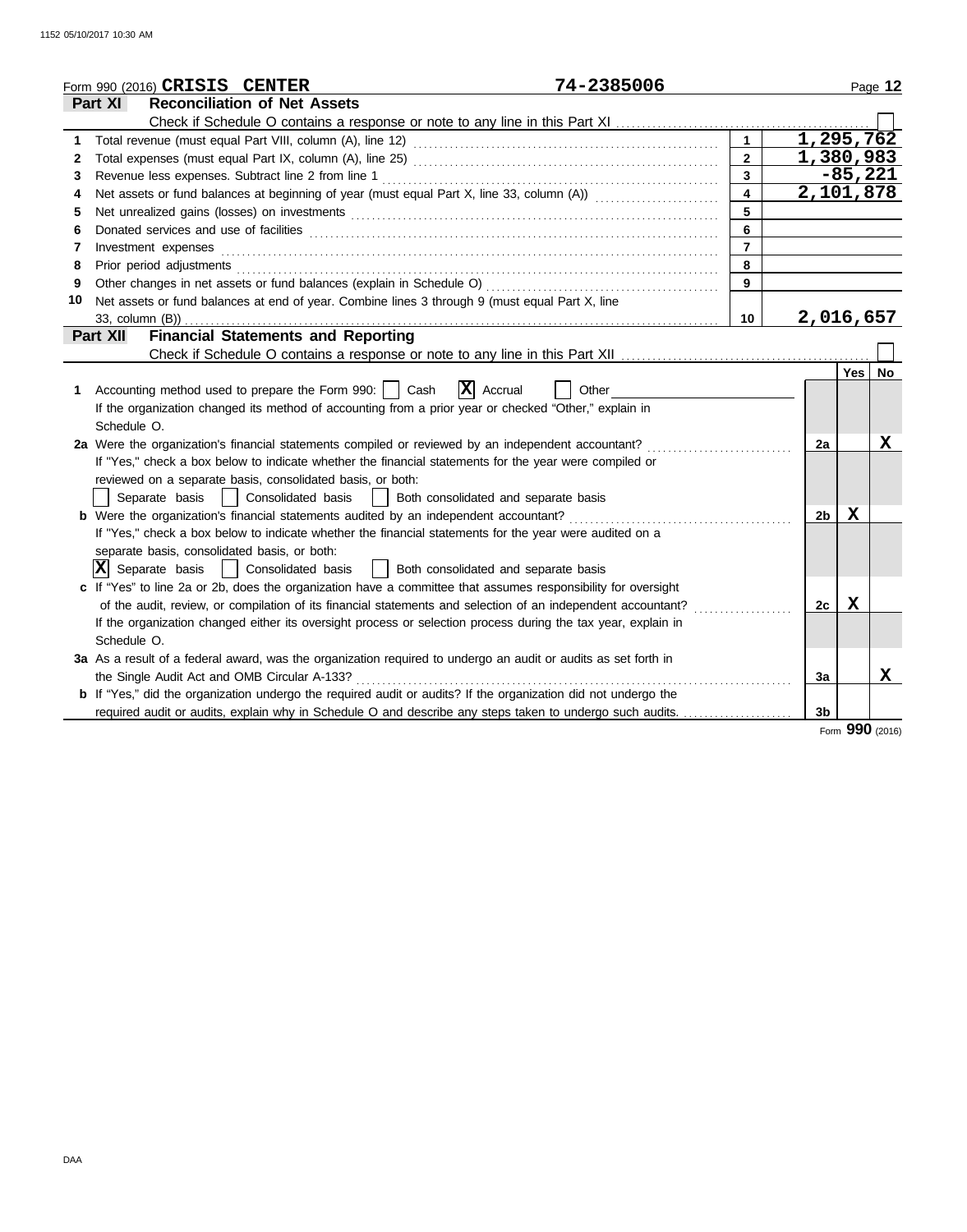| <b>SCHEDULE A</b>                                                                                           |                                                                                                             | <b>Public Charity Status and Public Support</b>                                                                                                                                                                                                                                                                                                                                                                                                                                                                                                                                                                                                                                                                                                                                                                                                                                                                                                                                                                                                                                                                                                                                                                                                                                                                                                                                                                                                                                                                                                                                                                                                                                                                                                                                                                                                                                                                                                                                         |                                                                   |    |                                                         |                                |                                                       |
|-------------------------------------------------------------------------------------------------------------|-------------------------------------------------------------------------------------------------------------|-----------------------------------------------------------------------------------------------------------------------------------------------------------------------------------------------------------------------------------------------------------------------------------------------------------------------------------------------------------------------------------------------------------------------------------------------------------------------------------------------------------------------------------------------------------------------------------------------------------------------------------------------------------------------------------------------------------------------------------------------------------------------------------------------------------------------------------------------------------------------------------------------------------------------------------------------------------------------------------------------------------------------------------------------------------------------------------------------------------------------------------------------------------------------------------------------------------------------------------------------------------------------------------------------------------------------------------------------------------------------------------------------------------------------------------------------------------------------------------------------------------------------------------------------------------------------------------------------------------------------------------------------------------------------------------------------------------------------------------------------------------------------------------------------------------------------------------------------------------------------------------------------------------------------------------------------------------------------------------------|-------------------------------------------------------------------|----|---------------------------------------------------------|--------------------------------|-------------------------------------------------------|
| (Form 990 or 990-EZ)                                                                                        |                                                                                                             | Complete if the organization is a section 501(c)(3) organization or a section $4947(a)(1)$ nonexempt charitable trust.                                                                                                                                                                                                                                                                                                                                                                                                                                                                                                                                                                                                                                                                                                                                                                                                                                                                                                                                                                                                                                                                                                                                                                                                                                                                                                                                                                                                                                                                                                                                                                                                                                                                                                                                                                                                                                                                  |                                                                   |    |                                                         |                                | OMB No. 1545-0047<br><b>2016</b>                      |
| Department of the Treasury                                                                                  |                                                                                                             | La Attach to Form 990 or Form 990-EZ.                                                                                                                                                                                                                                                                                                                                                                                                                                                                                                                                                                                                                                                                                                                                                                                                                                                                                                                                                                                                                                                                                                                                                                                                                                                                                                                                                                                                                                                                                                                                                                                                                                                                                                                                                                                                                                                                                                                                                   |                                                                   |    |                                                         |                                | Open to Public                                        |
| Internal Revenue Service                                                                                    |                                                                                                             | <b>u</b> Information about Schedule A (Form 990 or 990-EZ) and its instructions is at www.irs.gov/form990.                                                                                                                                                                                                                                                                                                                                                                                                                                                                                                                                                                                                                                                                                                                                                                                                                                                                                                                                                                                                                                                                                                                                                                                                                                                                                                                                                                                                                                                                                                                                                                                                                                                                                                                                                                                                                                                                              |                                                                   |    |                                                         |                                | <b>Inspection</b>                                     |
| Name of the organization                                                                                    |                                                                                                             |                                                                                                                                                                                                                                                                                                                                                                                                                                                                                                                                                                                                                                                                                                                                                                                                                                                                                                                                                                                                                                                                                                                                                                                                                                                                                                                                                                                                                                                                                                                                                                                                                                                                                                                                                                                                                                                                                                                                                                                         |                                                                   |    |                                                         | Employer identification number |                                                       |
|                                                                                                             | <b>CRISIS</b><br><b>CENTER</b>                                                                              |                                                                                                                                                                                                                                                                                                                                                                                                                                                                                                                                                                                                                                                                                                                                                                                                                                                                                                                                                                                                                                                                                                                                                                                                                                                                                                                                                                                                                                                                                                                                                                                                                                                                                                                                                                                                                                                                                                                                                                                         |                                                                   |    |                                                         | 74-2385006                     |                                                       |
| Part I<br>1<br>2<br>3<br>4<br>city, and state:<br>5<br>6<br>$ {\bf x} $<br>7<br>8<br>9<br>university:<br>10 | section 170(b)(1)(A)(iv). (Complete Part II.)<br>described in section 170(b)(1)(A)(vi). (Complete Part II.) | <b>Reason for Public Charity Status</b> (All organizations must complete this part.) See instructions.<br>The organization is not a private foundation because it is: (For lines 1 through 12, check only one box.)<br>A church, convention of churches, or association of churches described in section 170(b)(1)(A)(i).<br>A school described in section 170(b)(1)(A)(ii). (Attach Schedule E (Form 990 or 990-EZ).)<br>A hospital or a cooperative hospital service organization described in section 170(b)(1)(A)(iii).<br>A medical research organization operated in conjunction with a hospital described in section 170(b)(1)(A)(iii). Enter the hospital's name,<br>An organization operated for the benefit of a college or university owned or operated by a governmental unit described in<br>A federal, state, or local government or governmental unit described in section 170(b)(1)(A)(v).<br>An organization that normally receives a substantial part of its support from a governmental unit or from the general public<br>A community trust described in section 170(b)(1)(A)(vi). (Complete Part II.)<br>An agricultural research organization described in section 170(b)(1)(A)(ix) operated in conjunction with a land-grant college<br>or university or a non-land grant college of agriculture (see instructions). Enter the name, city, and state of the college or<br>An organization that normally receives: (1) more than 33 1/3% of its support from contributions, membership fees, and gross<br>receipts from activities related to its exempt functions—subject to certain exceptions, and (2) no more than 33 1/3% of its<br>support from gross investment income and unrelated business taxable income (less section 511 tax) from businesses                                                                                                                                                                                                        |                                                                   |    |                                                         |                                |                                                       |
| 11<br>12<br>a<br>b<br>d<br>е                                                                                |                                                                                                             | acquired by the organization after June 30, 1975. See section 509(a)(2). (Complete Part III.)<br>An organization organized and operated exclusively to test for public safety. See section 509(a)(4).<br>An organization organized and operated exclusively for the benefit of, to perform the functions of, or to carry out the purposes<br>of one or more publicly supported organizations described in section 509(a)(1) or section 509(a)(2). See section 509(a)(3).<br>Check the box in lines 12a through 12d that describes the type of supporting organization and complete lines 12e, 12f, and 12g.<br>Type I. A supporting organization operated, supervised, or controlled by its supported organization(s), typically by giving<br>the supported organization(s) the power to regularly appoint or elect a majority of the directors or trustees of the<br>supporting organization. You must complete Part IV, Sections A and B.<br>Type II. A supporting organization supervised or controlled in connection with its supported organization(s), by having<br>control or management of the supporting organization vested in the same persons that control or manage the supported<br>organization(s). You must complete Part IV, Sections A and C.<br>Type III functionally integrated. A supporting organization operated in connection with, and functionally integrated with,<br>its supported organization(s) (see instructions). You must complete Part IV, Sections A, D, and E.<br>Type III non-functionally integrated. A supporting organization operated in connection with its supported organization(s)<br>that is not functionally integrated. The organization generally must satisfy a distribution requirement and an attentiveness<br>requirement (see instructions). You must complete Part IV, Sections A and D, and Part V.<br>Check this box if the organization received a written determination from the IRS that it is a Type I, Type II, Type III |                                                                   |    |                                                         |                                |                                                       |
| f<br>g                                                                                                      | Enter the number of supported organizations                                                                 | functionally integrated, or Type III non-functionally integrated supporting organization.<br>Provide the following information about the supported organization(s).                                                                                                                                                                                                                                                                                                                                                                                                                                                                                                                                                                                                                                                                                                                                                                                                                                                                                                                                                                                                                                                                                                                                                                                                                                                                                                                                                                                                                                                                                                                                                                                                                                                                                                                                                                                                                     |                                                                   |    |                                                         |                                |                                                       |
| (i) Name of supported<br>organization                                                                       | $(ii)$ EIN                                                                                                  | (iii) Type of organization<br>(described on lines 1-10<br>above (see instructions))                                                                                                                                                                                                                                                                                                                                                                                                                                                                                                                                                                                                                                                                                                                                                                                                                                                                                                                                                                                                                                                                                                                                                                                                                                                                                                                                                                                                                                                                                                                                                                                                                                                                                                                                                                                                                                                                                                     | (iv) Is the organization<br>listed in your governing<br>document? |    | (v) Amount of monetary<br>support (see<br>instructions) |                                | (vi) Amount of<br>other support (see<br>instructions) |
| (A)                                                                                                         |                                                                                                             |                                                                                                                                                                                                                                                                                                                                                                                                                                                                                                                                                                                                                                                                                                                                                                                                                                                                                                                                                                                                                                                                                                                                                                                                                                                                                                                                                                                                                                                                                                                                                                                                                                                                                                                                                                                                                                                                                                                                                                                         | Yes                                                               | No |                                                         |                                |                                                       |
| (B)                                                                                                         |                                                                                                             |                                                                                                                                                                                                                                                                                                                                                                                                                                                                                                                                                                                                                                                                                                                                                                                                                                                                                                                                                                                                                                                                                                                                                                                                                                                                                                                                                                                                                                                                                                                                                                                                                                                                                                                                                                                                                                                                                                                                                                                         |                                                                   |    |                                                         |                                |                                                       |
| (C)                                                                                                         |                                                                                                             |                                                                                                                                                                                                                                                                                                                                                                                                                                                                                                                                                                                                                                                                                                                                                                                                                                                                                                                                                                                                                                                                                                                                                                                                                                                                                                                                                                                                                                                                                                                                                                                                                                                                                                                                                                                                                                                                                                                                                                                         |                                                                   |    |                                                         |                                |                                                       |
| (D)                                                                                                         |                                                                                                             |                                                                                                                                                                                                                                                                                                                                                                                                                                                                                                                                                                                                                                                                                                                                                                                                                                                                                                                                                                                                                                                                                                                                                                                                                                                                                                                                                                                                                                                                                                                                                                                                                                                                                                                                                                                                                                                                                                                                                                                         |                                                                   |    |                                                         |                                |                                                       |
| (E)                                                                                                         |                                                                                                             |                                                                                                                                                                                                                                                                                                                                                                                                                                                                                                                                                                                                                                                                                                                                                                                                                                                                                                                                                                                                                                                                                                                                                                                                                                                                                                                                                                                                                                                                                                                                                                                                                                                                                                                                                                                                                                                                                                                                                                                         |                                                                   |    |                                                         |                                |                                                       |
| Total                                                                                                       |                                                                                                             |                                                                                                                                                                                                                                                                                                                                                                                                                                                                                                                                                                                                                                                                                                                                                                                                                                                                                                                                                                                                                                                                                                                                                                                                                                                                                                                                                                                                                                                                                                                                                                                                                                                                                                                                                                                                                                                                                                                                                                                         |                                                                   |    |                                                         |                                |                                                       |

**For Paperwork Reduction Act Notice, see the Instructions for Form 990 or 990-EZ.**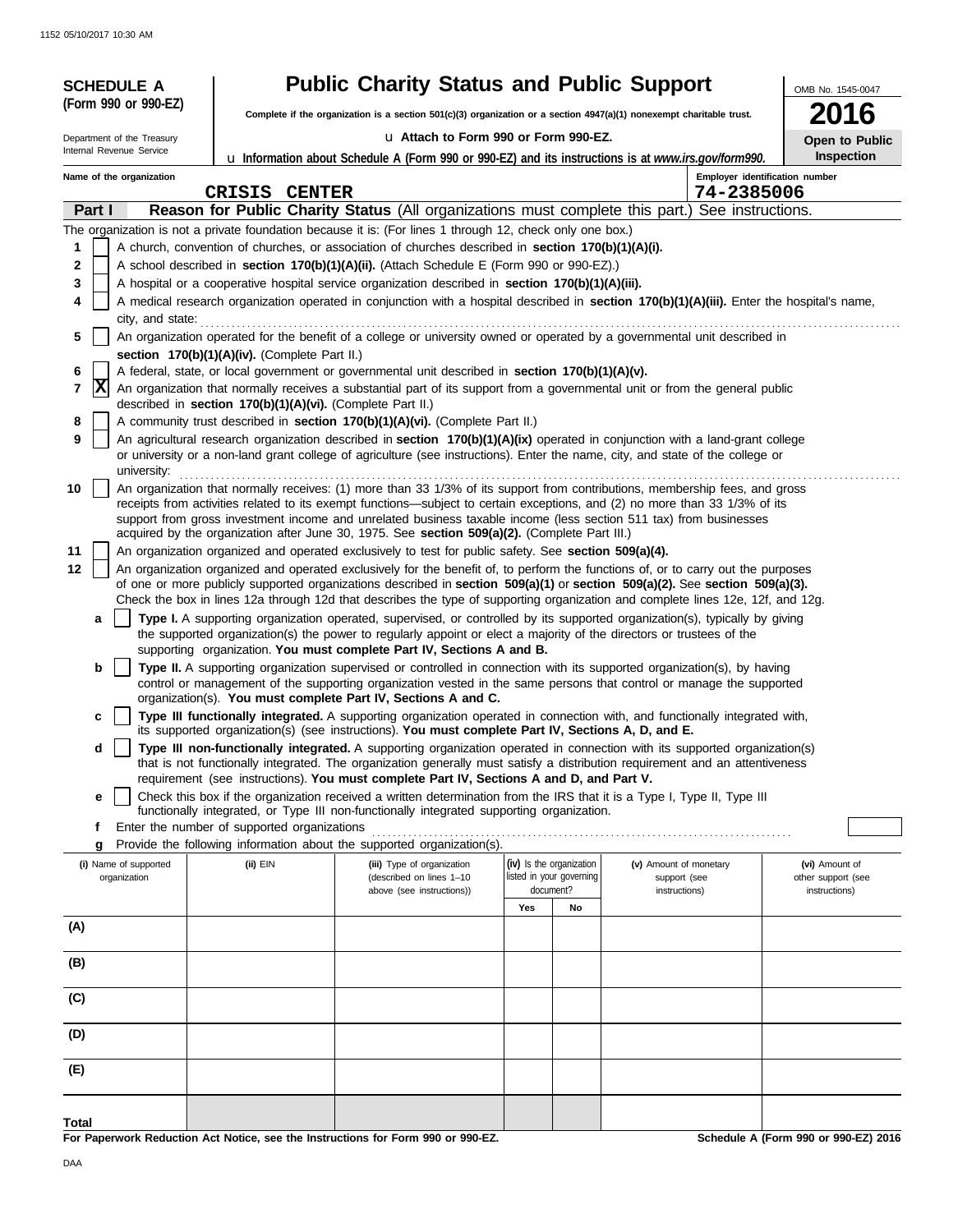|              | Schedule A (Form 990 or 990-EZ) 2016                                                                                                                                                                                           | CRISIS CENTER |           |            |            | 74-2385006 | Page 2         |
|--------------|--------------------------------------------------------------------------------------------------------------------------------------------------------------------------------------------------------------------------------|---------------|-----------|------------|------------|------------|----------------|
|              | Support Schedule for Organizations Described in Sections 170(b)(1)(A)(iv) and 170(b)(1)(A)(vi)<br>Part II                                                                                                                      |               |           |            |            |            |                |
|              | (Complete only if you checked the box on line 5, 7, or 8 of Part I or if the organization failed to qualify under                                                                                                              |               |           |            |            |            |                |
|              | Part III. If the organization fails to qualify under the tests listed below, please complete Part III.)                                                                                                                        |               |           |            |            |            |                |
|              | <b>Section A. Public Support</b>                                                                                                                                                                                               |               |           |            |            |            |                |
|              | Calendar year (or fiscal year beginning in) $\mathbf u$                                                                                                                                                                        | (a) 2012      | (b) 2013  | $(c)$ 2014 | $(d)$ 2015 | (e) 2016   | (f) Total      |
|              |                                                                                                                                                                                                                                |               |           |            |            |            |                |
| 1            | Gifts, grants, contributions, and                                                                                                                                                                                              |               |           |            |            |            |                |
|              | membership fees received. (Do not                                                                                                                                                                                              |               |           |            |            |            |                |
|              | include any "unusual grants.")                                                                                                                                                                                                 | 1,395,130     | 1,164,197 | 1,059,765  | 1,062,989  | 1,159,134  | 5,841,215      |
| $\mathbf{2}$ | Tax revenues levied for the                                                                                                                                                                                                    |               |           |            |            |            |                |
|              | organization's benefit and either paid                                                                                                                                                                                         |               |           |            |            |            |                |
|              | to or expended on its behalf                                                                                                                                                                                                   |               |           |            |            |            |                |
| 3            | The value of services or facilities                                                                                                                                                                                            |               |           |            |            |            |                |
|              | furnished by a governmental unit to the                                                                                                                                                                                        |               |           |            |            |            |                |
|              | organization without charge                                                                                                                                                                                                    |               |           |            |            |            |                |
| 4            | Total. Add lines 1 through 3                                                                                                                                                                                                   | 1,395,130     | 1,164,197 | 1,059,765  | 1,062,989  | 1,159,134  | 5,841,215      |
| 5            | The portion of total contributions by                                                                                                                                                                                          |               |           |            |            |            |                |
|              | each person (other than a                                                                                                                                                                                                      |               |           |            |            |            |                |
|              | governmental unit or publicly                                                                                                                                                                                                  |               |           |            |            |            |                |
|              | supported organization) included on<br>line 1 that exceeds 2% of the amount                                                                                                                                                    |               |           |            |            |            |                |
|              | shown on line 11, column (f) $\ldots$                                                                                                                                                                                          |               |           |            |            |            | 100,870        |
| 6            | Public support. Subtract line 5 from line 4.                                                                                                                                                                                   |               |           |            |            |            | 5,740,345      |
|              | <b>Section B. Total Support</b>                                                                                                                                                                                                |               |           |            |            |            |                |
|              | Calendar year (or fiscal year beginning in) <b>u</b>                                                                                                                                                                           | (a) 2012      | (b) 2013  | (c) 2014   | $(d)$ 2015 | (e) $2016$ | (f) Total      |
| 7            | Amounts from line 4                                                                                                                                                                                                            | 1,395,130     | 1,164,197 | 1,059,765  | 1,062,989  | 1,159,134  | 5,841,215      |
| 8            | Gross income from interest, dividends,                                                                                                                                                                                         |               |           |            |            |            |                |
|              | payments received on securities loans,                                                                                                                                                                                         |               |           |            |            |            |                |
|              | rents, royalties and income from similar                                                                                                                                                                                       |               |           |            |            |            |                |
|              | <b>sources</b>                                                                                                                                                                                                                 | 160           | 388       | 195        | 39         | 16         | 798            |
| 9            | Net income from unrelated business                                                                                                                                                                                             |               |           |            |            |            |                |
|              | activities, whether or not the business                                                                                                                                                                                        |               |           |            |            |            |                |
|              | is regularly carried on                                                                                                                                                                                                        |               |           |            |            |            |                |
| 10           | Other income. Do not include gain or                                                                                                                                                                                           |               |           |            |            |            |                |
|              | loss from the sale of capital assets                                                                                                                                                                                           |               |           |            |            |            |                |
|              | (Explain in Part VI.)                                                                                                                                                                                                          | 3,465         | 3,390     | 2,857      | 1,000      | 545        | 11,257         |
| 11           | Total support. Add lines 7 through 10                                                                                                                                                                                          |               |           |            |            |            | 5,853,270      |
| 12           | Gross receipts from related activities, etc. (see instructions)                                                                                                                                                                |               |           |            |            | 12         | 1,233,273      |
| 13           | First five years. If the Form 990 is for the organization's first, second, third, fourth, or fifth tax year as a section 501(c)(3)                                                                                             |               |           |            |            |            |                |
|              | organization, check this box and stop here contained and state and state and state and state and state and stop here contained and stop here are all the state and state and state and state and state and state and state and |               |           |            |            |            |                |
|              | Section C. Computation of Public Support Percentage                                                                                                                                                                            |               |           |            |            |            |                |
| 14           |                                                                                                                                                                                                                                |               |           |            |            | 14         | 98.07%         |
| 15           |                                                                                                                                                                                                                                |               |           |            |            | 15         | 97.62%         |
| 16a          | 33 1/3% support test-2016. If the organization did not check the box on line 13, and line 14 is 33 1/3% or more, check this                                                                                                    |               |           |            |            |            |                |
|              |                                                                                                                                                                                                                                |               |           |            |            |            | $\mathbf{ x }$ |
| b            | 33 1/3% support test-2015. If the organization did not check a box on line 13 or 16a, and line 15 is 33 1/3% or more, check                                                                                                    |               |           |            |            |            |                |
|              | this box and stop here. The organization qualifies as a publicly supported organization [11] content to serve the content of the content of the server with the server with the server with the server with the server with th |               |           |            |            |            |                |
| 17a          | 10%-facts-and-circumstances test-2016. If the organization did not check a box on line 13, 16a, or 16b, and line 14 is                                                                                                         |               |           |            |            |            |                |
|              | 10% or more, and if the organization meets the "facts-and-circumstances" test, check this box and stop here. Explain in                                                                                                        |               |           |            |            |            |                |
|              | Part VI how the organization meets the "facts-and-circumstances" test. The organization qualifies as a publicly supported                                                                                                      |               |           |            |            |            |                |
|              | organization                                                                                                                                                                                                                   |               |           |            |            |            |                |
| b            | 10%-facts-and-circumstances test-2015. If the organization did not check a box on line 13, 16a, 16b, or 17a, and line                                                                                                          |               |           |            |            |            |                |
|              | 15 is 10% or more, and if the organization meets the "facts-and-circumstances" test, check this box and stop here.                                                                                                             |               |           |            |            |            |                |
|              | Explain in Part VI how the organization meets the "facts-and-circumstances" test. The organization qualifies as a publicly                                                                                                     |               |           |            |            |            |                |
|              | supported organization contains and contains a supported organization of the supported organization contains and contains a supported organization contains a supported or support of the support of the support of the suppor |               |           |            |            |            |                |
| 18           | Private foundation. If the organization did not check a box on line 13, 16a, 16b, 17a, or 17b, check this box and see                                                                                                          |               |           |            |            |            |                |
|              |                                                                                                                                                                                                                                |               |           |            |            |            |                |
|              | <b>instructions</b>                                                                                                                                                                                                            |               |           |            |            |            |                |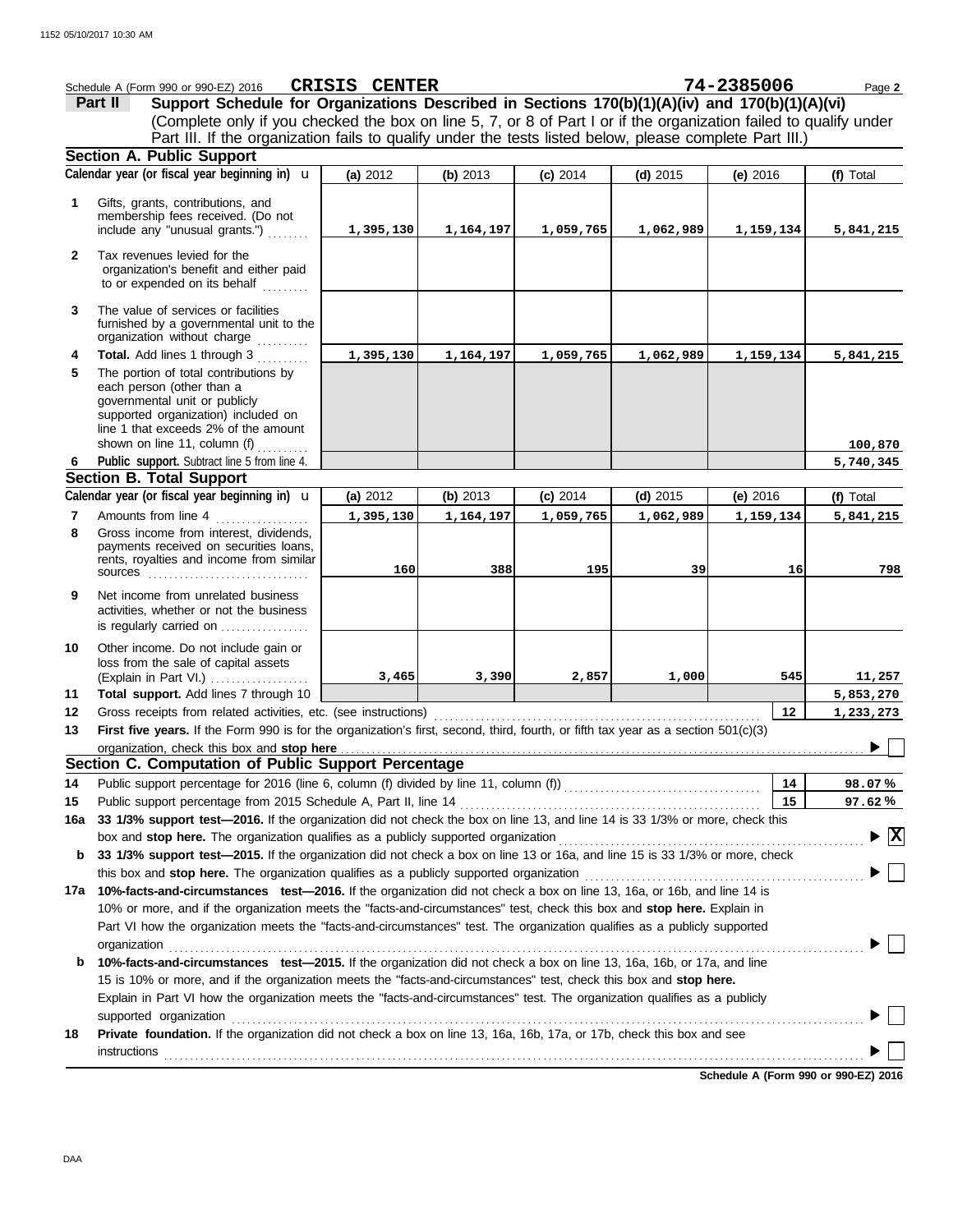|     | Schedule A (Form 990 or 990-EZ) 2016                                                                                                                                              | CRISIS CENTER |          |            |            | 74-2385006 |    | Page 3    |
|-----|-----------------------------------------------------------------------------------------------------------------------------------------------------------------------------------|---------------|----------|------------|------------|------------|----|-----------|
|     | Support Schedule for Organizations Described in Section 509(a)(2)<br>Part III                                                                                                     |               |          |            |            |            |    |           |
|     | (Complete only if you checked the box on line 10 of Part I or if the organization failed to qualify under Part II.                                                                |               |          |            |            |            |    |           |
|     | If the organization fails to qualify under the tests listed below, please complete Part II.)                                                                                      |               |          |            |            |            |    |           |
|     | <b>Section A. Public Support</b>                                                                                                                                                  |               |          |            |            |            |    |           |
|     | Calendar year (or fiscal year beginning in) $\mathbf u$                                                                                                                           | (a) 2012      | (b) 2013 | $(c)$ 2014 | $(d)$ 2015 | (e) $2016$ |    | (f) Total |
| 1   | Gifts, grants, contributions, and membership<br>fees received. (Do not include any "unusual grants.")                                                                             |               |          |            |            |            |    |           |
| 2   | Gross receipts from admissions, merchandise<br>sold or services performed, or facilities<br>furnished in any activity that is related to the<br>organization's fax-exempt purpose |               |          |            |            |            |    |           |
| 3   | Gross receipts from activities that are not an<br>unrelated trade or business under section 513                                                                                   |               |          |            |            |            |    |           |
| 4   | Tax revenues levied for the<br>organization's benefit and either paid<br>to or expended on its behalf                                                                             |               |          |            |            |            |    |           |
| 5   | The value of services or facilities<br>furnished by a governmental unit to the<br>organization without charge                                                                     |               |          |            |            |            |    |           |
| 6   | Total. Add lines 1 through 5                                                                                                                                                      |               |          |            |            |            |    |           |
|     | 7a Amounts included on lines 1, 2, and 3<br>received from disqualified persons                                                                                                    |               |          |            |            |            |    |           |
| b   | Amounts included on lines 2 and 3<br>received from other than disqualified<br>persons that exceed the greater of \$5,000<br>or 1% of the amount on line 13 for the year           |               |          |            |            |            |    |           |
| c   | Add lines 7a and 7b                                                                                                                                                               |               |          |            |            |            |    |           |
| 8   | Public support. (Subtract line 7c from<br>line 6.) $\ldots$ $\ldots$ $\ldots$ $\ldots$ $\ldots$ $\ldots$                                                                          |               |          |            |            |            |    |           |
|     | <b>Section B. Total Support</b>                                                                                                                                                   |               |          |            |            |            |    |           |
|     | Calendar year (or fiscal year beginning in) <b>u</b>                                                                                                                              | (a) 2012      | (b) 2013 | $(c)$ 2014 | $(d)$ 2015 | $(e)$ 2016 |    | (f) Total |
| 9   | Amounts from line 6                                                                                                                                                               |               |          |            |            |            |    |           |
| 10a | Gross income from interest, dividends,<br>payments received on securities loans, rents,<br>royalties and income from similar sources                                              |               |          |            |            |            |    |           |
|     | Unrelated business taxable income (less<br>section 511 taxes) from businesses<br>acquired after June 30, 1975                                                                     |               |          |            |            |            |    |           |
|     | c Add lines 10a and 10b $\ldots$                                                                                                                                                  |               |          |            |            |            |    |           |
| 11  | Net income from unrelated business<br>activities not included in line 10b, whether<br>or not the business is regularly carried on                                                 |               |          |            |            |            |    |           |
| 12  | Other income. Do not include gain or<br>loss from the sale of capital assets<br>(Explain in Part VI.)<br>.                                                                        |               |          |            |            |            |    |           |
| 13  | Total support. (Add lines 9, 10c, 11,<br>and 12.)                                                                                                                                 |               |          |            |            |            |    |           |
| 14  | First five years. If the Form 990 is for the organization's first, second, third, fourth, or fifth tax year as a section 501(c)(3)<br>organization, check this box and stop here  |               |          |            |            |            |    |           |
|     | Section C. Computation of Public Support Percentage                                                                                                                               |               |          |            |            |            |    |           |
| 15  |                                                                                                                                                                                   |               |          |            |            |            | 15 | %         |
| 16  |                                                                                                                                                                                   |               |          |            |            |            | 16 | %         |
|     | Section D. Computation of Investment Income Percentage                                                                                                                            |               |          |            |            |            |    |           |
| 17  |                                                                                                                                                                                   |               |          |            |            |            | 17 | %         |
| 18  |                                                                                                                                                                                   |               |          |            |            |            | 18 | $\%$      |
| 19a | 33 1/3% support tests-2016. If the organization did not check the box on line 14, and line 15 is more than 33 1/3%, and line                                                      |               |          |            |            |            |    |           |
|     | 17 is not more than 33 1/3%, check this box and stop here. The organization qualifies as a publicly supported organization                                                        |               |          |            |            |            |    |           |
| b   | 33 1/3% support tests-2015. If the organization did not check a box on line 14 or line 19a, and line 16 is more than 33 1/3%, and                                                 |               |          |            |            |            |    |           |
|     | line 18 is not more than 33 1/3%, check this box and stop here. The organization qualifies as a publicly supported organization                                                   |               |          |            |            |            |    |           |
| 20  |                                                                                                                                                                                   |               |          |            |            |            |    |           |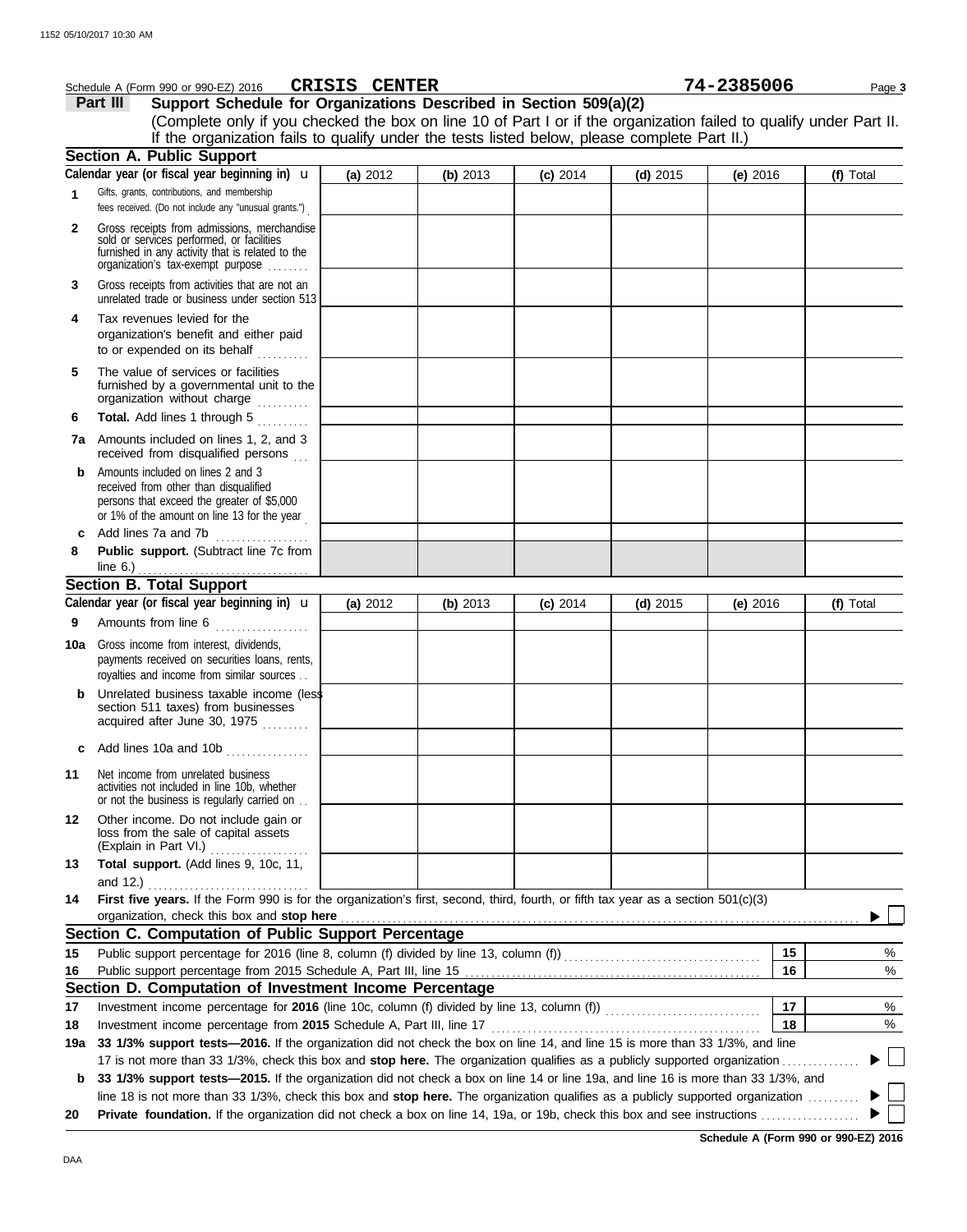|     | CRISIS CENTER<br>Schedule A (Form 990 or 990-EZ) 2016                                                                                                                                                                             | 74-2385006   |     | Page 4 |
|-----|-----------------------------------------------------------------------------------------------------------------------------------------------------------------------------------------------------------------------------------|--------------|-----|--------|
|     | Part IV<br><b>Supporting Organizations</b>                                                                                                                                                                                        |              |     |        |
|     | (Complete only if you checked a box in line 12 on Part I. If you checked 12a of Part I, complete Sections A                                                                                                                       |              |     |        |
|     | and B. If you checked 12b of Part I, complete Sections A and C. If you checked 12c of Part I, complete                                                                                                                            |              |     |        |
|     | Sections A, D, and E. If you checked 12d of Part I, complete Sections A and D, and complete Part V.)                                                                                                                              |              |     |        |
|     | Section A. All Supporting Organizations                                                                                                                                                                                           |              |     |        |
|     |                                                                                                                                                                                                                                   |              | Yes | No     |
| 1   | Are all of the organization's supported organizations listed by name in the organization's governing                                                                                                                              |              |     |        |
|     | documents? If "No," describe in Part VI how the supported organizations are designated. If designated by                                                                                                                          |              |     |        |
|     | class or purpose, describe the designation. If historic and continuing relationship, explain.                                                                                                                                     | 1            |     |        |
| 2   | Did the organization have any supported organization that does not have an IRS determination of status                                                                                                                            |              |     |        |
|     | under section $509(a)(1)$ or (2)? If "Yes," explain in Part VI how the organization determined that the supported                                                                                                                 |              |     |        |
|     | organization was described in section 509(a)(1) or (2).                                                                                                                                                                           | $\mathbf{2}$ |     |        |
| За  | Did the organization have a supported organization described in section $501(c)(4)$ , (5), or (6)? If "Yes," answer                                                                                                               |              |     |        |
|     | $(b)$ and $(c)$ below.                                                                                                                                                                                                            | 3a           |     |        |
| b   | Did the organization confirm that each supported organization qualified under section $501(c)(4)$ , (5), or (6) and                                                                                                               |              |     |        |
|     | satisfied the public support tests under section $509(a)(2)$ ? If "Yes," describe in Part VI when and how the                                                                                                                     |              |     |        |
|     | organization made the determination.                                                                                                                                                                                              | 3b           |     |        |
| c   | Did the organization ensure that all support to such organizations was used exclusively for section $170(c)(2)(B)$                                                                                                                |              |     |        |
|     | purposes? If "Yes," explain in Part VI what controls the organization put in place to ensure such use.                                                                                                                            | 3c           |     |        |
| 4a  | Was any supported organization not organized in the United States ("foreign supported organization")? If                                                                                                                          |              |     |        |
|     | "Yes," and if you checked 12a or 12b in Part I, answer (b) and (c) below.                                                                                                                                                         | 4a           |     |        |
| b   | Did the organization have ultimate control and discretion in deciding whether to make grants to the foreign                                                                                                                       |              |     |        |
|     | supported organization? If "Yes," describe in Part VI how the organization had such control and discretion                                                                                                                        |              |     |        |
|     | despite being controlled or supervised by or in connection with its supported organizations.                                                                                                                                      | 4b           |     |        |
| c   | Did the organization support any foreign supported organization that does not have an IRS determination                                                                                                                           |              |     |        |
|     | under sections $501(c)(3)$ and $509(a)(1)$ or (2)? If "Yes," explain in Part VI what controls the organization used                                                                                                               |              |     |        |
|     | to ensure that all support to the foreign supported organization was used exclusively for section $170(c)(2)(B)$                                                                                                                  |              |     |        |
|     | purposes.                                                                                                                                                                                                                         | 4c           |     |        |
| 5a  | Did the organization add, substitute, or remove any supported organizations during the tax year? If "Yes,"                                                                                                                        |              |     |        |
|     | answer (b) and (c) below (if applicable). Also, provide detail in Part VI, including (i) the names and EIN                                                                                                                        |              |     |        |
|     | numbers of the supported organizations added, substituted, or removed; (ii) the reasons for each such action;                                                                                                                     |              |     |        |
|     | (iii) the authority under the organization's organizing document authorizing such action; and (iv) how the action                                                                                                                 |              |     |        |
|     | was accomplished (such as by amendment to the organizing document).                                                                                                                                                               | 5a           |     |        |
| b   | Type I or Type II only. Was any added or substituted supported organization part of a class already                                                                                                                               |              |     |        |
|     | designated in the organization's organizing document?                                                                                                                                                                             | 5b           |     |        |
| c   | Substitutions only. Was the substitution the result of an event beyond the organization's control?                                                                                                                                | 5c           |     |        |
|     | Did the organization provide support (whether in the form of grants or the provision of services or facilities) to                                                                                                                |              |     |        |
|     | anyone other than (i) its supported organizations, (ii) individuals that are part of the charitable class benefited                                                                                                               |              |     |        |
|     | by one or more of its supported organizations, or (iii) other supporting organizations that also support or                                                                                                                       | 6            |     |        |
| 7   | benefit one or more of the filing organization's supported organizations? If "Yes," provide detail in Part VI.<br>Did the organization provide a grant, loan, compensation, or other similar payment to a substantial contributor |              |     |        |
|     | (defined in section 4958(c)(3)(C)), a family member of a substantial contributor, or a 35% controlled entity with                                                                                                                 |              |     |        |
|     | regard to a substantial contributor? If "Yes," complete Part I of Schedule L (Form 990 or 990-EZ).                                                                                                                                | 7            |     |        |
| 8   | Did the organization make a loan to a disqualified person (as defined in section 4958) not described in line 7?                                                                                                                   |              |     |        |
|     | If "Yes," complete Part I of Schedule L (Form 990 or 990-EZ).                                                                                                                                                                     | 8            |     |        |
| 9а  | Was the organization controlled directly or indirectly at any time during the tax year by one or more                                                                                                                             |              |     |        |
|     | disqualified persons as defined in section 4946 (other than foundation managers and organizations described                                                                                                                       |              |     |        |
|     | in section $509(a)(1)$ or $(2)$ ? If "Yes," provide detail in Part VI.                                                                                                                                                            | 9a           |     |        |
| b   | Did one or more disqualified persons (as defined in line 9a) hold a controlling interest in any entity in which                                                                                                                   |              |     |        |
|     | the supporting organization had an interest? If "Yes," provide detail in Part VI.                                                                                                                                                 | 9b           |     |        |
| c   | Did a disqualified person (as defined in line 9a) have an ownership interest in, or derive any personal benefit                                                                                                                   |              |     |        |
|     | from, assets in which the supporting organization also had an interest? If "Yes," provide detail in Part VI.                                                                                                                      | 9c           |     |        |
| 10a | Was the organization subject to the excess business holdings rules of section 4943 because of section                                                                                                                             |              |     |        |
|     | 4943(f) (regarding certain Type II supporting organizations, and all Type III non-functionally integrated                                                                                                                         |              |     |        |
|     | supporting organizations)? If "Yes," answer 10b below.                                                                                                                                                                            | 10a          |     |        |
| b   | Did the organization have any excess business holdings in the tax year? (Use Schedule C, Form 4720, to                                                                                                                            |              |     |        |
|     | determine whether the organization had excess business holdings.)                                                                                                                                                                 | 10b          |     |        |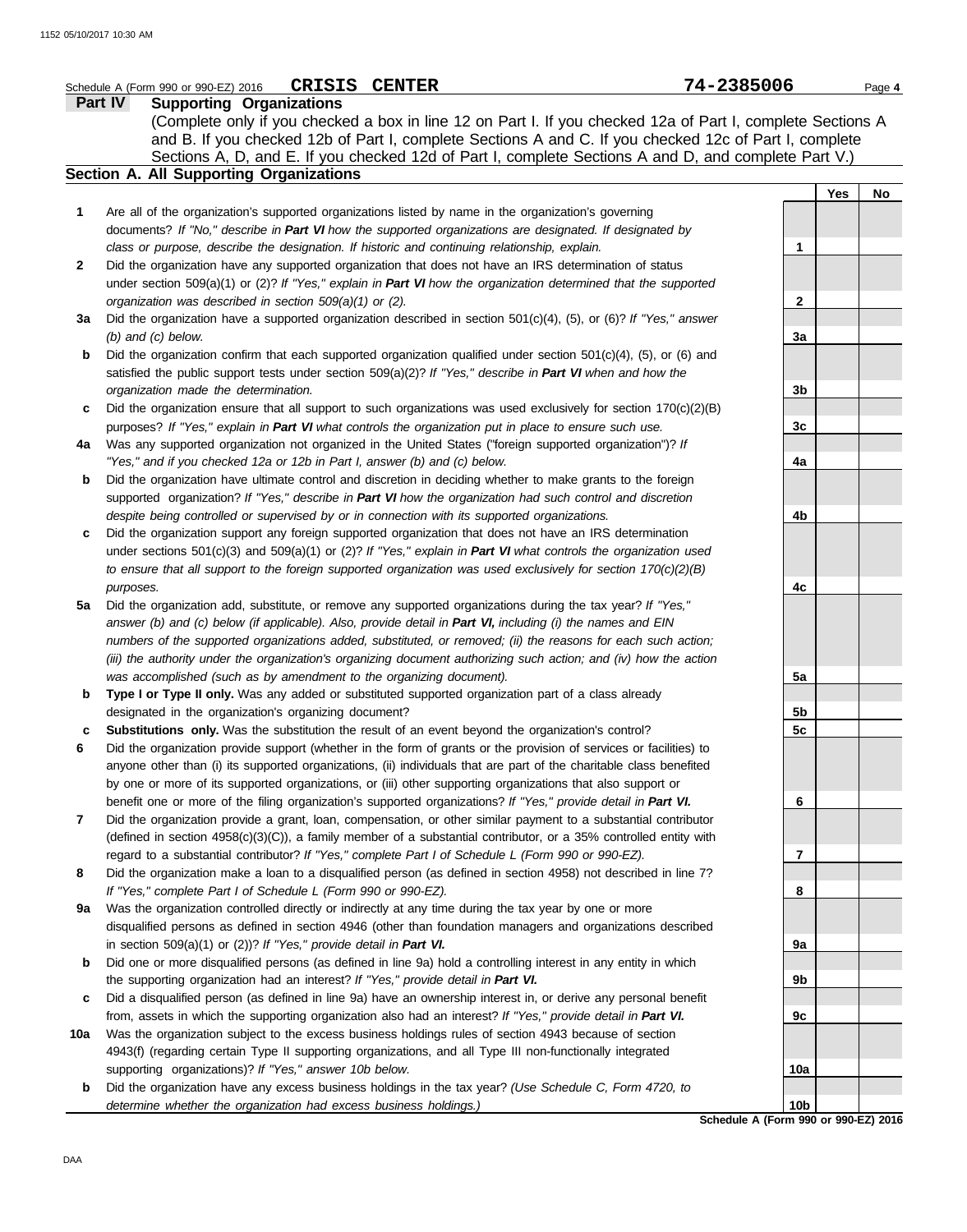|              | <b>CRISIS CENTER</b><br>Schedule A (Form 990 or 990-EZ) 2016                                                                                                                                                | 74-2385006      |            | Page 5 |
|--------------|-------------------------------------------------------------------------------------------------------------------------------------------------------------------------------------------------------------|-----------------|------------|--------|
|              | <b>Supporting Organizations (continued)</b><br>Part IV                                                                                                                                                      |                 |            |        |
|              |                                                                                                                                                                                                             |                 | Yes        | No     |
| 11           | Has the organization accepted a gift or contribution from any of the following persons?                                                                                                                     |                 |            |        |
| a            | A person who directly or indirectly controls, either alone or together with persons described in (b) and (c)                                                                                                |                 |            |        |
|              | below, the governing body of a supported organization?                                                                                                                                                      | 11a             |            |        |
|              | <b>b</b> A family member of a person described in (a) above?                                                                                                                                                | 11 <sub>b</sub> |            |        |
|              | c A 35% controlled entity of a person described in (a) or (b) above? If "Yes" to a, b, or c, provide detail in Part VI.                                                                                     | 11c             |            |        |
|              | <b>Section B. Type I Supporting Organizations</b>                                                                                                                                                           |                 |            |        |
|              |                                                                                                                                                                                                             |                 | <b>Yes</b> | No     |
| 1            | Did the directors, trustees, or membership of one or more supported organizations have the power to                                                                                                         |                 |            |        |
|              | regularly appoint or elect at least a majority of the organization's directors or trustees at all times during the                                                                                          |                 |            |        |
|              | tax year? If "No," describe in Part VI how the supported organization(s) effectively operated, supervised, or                                                                                               |                 |            |        |
|              | controlled the organization's activities. If the organization had more than one supported organization,                                                                                                     |                 |            |        |
|              | describe how the powers to appoint and/or remove directors or trustees were allocated among the supported                                                                                                   |                 |            |        |
|              | organizations and what conditions or restrictions, if any, applied to such powers during the tax year.                                                                                                      | 1               |            |        |
| $\mathbf{2}$ | Did the organization operate for the benefit of any supported organization other than the supported                                                                                                         |                 |            |        |
|              | organization(s) that operated, supervised, or controlled the supporting organization? If "Yes," explain in Part                                                                                             |                 |            |        |
|              | VI how providing such benefit carried out the purposes of the supported organization(s) that operated,                                                                                                      |                 |            |        |
|              | supervised, or controlled the supporting organization.                                                                                                                                                      | $\mathbf{2}$    |            |        |
|              | Section C. Type II Supporting Organizations                                                                                                                                                                 |                 |            |        |
|              |                                                                                                                                                                                                             |                 | <b>Yes</b> | No     |
| 1            | Were a majority of the organization's directors or trustees during the tax year also a majority of the directors                                                                                            |                 |            |        |
|              | or trustees of each of the organization's supported organization(s)? If "No," describe in Part VI how control                                                                                               |                 |            |        |
|              | or management of the supporting organization was vested in the same persons that controlled or managed                                                                                                      |                 |            |        |
|              | the supported organization(s).                                                                                                                                                                              | $\mathbf 1$     |            |        |
|              | Section D. All Type III Supporting Organizations                                                                                                                                                            |                 |            |        |
|              |                                                                                                                                                                                                             |                 | <b>Yes</b> | No     |
| 1            | Did the organization provide to each of its supported organizations, by the last day of the fifth month of the                                                                                              |                 |            |        |
|              | organization's tax year, (i) a written notice describing the type and amount of support provided during the prior tax                                                                                       |                 |            |        |
|              | year, (ii) a copy of the Form 990 that was most recently filed as of the date of notification, and (iii) copies of the                                                                                      |                 |            |        |
|              | organization's governing documents in effect on the date of notification, to the extent not previously provided?                                                                                            | 1               |            |        |
| $\mathbf{2}$ | Were any of the organization's officers, directors, or trustees either (i) appointed or elected by the supported                                                                                            |                 |            |        |
|              | organization(s) or (ii) serving on the governing body of a supported organization? If "No," explain in Part VI how                                                                                          |                 |            |        |
|              | the organization maintained a close and continuous working relationship with the supported organization(s).                                                                                                 | 2               |            |        |
| 3            | By reason of the relationship described in (2), did the organization's supported organizations have a                                                                                                       |                 |            |        |
|              | significant voice in the organization's investment policies and in directing the use of the organization's                                                                                                  |                 |            |        |
|              | income or assets at all times during the tax year? If "Yes," describe in Part VI the role the organization's                                                                                                |                 |            |        |
|              | supported organizations played in this regard.<br>Section E. Type III Functionally-Integrated Supporting Organizations                                                                                      | 3               |            |        |
|              |                                                                                                                                                                                                             |                 |            |        |
| 1            | Check the box next to the method that the organization used to satisfy the Integral Part Test during the year (see instructions).<br>The organization satisfied the Activities Test. Complete line 2 below. |                 |            |        |
| а            | The organization is the parent of each of its supported organizations. Complete line 3 below.                                                                                                               |                 |            |        |
| b            |                                                                                                                                                                                                             |                 |            |        |
| c            | The organization supported a governmental entity. Describe in Part VI how you supported a government entity (see instructions).                                                                             |                 |            |        |
| $\mathbf{2}$ | Activities Test. Answer (a) and (b) below.                                                                                                                                                                  |                 | Yes        | No     |
| a            | Did substantially all of the organization's activities during the tax year directly further the exempt purposes of                                                                                          |                 |            |        |
|              | the supported organization(s) to which the organization was responsive? If "Yes," then in Part VI identify                                                                                                  |                 |            |        |
|              | those supported organizations and explain how these activities directly furthered their exempt purposes,                                                                                                    |                 |            |        |
|              | how the organization was responsive to those supported organizations, and how the organization determined                                                                                                   |                 |            |        |
|              | that these activities constituted substantially all of its activities.                                                                                                                                      | 2a              |            |        |
| b            | Did the activities described in (a) constitute activities that, but for the organization's involvement, one or more                                                                                         |                 |            |        |
|              | of the organization's supported organization(s) would have been engaged in? If "Yes," explain in Part VI the                                                                                                |                 |            |        |
|              | reasons for the organization's position that its supported organization(s) would have engaged in these                                                                                                      |                 |            |        |
|              | activities but for the organization's involvement.                                                                                                                                                          | 2b              |            |        |
|              |                                                                                                                                                                                                             |                 |            |        |

- **3** Parent of Supported Organizations. *Answer (a) and (b) below.*
	- **a** Did the organization have the power to regularly appoint or elect a majority of the officers, directors, or trustees of each of the supported organizations? *Provide details in Part VI.*
	- **b** Did the organization exercise a substantial degree of direction over the policies, programs, and activities of each of its supported organizations? *If "Yes," describe in Part VI the role played by the organization in this regard.* **3b**

**3a**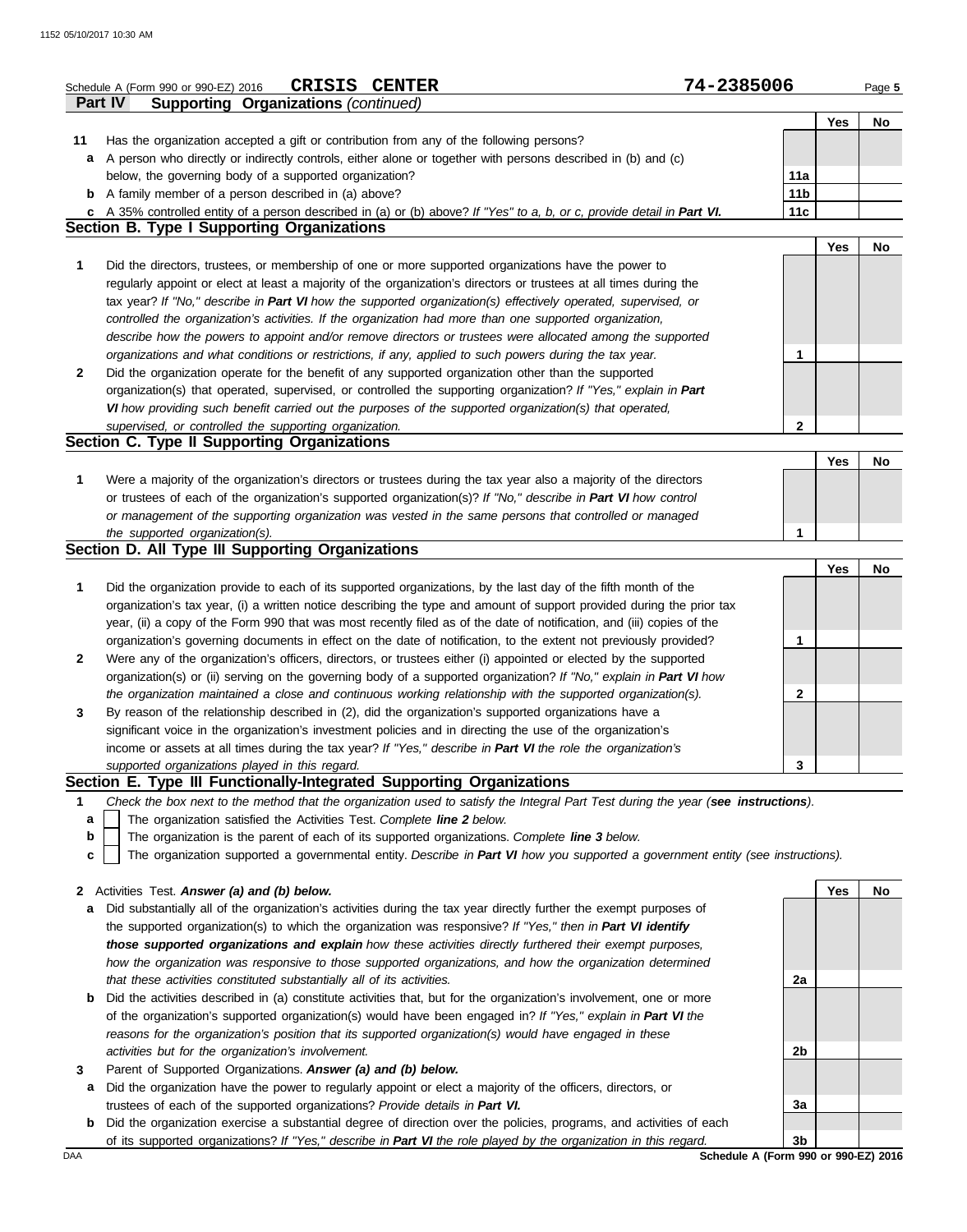| <b>CRISIS CENTER</b><br>Schedule A (Form 990 or 990-EZ) 2016                                                                                    |                | 74-2385006     | Page 6                         |
|-------------------------------------------------------------------------------------------------------------------------------------------------|----------------|----------------|--------------------------------|
| Type III Non-Functionally Integrated 509(a)(3) Supporting Organizations<br><b>Part V</b>                                                        |                |                |                                |
| $\mathbf 1$<br>Check here if the organization satisfied the Integral Part Test as a qualifying trust on Nov. 20, 1970 (explain in Part VI). See |                |                |                                |
| instructions. All other Type III non-functionally integrated supporting organizations must complete Sections A through E.                       |                |                |                                |
| Section A - Adjusted Net Income                                                                                                                 |                | (A) Prior Year | (B) Current Year<br>(optional) |
| Net short-term capital gain<br>1                                                                                                                | 1              |                |                                |
| Recoveries of prior-year distributions<br>2                                                                                                     | $\mathbf{2}$   |                |                                |
| 3<br>Other gross income (see instructions)                                                                                                      | 3              |                |                                |
| Add lines 1 through 3.<br>4                                                                                                                     | 4              |                |                                |
| 5<br>Depreciation and depletion                                                                                                                 | 5              |                |                                |
| Portion of operating expenses paid or incurred for production or<br>6                                                                           |                |                |                                |
| collection of gross income or for management, conservation, or                                                                                  |                |                |                                |
| maintenance of property held for production of income (see instructions)                                                                        | 6              |                |                                |
| 7<br>Other expenses (see instructions)                                                                                                          | $\overline{7}$ |                |                                |
| Adjusted Net Income (subtract lines 5, 6 and 7 from line 4).<br>8                                                                               | 8              |                |                                |
| Section B - Minimum Asset Amount                                                                                                                |                | (A) Prior Year | (B) Current Year<br>(optional) |
| Aggregate fair market value of all non-exempt-use assets (see<br>1                                                                              |                |                |                                |
| instructions for short tax year or assets held for part of year):                                                                               |                |                |                                |
| a Average monthly value of securities                                                                                                           | 1a             |                |                                |
| <b>b</b> Average monthly cash balances                                                                                                          | 1b             |                |                                |
| c Fair market value of other non-exempt-use assets                                                                                              | 1c             |                |                                |
| Total (add lines 1a, 1b, and 1c)<br>d                                                                                                           | 1d             |                |                                |
| <b>Discount</b> claimed for blockage or other<br>е                                                                                              |                |                |                                |
| factors (explain in detail in Part VI):                                                                                                         |                |                |                                |
| Acquisition indebtedness applicable to non-exempt-use assets<br>$\mathbf{2}$                                                                    | $\mathbf{2}$   |                |                                |
| 3<br>Subtract line 2 from line 1d.                                                                                                              | 3              |                |                                |
| Cash deemed held for exempt use. Enter 1-1/2% of line 3 (for greater amount,<br>4                                                               |                |                |                                |
| see instructions).                                                                                                                              | 4              |                |                                |
| Net value of non-exempt-use assets (subtract line 4 from line 3)<br>5                                                                           | 5              |                |                                |
| Multiply line 5 by .035.<br>6                                                                                                                   | 6              |                |                                |
| 7<br>Recoveries of prior-year distributions                                                                                                     | $\overline{7}$ |                |                                |
| 8<br>Minimum Asset Amount (add line 7 to line 6)                                                                                                | 8              |                |                                |
| Section C - Distributable Amount                                                                                                                |                |                | <b>Current Year</b>            |
| Adjusted net income for prior year (from Section A, line 8, Column A)<br>1                                                                      | 1              |                |                                |
| 2<br>Enter 85% of line 1.                                                                                                                       | 2              |                |                                |
| Minimum asset amount for prior year (from Section B, line 8, Column A)<br>3                                                                     | 3              |                |                                |
| Enter greater of line 2 or line 3.<br>4                                                                                                         | 4              |                |                                |
| 5<br>Income tax imposed in prior year                                                                                                           | 5              |                |                                |
| Distributable Amount. Subtract line 5 from line 4, unless subject to<br>6                                                                       |                |                |                                |
| emergency temporary reduction (see instructions).                                                                                               | 6              |                |                                |
| Check here if the current year is the organization's first as a non-functionally integrated Type III supporting organization (see<br>7          |                |                |                                |
| instructions).                                                                                                                                  |                |                |                                |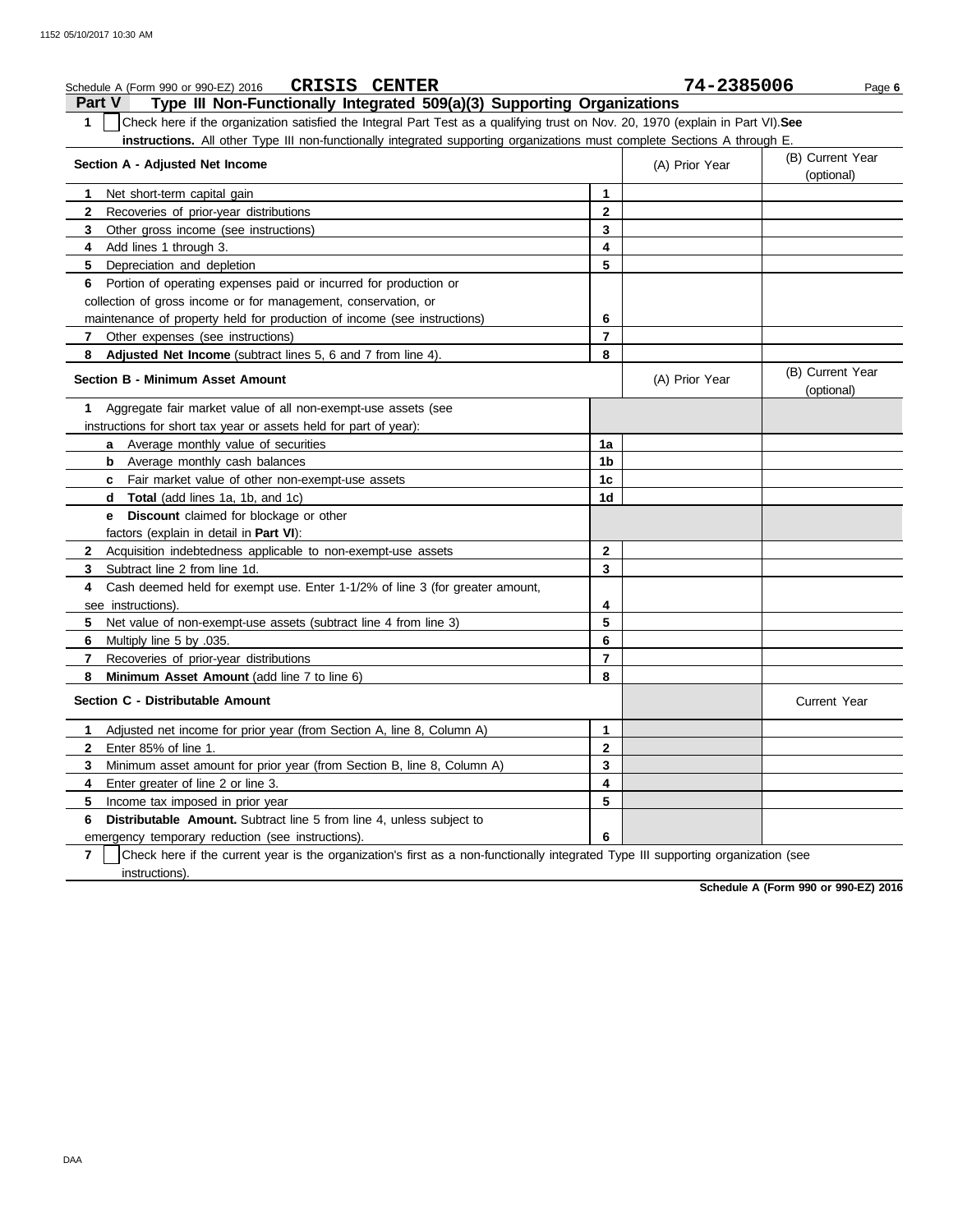|               | <b>CRISIS CENTER</b><br>Schedule A (Form 990 or 990-EZ) 2016                               |                             | 74-2385006                | Page 7               |
|---------------|--------------------------------------------------------------------------------------------|-----------------------------|---------------------------|----------------------|
| <b>Part V</b> | Type III Non-Functionally Integrated 509(a)(3) Supporting Organizations (continued)        |                             |                           |                      |
|               | <b>Section D - Distributions</b>                                                           |                             |                           | <b>Current Year</b>  |
| 1             | Amounts paid to supported organizations to accomplish exempt purposes                      |                             |                           |                      |
| 2             | Amounts paid to perform activity that directly furthers exempt purposes of supported       |                             |                           |                      |
|               | organizations, in excess of income from activity                                           |                             |                           |                      |
| 3             | Administrative expenses paid to accomplish exempt purposes of supported organizations      |                             |                           |                      |
| 4             | Amounts paid to acquire exempt-use assets                                                  |                             |                           |                      |
| 5             | Qualified set-aside amounts (prior IRS approval required)                                  |                             |                           |                      |
| 6             | Other distributions (describe in <b>Part VI</b> ). See instructions.                       |                             |                           |                      |
| 7             | Total annual distributions. Add lines 1 through 6.                                         |                             |                           |                      |
| 8             | Distributions to attentive supported organizations to which the organization is responsive |                             |                           |                      |
|               | (provide details in Part VI). See instructions.                                            |                             |                           |                      |
| 9             | Distributable amount for 2016 from Section C, line 6                                       |                             |                           |                      |
| 10            | Line 8 amount divided by Line 9 amount                                                     |                             |                           |                      |
|               |                                                                                            | (i)                         | (ii)                      | (iii)                |
|               | Section E - Distribution Allocations (see instructions)                                    | <b>Excess Distributions</b> | <b>Underdistributions</b> | <b>Distributable</b> |
|               |                                                                                            |                             | Pre-2016                  | Amount for 2016      |
| 1.            | Distributable amount for 2016 from Section C, line 6                                       |                             |                           |                      |
|               | Underdistributions, if any, for years prior to 2016                                        |                             |                           |                      |
| $\mathbf{2}$  | (reasonable cause required-explain in Part VI). See<br>instructions.                       |                             |                           |                      |
| 3             | Excess distributions carryover, if any, to 2016:                                           |                             |                           |                      |
| a             |                                                                                            |                             |                           |                      |
| b             |                                                                                            |                             |                           |                      |
|               | c From 2013                                                                                |                             |                           |                      |
|               |                                                                                            |                             |                           |                      |
|               |                                                                                            |                             |                           |                      |
|               | f Total of lines 3a through e                                                              |                             |                           |                      |
|               | g Applied to underdistributions of prior years                                             |                             |                           |                      |
|               | h Applied to 2016 distributable amount                                                     |                             |                           |                      |
|               | Carryover from 2011 not applied (see instructions)                                         |                             |                           |                      |
|               | Remainder. Subtract lines 3g, 3h, and 3i from 3f.                                          |                             |                           |                      |
| 4             | Distributions for 2016 from                                                                |                             |                           |                      |
|               | Section D. line 7:<br>\$                                                                   |                             |                           |                      |
|               | a Applied to underdistributions of prior years                                             |                             |                           |                      |
|               | <b>b</b> Applied to 2016 distributable amount                                              |                             |                           |                      |
|               | c Remainder. Subtract lines 4a and 4b from 4.                                              |                             |                           |                      |
| 5             | Remaining underdistributions for years prior to 2016, if                                   |                             |                           |                      |
|               | any. Subtract lines 3g and 4a from line 2. For result                                      |                             |                           |                      |
|               | greater than zero, explain in Part VI. See instructions.                                   |                             |                           |                      |
| 6             | Remaining underdistributions for 2016. Subtract lines 3h                                   |                             |                           |                      |
|               | and 4b from line 1. For result greater than zero, explain in                               |                             |                           |                      |
|               | Part VI. See instructions.                                                                 |                             |                           |                      |
| 7             | Excess distributions carryover to 2017. Add lines 3j                                       |                             |                           |                      |
|               | and 4c.                                                                                    |                             |                           |                      |
| 8             | Breakdown of line 7:                                                                       |                             |                           |                      |
| a             |                                                                                            |                             |                           |                      |
|               |                                                                                            |                             |                           |                      |
|               |                                                                                            |                             |                           |                      |
|               |                                                                                            |                             |                           |                      |
|               | e Excess from 2016                                                                         |                             |                           |                      |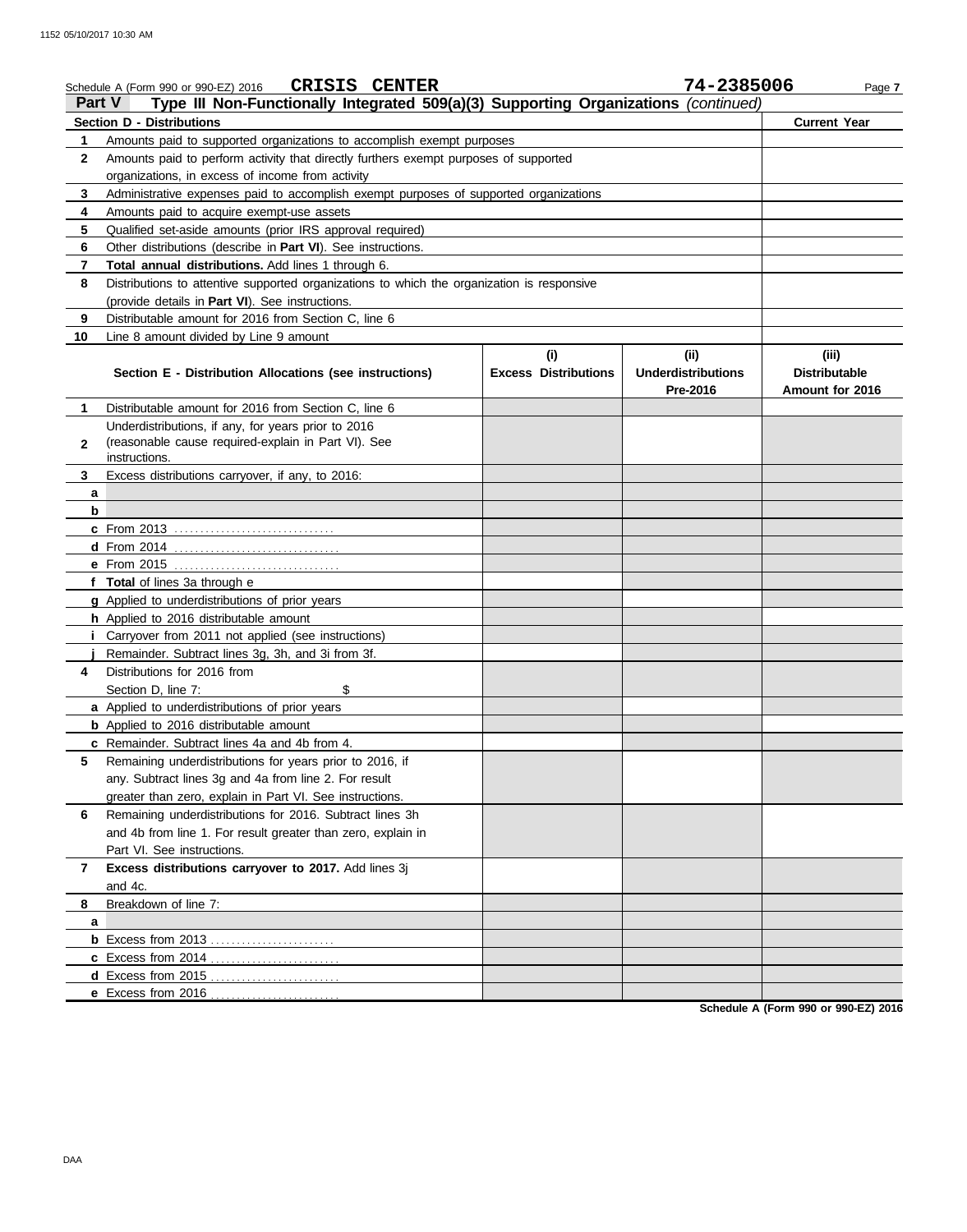|         | Schedule A (Form 990 or 990-EZ) 2016                                                           | CRISIS CENTER |              | 74-2385006                                                                                                                                                                                                                                                                                                                                                                                                                                                                               | Page 8 |
|---------|------------------------------------------------------------------------------------------------|---------------|--------------|------------------------------------------------------------------------------------------------------------------------------------------------------------------------------------------------------------------------------------------------------------------------------------------------------------------------------------------------------------------------------------------------------------------------------------------------------------------------------------------|--------|
| Part VI | lines 2, 5, and 6. Also complete this part for any additional information. (See instructions.) |               |              | Supplemental Information. Provide the explanations required by Part II, line 10; Part II, line 17a or 17b; Part<br>III, line 12; Part IV, Section A, lines 1, 2, 3b, 3c, 4b, 4c, 5a, 6, 9a, 9b, 9c, 11a, 11b, and 11c; Part IV, Section<br>B, lines 1 and 2; Part IV, Section C, line 1; Part IV, Section D, lines 2 and 3; Part IV, Section E, lines 1c, 2a, 2b,<br>3a and 3b; Part V, line 1; Part V, Section B, line 1e; Part V, Section D, lines 5, 6, and 8; and Part V, Section E, |        |
|         | PART II, LINE 10 - OTHER INCOME DETAIL                                                         |               |              |                                                                                                                                                                                                                                                                                                                                                                                                                                                                                          |        |
|         | <b>MISCELLANEOUS</b>                                                                           |               | \$<br>11,257 |                                                                                                                                                                                                                                                                                                                                                                                                                                                                                          |        |
|         |                                                                                                |               |              |                                                                                                                                                                                                                                                                                                                                                                                                                                                                                          |        |
|         |                                                                                                |               |              |                                                                                                                                                                                                                                                                                                                                                                                                                                                                                          |        |
|         |                                                                                                |               |              |                                                                                                                                                                                                                                                                                                                                                                                                                                                                                          |        |
|         |                                                                                                |               |              |                                                                                                                                                                                                                                                                                                                                                                                                                                                                                          |        |
|         |                                                                                                |               |              |                                                                                                                                                                                                                                                                                                                                                                                                                                                                                          |        |
|         |                                                                                                |               |              |                                                                                                                                                                                                                                                                                                                                                                                                                                                                                          |        |
|         |                                                                                                |               |              |                                                                                                                                                                                                                                                                                                                                                                                                                                                                                          |        |
|         |                                                                                                |               |              |                                                                                                                                                                                                                                                                                                                                                                                                                                                                                          |        |
|         |                                                                                                |               |              |                                                                                                                                                                                                                                                                                                                                                                                                                                                                                          |        |
|         |                                                                                                |               |              |                                                                                                                                                                                                                                                                                                                                                                                                                                                                                          |        |
|         |                                                                                                |               |              |                                                                                                                                                                                                                                                                                                                                                                                                                                                                                          |        |
|         |                                                                                                |               |              |                                                                                                                                                                                                                                                                                                                                                                                                                                                                                          |        |
|         |                                                                                                |               |              |                                                                                                                                                                                                                                                                                                                                                                                                                                                                                          |        |
|         |                                                                                                |               |              |                                                                                                                                                                                                                                                                                                                                                                                                                                                                                          |        |
|         |                                                                                                |               |              |                                                                                                                                                                                                                                                                                                                                                                                                                                                                                          |        |
|         |                                                                                                |               |              |                                                                                                                                                                                                                                                                                                                                                                                                                                                                                          |        |
|         |                                                                                                |               |              |                                                                                                                                                                                                                                                                                                                                                                                                                                                                                          |        |
|         |                                                                                                |               |              |                                                                                                                                                                                                                                                                                                                                                                                                                                                                                          |        |
|         |                                                                                                |               |              |                                                                                                                                                                                                                                                                                                                                                                                                                                                                                          |        |
|         |                                                                                                |               |              |                                                                                                                                                                                                                                                                                                                                                                                                                                                                                          |        |
|         |                                                                                                |               |              |                                                                                                                                                                                                                                                                                                                                                                                                                                                                                          |        |
|         |                                                                                                |               |              |                                                                                                                                                                                                                                                                                                                                                                                                                                                                                          |        |
|         |                                                                                                |               |              |                                                                                                                                                                                                                                                                                                                                                                                                                                                                                          |        |
|         |                                                                                                |               |              |                                                                                                                                                                                                                                                                                                                                                                                                                                                                                          |        |
|         |                                                                                                |               |              |                                                                                                                                                                                                                                                                                                                                                                                                                                                                                          |        |
|         |                                                                                                |               |              |                                                                                                                                                                                                                                                                                                                                                                                                                                                                                          |        |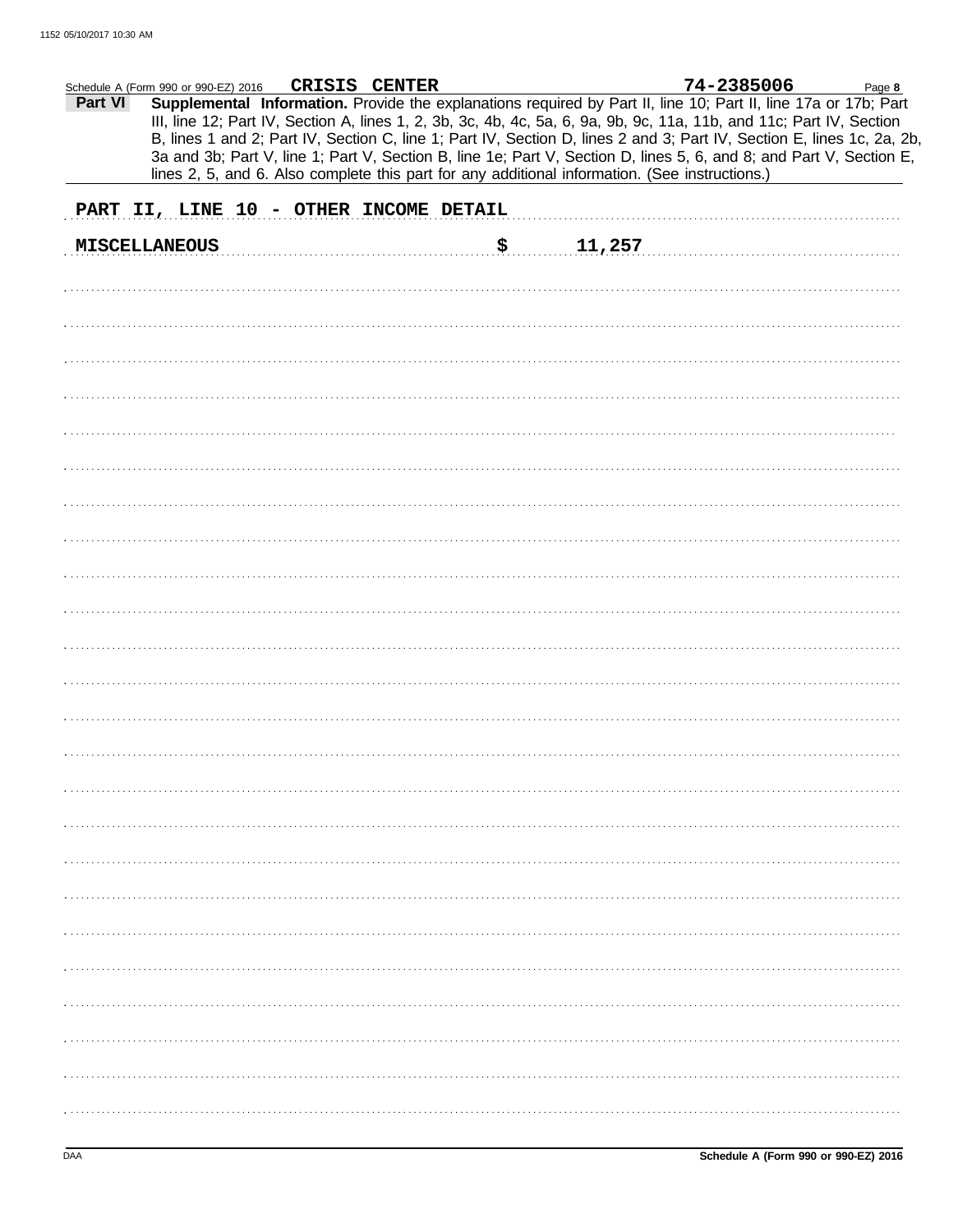|              | <b>SCHEDULE D</b><br>(Form 990)           |                                                                                                                                                                           | Supplemental Financial Statements<br>u Complete if the organization answered "Yes" on Form 990,<br>Part IV, line 6, 7, 8, 9, 10, 11a, 11b, 11c, 11d, 11e, 11f, 12a, or 12b. | OMB No. 1545-0047                     |
|--------------|-------------------------------------------|---------------------------------------------------------------------------------------------------------------------------------------------------------------------------|-----------------------------------------------------------------------------------------------------------------------------------------------------------------------------|---------------------------------------|
|              | Department of the Treasury                |                                                                                                                                                                           | u Attach to Form 990.                                                                                                                                                       | Open to Public                        |
|              | Internal Revenue Service                  | <b>u Information about Schedule D (Form 990) and its instructions is at www.irs.gov/form990.</b>                                                                          |                                                                                                                                                                             | <b>Inspection</b>                     |
|              | Name of the organization                  |                                                                                                                                                                           |                                                                                                                                                                             | Employer identification number        |
|              | <b>CRISIS CENTER</b>                      |                                                                                                                                                                           |                                                                                                                                                                             | 74-2385006                            |
|              | Part I                                    | Organizations Maintaining Donor Advised Funds or Other Similar Funds or Accounts.                                                                                         |                                                                                                                                                                             |                                       |
|              |                                           | Complete if the organization answered "Yes" on Form 990, Part IV, line 6.                                                                                                 |                                                                                                                                                                             |                                       |
|              |                                           |                                                                                                                                                                           | (a) Donor advised funds                                                                                                                                                     | (b) Funds and other accounts          |
| 1            |                                           |                                                                                                                                                                           |                                                                                                                                                                             |                                       |
| 2            |                                           | Aggregate value of contributions to (during year)                                                                                                                         | the control of the control of the control of the control of the control of                                                                                                  |                                       |
| 3            |                                           |                                                                                                                                                                           | <u> 1989 - Johann Stoff, fransk politik (d. 1989)</u>                                                                                                                       |                                       |
| 4            |                                           | Did the organization inform all donors and donor advisors in writing that the assets held in donor advised                                                                |                                                                                                                                                                             |                                       |
| 5            |                                           |                                                                                                                                                                           |                                                                                                                                                                             | Yes<br>No                             |
| 6            |                                           | Did the organization inform all grantees, donors, and donor advisors in writing that grant funds can be used                                                              |                                                                                                                                                                             |                                       |
|              |                                           | only for charitable purposes and not for the benefit of the donor or donor advisor, or for any other purpose                                                              |                                                                                                                                                                             |                                       |
|              |                                           | conferring impermissible private benefit?                                                                                                                                 |                                                                                                                                                                             | <b>Yes</b><br>No.                     |
|              | Part II                                   | <b>Conservation Easements.</b>                                                                                                                                            |                                                                                                                                                                             |                                       |
|              |                                           | Complete if the organization answered "Yes" on Form 990, Part IV, line 7.                                                                                                 |                                                                                                                                                                             |                                       |
|              |                                           | Purpose(s) of conservation easements held by the organization (check all that apply).                                                                                     |                                                                                                                                                                             |                                       |
|              |                                           | Preservation of land for public use (e.g., recreation or education)                                                                                                       | Preservation of a historically important land area                                                                                                                          |                                       |
|              | Protection of natural habitat             |                                                                                                                                                                           | Preservation of a certified historic structure                                                                                                                              |                                       |
|              | Preservation of open space                |                                                                                                                                                                           |                                                                                                                                                                             |                                       |
| $\mathbf{2}$ | easement on the last day of the tax year. | Complete lines 2a through 2d if the organization held a qualified conservation contribution in the form of a conservation                                                 |                                                                                                                                                                             |                                       |
|              |                                           |                                                                                                                                                                           |                                                                                                                                                                             | Held at the End of the Tax Year<br>2a |
| a            |                                           |                                                                                                                                                                           |                                                                                                                                                                             | 2 <sub>b</sub>                        |
|              |                                           | Number of conservation easements on a certified historic structure included in (a)                                                                                        |                                                                                                                                                                             | 2c                                    |
|              |                                           | d Number of conservation easements included in (c) acquired after 8/17/06, and not on a                                                                                   |                                                                                                                                                                             |                                       |
|              |                                           | historic structure listed in the National Register                                                                                                                        |                                                                                                                                                                             | 2d                                    |
| 3            |                                           | Number of conservation easements modified, transferred, released, extinguished, or terminated by the organization during the                                              |                                                                                                                                                                             |                                       |
|              | tax year $\mathbf{u}$ ,                   |                                                                                                                                                                           |                                                                                                                                                                             |                                       |
|              |                                           | Number of states where property subject to conservation easement is located u                                                                                             |                                                                                                                                                                             |                                       |
| 5            |                                           | Does the organization have a written policy regarding the periodic monitoring, inspection, handling of                                                                    |                                                                                                                                                                             |                                       |
|              |                                           |                                                                                                                                                                           |                                                                                                                                                                             | $\Box$ Yes $\Box$ No                  |
| 6            |                                           | Staff and volunteer hours devoted to monitoring, inspecting, handling of violations, and enforcing conservation easements during the year                                 |                                                                                                                                                                             |                                       |
| 7            | $\mathbf{u}$                              | Amount of expenses incurred in monitoring, inspecting, handling of violations, and enforcing conservation easements during the year                                       |                                                                                                                                                                             |                                       |
|              | $\mathbf{u} \, \mathbf{\$}$               |                                                                                                                                                                           |                                                                                                                                                                             |                                       |
| 8            |                                           | Does each conservation easement reported on line 2(d) above satisfy the requirements of section 170(h)(4)(B)(i)                                                           |                                                                                                                                                                             |                                       |
|              |                                           |                                                                                                                                                                           |                                                                                                                                                                             | Yes<br>No                             |
| 9            |                                           | In Part XIII, describe how the organization reports conservation easements in its revenue and expense statement, and                                                      |                                                                                                                                                                             |                                       |
|              |                                           | balance sheet, and include, if applicable, the text of the footnote to the organization's financial statements that describes the                                         |                                                                                                                                                                             |                                       |
|              |                                           | organization's accounting for conservation easements.                                                                                                                     |                                                                                                                                                                             |                                       |
|              | Part III                                  | Organizations Maintaining Collections of Art, Historical Treasures, or Other Similar Assets.<br>Complete if the organization answered "Yes" on Form 990, Part IV, line 8. |                                                                                                                                                                             |                                       |
|              |                                           | 1a If the organization elected, as permitted under SFAS 116 (ASC 958), not to report in its revenue statement and balance sheet                                           |                                                                                                                                                                             |                                       |
|              |                                           | works of art, historical treasures, or other similar assets held for public exhibition, education, or research in furtherance of                                          |                                                                                                                                                                             |                                       |
|              |                                           | public service, provide, in Part XIII, the text of the footnote to its financial statements that describes these items.                                                   |                                                                                                                                                                             |                                       |
|              |                                           | <b>b</b> If the organization elected, as permitted under SFAS 116 (ASC 958), to report in its revenue statement and balance sheet                                         |                                                                                                                                                                             |                                       |
|              |                                           | works of art, historical treasures, or other similar assets held for public exhibition, education, or research in furtherance of                                          |                                                                                                                                                                             |                                       |
|              |                                           | public service, provide the following amounts relating to these items:                                                                                                    |                                                                                                                                                                             |                                       |
|              |                                           |                                                                                                                                                                           |                                                                                                                                                                             |                                       |
|              | (ii) Assets included in Form 990, Part X  | If the organization received or held works of art, historical treasures, or other similar assets for financial gain, provide the                                          |                                                                                                                                                                             |                                       |
| 2            |                                           | following amounts required to be reported under SFAS 116 (ASC 958) relating to these items:                                                                               |                                                                                                                                                                             |                                       |
| a            |                                           | Revenue included on Form 990, Part VIII, line 1 <b>Marting 1 and Construct Construct</b> 2 <b>u</b> \$ <b>u</b> \$ <b>u</b>                                               |                                                                                                                                                                             |                                       |
|              |                                           |                                                                                                                                                                           |                                                                                                                                                                             |                                       |
|              |                                           |                                                                                                                                                                           |                                                                                                                                                                             |                                       |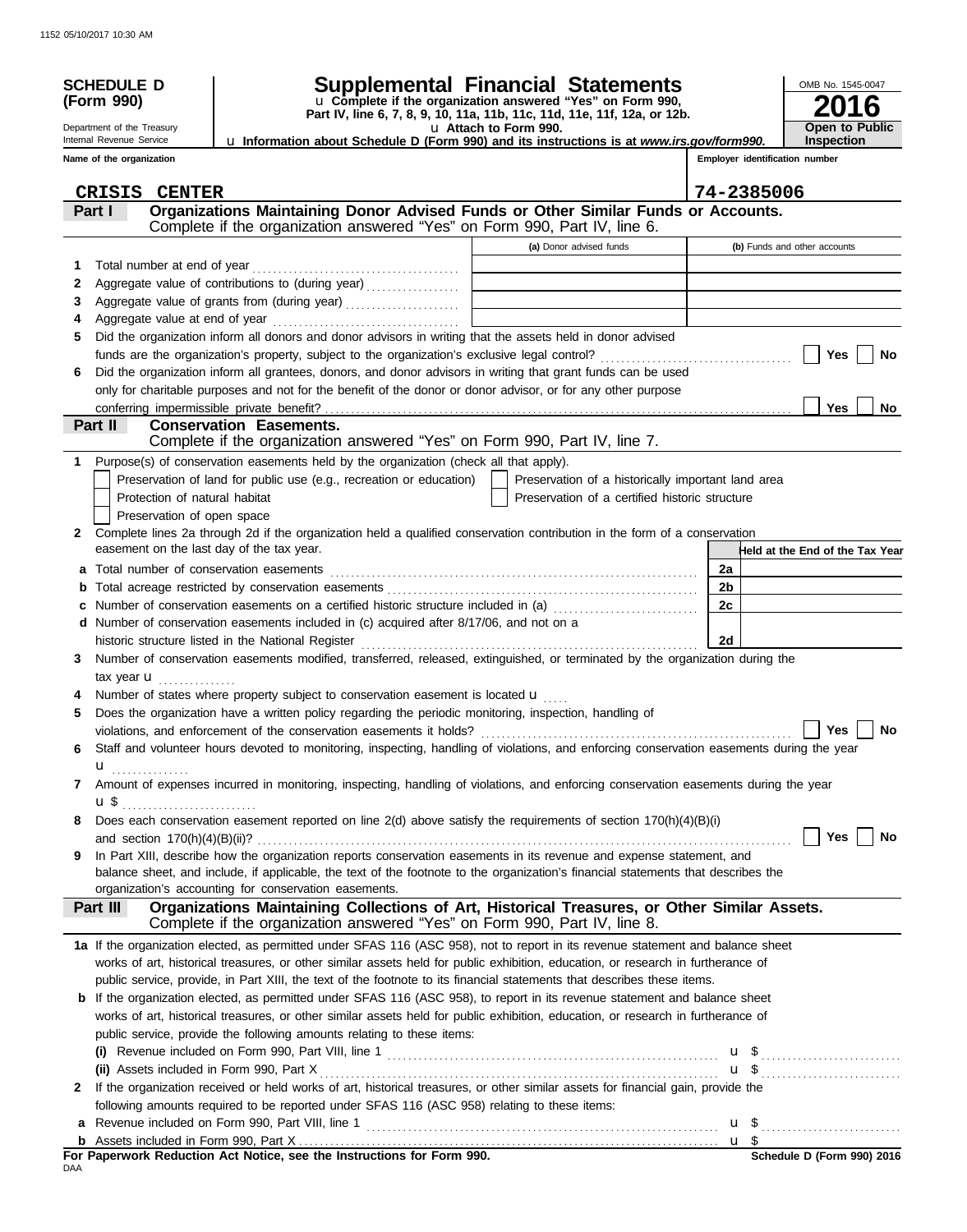| Schedule D (Form 990) 2016 CRISIS CENTER                                                                                                                                       |                         |                           |                         | 74-2385006      |                      |                     | Page 2           |
|--------------------------------------------------------------------------------------------------------------------------------------------------------------------------------|-------------------------|---------------------------|-------------------------|-----------------|----------------------|---------------------|------------------|
| Organizations Maintaining Collections of Art, Historical Treasures, or Other Similar Assets (continued)<br>Part III                                                            |                         |                           |                         |                 |                      |                     |                  |
| 3 Using the organization's acquisition, accession, and other records, check any of the following that are a significant use of its<br>collection items (check all that apply): |                         |                           |                         |                 |                      |                     |                  |
| Public exhibition<br>a                                                                                                                                                         | d                       | Loan or exchange programs |                         |                 |                      |                     |                  |
| Scholarly research<br>b                                                                                                                                                        | е                       |                           |                         |                 |                      |                     |                  |
| Preservation for future generations<br>c                                                                                                                                       |                         |                           |                         |                 |                      |                     |                  |
| Provide a description of the organization's collections and explain how they further the organization's exempt purpose in Part                                                 |                         |                           |                         |                 |                      |                     |                  |
| XIII.                                                                                                                                                                          |                         |                           |                         |                 |                      |                     |                  |
| During the year, did the organization solicit or receive donations of art, historical treasures, or other similar<br>5.                                                        |                         |                           |                         |                 |                      |                     |                  |
|                                                                                                                                                                                |                         |                           |                         |                 |                      | Yes                 | No               |
| Part IV<br><b>Escrow and Custodial Arrangements.</b>                                                                                                                           |                         |                           |                         |                 |                      |                     |                  |
| Complete if the organization answered "Yes" on Form 990, Part IV, line 9, or reported an amount on Form<br>990, Part X, line 21.                                               |                         |                           |                         |                 |                      |                     |                  |
| 1a Is the organization an agent, trustee, custodian or other intermediary for contributions or other assets not                                                                |                         |                           |                         |                 |                      |                     |                  |
| included on Form 990, Part X?                                                                                                                                                  |                         |                           |                         |                 |                      | <b>Yes</b>          | No               |
| <b>b</b> If "Yes," explain the arrangement in Part XIII and complete the following table:                                                                                      |                         |                           |                         |                 |                      |                     |                  |
|                                                                                                                                                                                |                         |                           |                         |                 |                      | Amount              |                  |
| c Beginning balance                                                                                                                                                            |                         |                           |                         |                 | 1c                   |                     |                  |
|                                                                                                                                                                                |                         |                           |                         |                 | 1d<br>1e             |                     |                  |
|                                                                                                                                                                                |                         |                           |                         |                 | 1f                   |                     |                  |
| 2a Did the organization include an amount on Form 990, Part X, line 21, for escrow or custodial account liability?                                                             |                         |                           |                         |                 |                      | Yes                 | <b>No</b>        |
|                                                                                                                                                                                |                         |                           |                         |                 |                      |                     |                  |
| Part V<br><b>Endowment Funds.</b>                                                                                                                                              |                         |                           |                         |                 |                      |                     |                  |
| Complete if the organization answered "Yes" on Form 990, Part IV, line 10.                                                                                                     |                         |                           |                         |                 |                      |                     |                  |
|                                                                                                                                                                                | (a) Current year        | (b) Prior year            | (c) Two years back      |                 | (d) Three years back | (e) Four years back |                  |
| 1a Beginning of year balance                                                                                                                                                   |                         |                           |                         |                 |                      |                     |                  |
| <b>b</b> Contributions                                                                                                                                                         |                         |                           |                         |                 |                      |                     |                  |
| c Net investment earnings, gains, and                                                                                                                                          |                         |                           |                         |                 |                      |                     |                  |
| losses                                                                                                                                                                         |                         |                           |                         |                 |                      |                     |                  |
| d Grants or scholarships                                                                                                                                                       |                         |                           |                         |                 |                      |                     |                  |
| e Other expenditures for facilities and                                                                                                                                        |                         |                           |                         |                 |                      |                     |                  |
|                                                                                                                                                                                |                         |                           |                         |                 |                      |                     |                  |
| f Administrative expenses                                                                                                                                                      |                         |                           |                         |                 |                      |                     |                  |
|                                                                                                                                                                                |                         |                           |                         |                 |                      |                     |                  |
| 2 Provide the estimated percentage of the current year end balance (line 1g, column (a)) held as:                                                                              |                         |                           |                         |                 |                      |                     |                  |
| a Board designated or quasi-endowment u                                                                                                                                        | %                       |                           |                         |                 |                      |                     |                  |
| Permanent endowment <b>u</b> %<br>c Temporarily restricted endowment u                                                                                                         |                         |                           |                         |                 |                      |                     |                  |
| The percentages on lines 2a, 2b, and 2c should equal 100%.                                                                                                                     | $\frac{9}{100}$         |                           |                         |                 |                      |                     |                  |
| 3a Are there endowment funds not in the possession of the organization that are held and administered for the                                                                  |                         |                           |                         |                 |                      |                     |                  |
| organization by:                                                                                                                                                               |                         |                           |                         |                 |                      |                     | <b>Yes</b><br>No |
|                                                                                                                                                                                |                         |                           |                         |                 |                      | 3a(i)               |                  |
|                                                                                                                                                                                |                         |                           |                         |                 |                      | 3a(ii)              |                  |
|                                                                                                                                                                                |                         |                           |                         |                 |                      | 3b                  |                  |
| Describe in Part XIII the intended uses of the organization's endowment funds.                                                                                                 |                         |                           |                         |                 |                      |                     |                  |
| Part VI<br>Land, Buildings, and Equipment.                                                                                                                                     |                         |                           |                         |                 |                      |                     |                  |
| Complete if the organization answered "Yes" on Form 990, Part IV, line 11a. See Form 990, Part X, line 10.                                                                     |                         |                           |                         |                 |                      |                     |                  |
| Description of property                                                                                                                                                        | (a) Cost or other basis |                           | (b) Cost or other basis | (c) Accumulated |                      | (d) Book value      |                  |
|                                                                                                                                                                                | (investment)            |                           | (other)                 | depreciation    |                      |                     |                  |
|                                                                                                                                                                                |                         |                           | 194,970                 |                 |                      |                     | 194,970          |
|                                                                                                                                                                                |                         |                           | $\overline{2,}$ 159,833 | 421,234         |                      | 1,738,599           |                  |
| c Leasehold improvements                                                                                                                                                       |                         |                           |                         |                 |                      |                     |                  |
|                                                                                                                                                                                |                         |                           | 86,602                  | 50,348          |                      |                     | 36,254           |
|                                                                                                                                                                                |                         |                           |                         |                 |                      |                     |                  |
|                                                                                                                                                                                |                         |                           |                         |                 | u                    | 1,969,823           |                  |

**Schedule D (Form 990) 2016**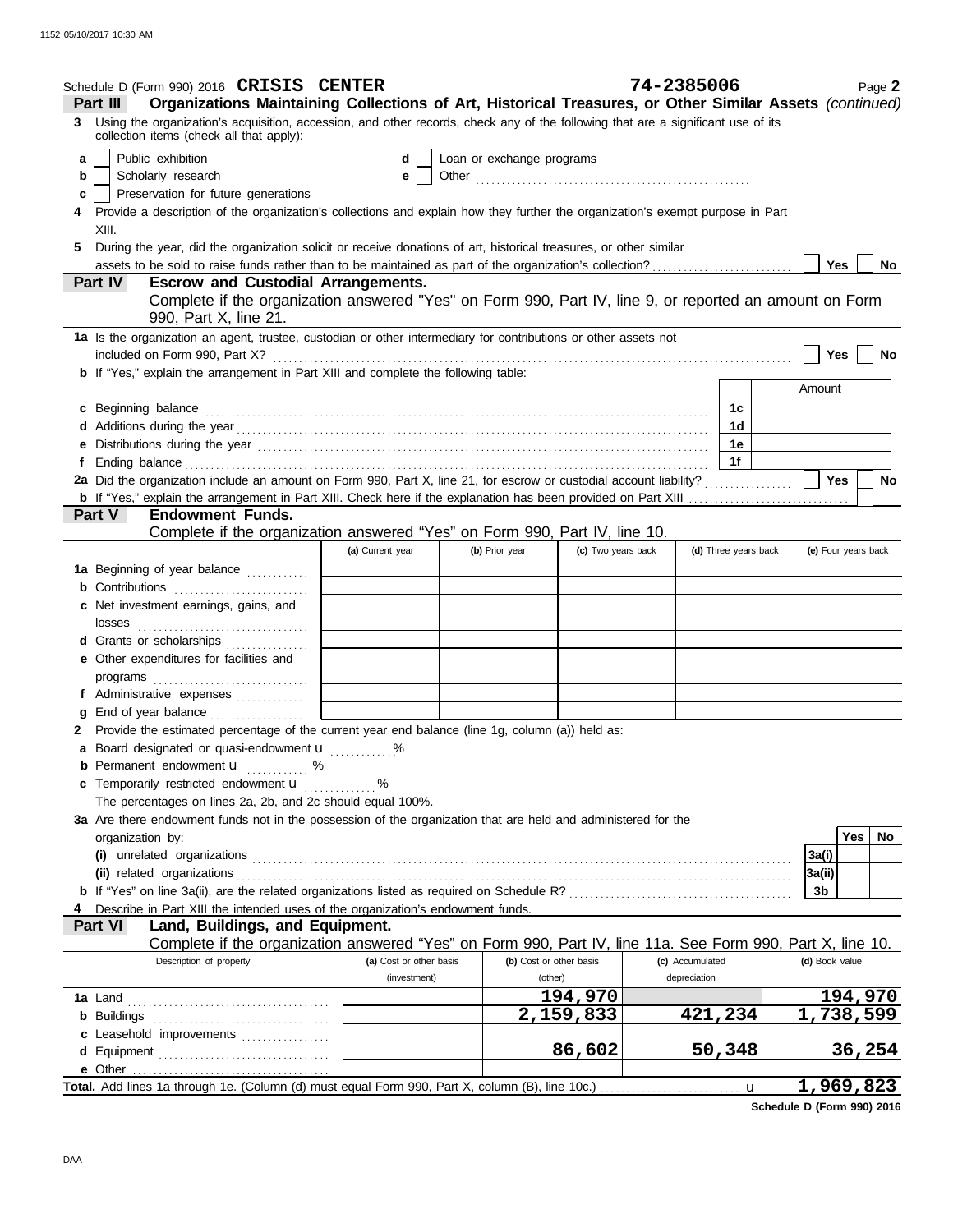|                           | Schedule D (Form 990) 2016 CRISIS CENTER                                                                                                            |                | 74-2385006                       | Page 3         |
|---------------------------|-----------------------------------------------------------------------------------------------------------------------------------------------------|----------------|----------------------------------|----------------|
| <b>Part VII</b>           | <b>Investments-Other Securities.</b>                                                                                                                |                |                                  |                |
|                           | Complete if the organization answered "Yes" on Form 990, Part IV, line 11b. See Form 990, Part X, line 12.                                          |                |                                  |                |
|                           | (a) Description of security or category                                                                                                             | (b) Book value | (c) Method of valuation:         |                |
|                           | (including name of security)                                                                                                                        |                | Cost or end-of-year market value |                |
| (1) Financial derivatives |                                                                                                                                                     |                |                                  |                |
|                           |                                                                                                                                                     |                |                                  |                |
|                           | (3) Other $\ldots$ and $\ldots$ and $\ldots$ and $\ldots$                                                                                           |                |                                  |                |
|                           | (A)                                                                                                                                                 |                |                                  |                |
| $(B)$<br>(C)              |                                                                                                                                                     |                |                                  |                |
| (D)                       |                                                                                                                                                     |                |                                  |                |
| (E)                       |                                                                                                                                                     |                |                                  |                |
| (F)                       |                                                                                                                                                     |                |                                  |                |
| (G)                       |                                                                                                                                                     |                |                                  |                |
| (H)                       |                                                                                                                                                     |                |                                  |                |
|                           | Total. (Column (b) must equal Form 990, Part X, col. (B) line 12.) $\mathbf u$                                                                      |                |                                  |                |
| <b>Part VIII</b>          | Investments-Program Related.                                                                                                                        |                |                                  |                |
|                           | Complete if the organization answered "Yes" on Form 990, Part IV, line 11c. See Form 990, Part X, line 13.                                          |                |                                  |                |
|                           | (a) Description of investment                                                                                                                       | (b) Book value | (c) Method of valuation:         |                |
|                           |                                                                                                                                                     |                | Cost or end-of-year market value |                |
| (1)                       |                                                                                                                                                     |                |                                  |                |
| (2)                       |                                                                                                                                                     |                |                                  |                |
| (3)                       |                                                                                                                                                     |                |                                  |                |
| (4)                       |                                                                                                                                                     |                |                                  |                |
| (5)                       |                                                                                                                                                     |                |                                  |                |
| (6)                       |                                                                                                                                                     |                |                                  |                |
| (7)                       |                                                                                                                                                     |                |                                  |                |
| (8)<br>(9)                |                                                                                                                                                     |                |                                  |                |
|                           | Total. (Column (b) must equal Form 990, Part X, col. (B) line 13.) $\mathbf u$                                                                      |                |                                  |                |
| Part IX                   | Other Assets.                                                                                                                                       |                |                                  |                |
|                           | Complete if the organization answered "Yes" on Form 990, Part IV, line 11d. See Form 990, Part X, line 15.                                          |                |                                  |                |
|                           | (a) Description                                                                                                                                     |                |                                  | (b) Book value |
| (1)                       |                                                                                                                                                     |                |                                  |                |
| (2)                       |                                                                                                                                                     |                |                                  |                |
| (3)                       |                                                                                                                                                     |                |                                  |                |
| (4)                       |                                                                                                                                                     |                |                                  |                |
| (5)                       |                                                                                                                                                     |                |                                  |                |
| (6)                       |                                                                                                                                                     |                |                                  |                |
| (7)                       |                                                                                                                                                     |                |                                  |                |
| (8)                       |                                                                                                                                                     |                |                                  |                |
| (9)                       |                                                                                                                                                     |                |                                  |                |
|                           | Total. (Column (b) must equal Form 990, Part X, col. (B) line 15.)<br><b>Other Liabilities.</b>                                                     |                | u                                |                |
| Part X                    | Complete if the organization answered "Yes" on Form 990, Part IV, line 11e or 11f. See Form 990, Part X,                                            |                |                                  |                |
|                           | line $25$ .                                                                                                                                         |                |                                  |                |
| 1.                        | (a) Description of liability                                                                                                                        | (b) Book value |                                  |                |
| (1)                       | Federal income taxes                                                                                                                                |                |                                  |                |
| (2)                       |                                                                                                                                                     |                |                                  |                |
| (3)                       |                                                                                                                                                     |                |                                  |                |
| (4)                       |                                                                                                                                                     |                |                                  |                |
| (5)                       |                                                                                                                                                     |                |                                  |                |
| (6)                       |                                                                                                                                                     |                |                                  |                |
| (7)                       |                                                                                                                                                     |                |                                  |                |
| (8)                       |                                                                                                                                                     |                |                                  |                |
| (9)                       |                                                                                                                                                     |                |                                  |                |
|                           | <b>Total.</b> (Column (b) must equal Form 990, Part X, col. (B) line 25.) $\mathbf{u}$                                                              |                |                                  |                |
|                           | 2. Liability for uncertain tax positions. In Part XIII provide the text of the footnote to the organization's financial statements that reports the |                |                                  |                |

Liability for uncertain tax positions. In Part XIII, provide the text of the footnote to the organization's financial statements that reports the **2.** organization's liability for uncertain tax positions under FIN 48 (ASC 740). Check here if the text of the footnote has been provided in Part XIII.

**X**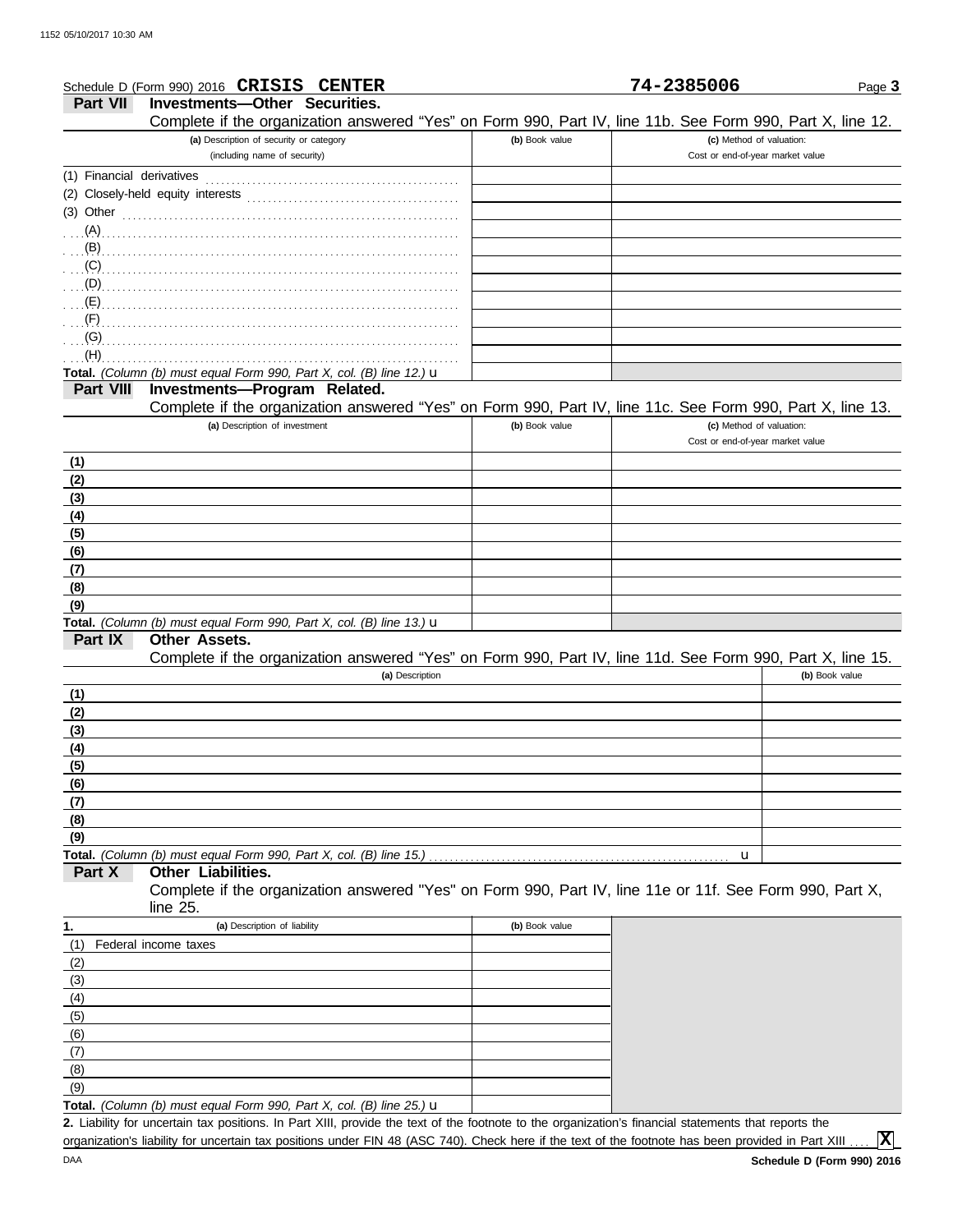|    | Schedule D (Form 990) 2016 CRISIS CENTER                                                          |                | 74-2385006 |                | Page 4                 |
|----|---------------------------------------------------------------------------------------------------|----------------|------------|----------------|------------------------|
|    | Reconciliation of Revenue per Audited Financial Statements With Revenue per Return.<br>Part XI    |                |            |                |                        |
|    | Complete if the organization answered "Yes" on Form 990, Part IV, line 12a.                       |                |            |                |                        |
| 1  |                                                                                                   |                |            | $\mathbf{1}$   | $\overline{1,303,614}$ |
| 2  | Amounts included on line 1 but not on Form 990, Part VIII, line 12:                               |                |            |                |                        |
|    |                                                                                                   | 2a             |            |                |                        |
| b  |                                                                                                   | 2 <sub>b</sub> |            |                |                        |
| c  |                                                                                                   | 2c             |            |                |                        |
| d  |                                                                                                   | 2d             | 7,852      |                |                        |
| e  |                                                                                                   |                |            | 2e             | 7,852                  |
| 3  |                                                                                                   |                |            | $\mathbf{3}$   | 1,295,762              |
|    | Amounts included on Form 990, Part VIII, line 12, but not on line 1:                              |                |            |                |                        |
| a  | Investment expenses not included on Form 990, Part VIII, line 7b                                  | 4a             |            |                |                        |
|    |                                                                                                   | 4 <sub>b</sub> |            |                |                        |
| c  | Add lines 4a and 4b                                                                               |                |            | 4c             |                        |
| 5. |                                                                                                   |                |            | 5              | 1,295,762              |
|    | Reconciliation of Expenses per Audited Financial Statements With Expenses per Return.<br>Part XII |                |            |                |                        |
|    | Complete if the organization answered "Yes" on Form 990, Part IV, line 12a.                       |                |            |                |                        |
| 1. | Total expenses and losses per audited financial statements                                        |                |            | $\mathbf 1$    | 1,388,835              |
| 2  | Amounts included on line 1 but not on Form 990, Part IX, line 25:                                 |                |            |                |                        |
| a  |                                                                                                   | 2a             |            |                |                        |
| b  |                                                                                                   | 2 <sub>b</sub> |            |                |                        |
| c  | Other losses                                                                                      | 2c             |            |                |                        |
|    |                                                                                                   | 2d             | 7,852      |                |                        |
| е  |                                                                                                   |                |            | <b>2e</b>      | 7,852                  |
| 3  |                                                                                                   |                |            | $\overline{3}$ | 1,380,983              |
| 4  | Amounts included on Form 990, Part IX, line 25, but not on line 1:                                |                |            |                |                        |
| a  | Investment expenses not included on Form 990, Part VIII, line 7b                                  | 4a             |            |                |                        |
| b  |                                                                                                   | 4 <b>b</b>     |            |                |                        |
|    | Add lines 4a and 4b                                                                               |                |            | 4c             |                        |
|    |                                                                                                   |                |            | 5              | 1,380,983              |
|    | Part XIII Supplemental Information.                                                               |                |            |                |                        |

Provide the descriptions required for Part II, lines 3, 5, and 9; Part III, lines 1a and 4; Part IV, lines 1b and 2b; Part V, line 4; Part X, line 2; Part XI, lines 2d and 4b; and Part XII, lines 2d and 4b. Also complete this part to provide any additional information.

**PART X - FIN 48 FOOTNOTE**

THE ORGANIZATION FOLLOWS ACCOUNTING FOR UNCERTAINTY IN INCOME TAXES WHICH REQUIRES THEM TO DETERMINE WHETHER A TAX POSITION (AND THE RELATED TAX BENEFIT) IS MORE LIKELY THAN NOT TO BE SUSTAINED UPON EXAMINATION BY THE APPLICABLE TAXING AUTHORITY, BASED SOLELY ON THE TECHNICAL MERITS OF THE POSITION. THE TAX BENEFIT TO BE RECOGNIZED IS MEASURED AS THE LARGEST AMOUNT OF BENEFIT THAT IS GREATER THAN FIFTY PERCENT LIKELY OF BEING INFORMATION. DURING THE YEAR ENDED DECEMBER 31, 2016, THE ORGANIZATION'S REALIZED UPON SETTLEMENT, PRESUMING THAT THE TAX POSITION IS EXAMINED BY THE APPROPRIATE TAXING AUTHORITY THAT HAS FULL KNOWLEDGE OF ALL RELEVANT MANAGEMENT EVALUATED ITS TAX POSITIONS TO DETERMINE THE EXISTENCE OF UNCERTAINTIES, AND DID NOT NOTE ANY MATTERS THAT WOULD REQUIRE RECOGNITION

. . . . . . . . . . . . . . . . . . . . . . . . . . . . . . . . . . . . . . . . . . . . . . . . . . . . . . . . . . . . . . . . . . . . . . . . . . . . . . . . . . . . . . . . . . . . . . . . . . . . . . . . . . . . . . . . . . . . . . . . . . . . . . . . . . . . . . . . . . . . . . . . . . . . . . . . . . . . . . . . .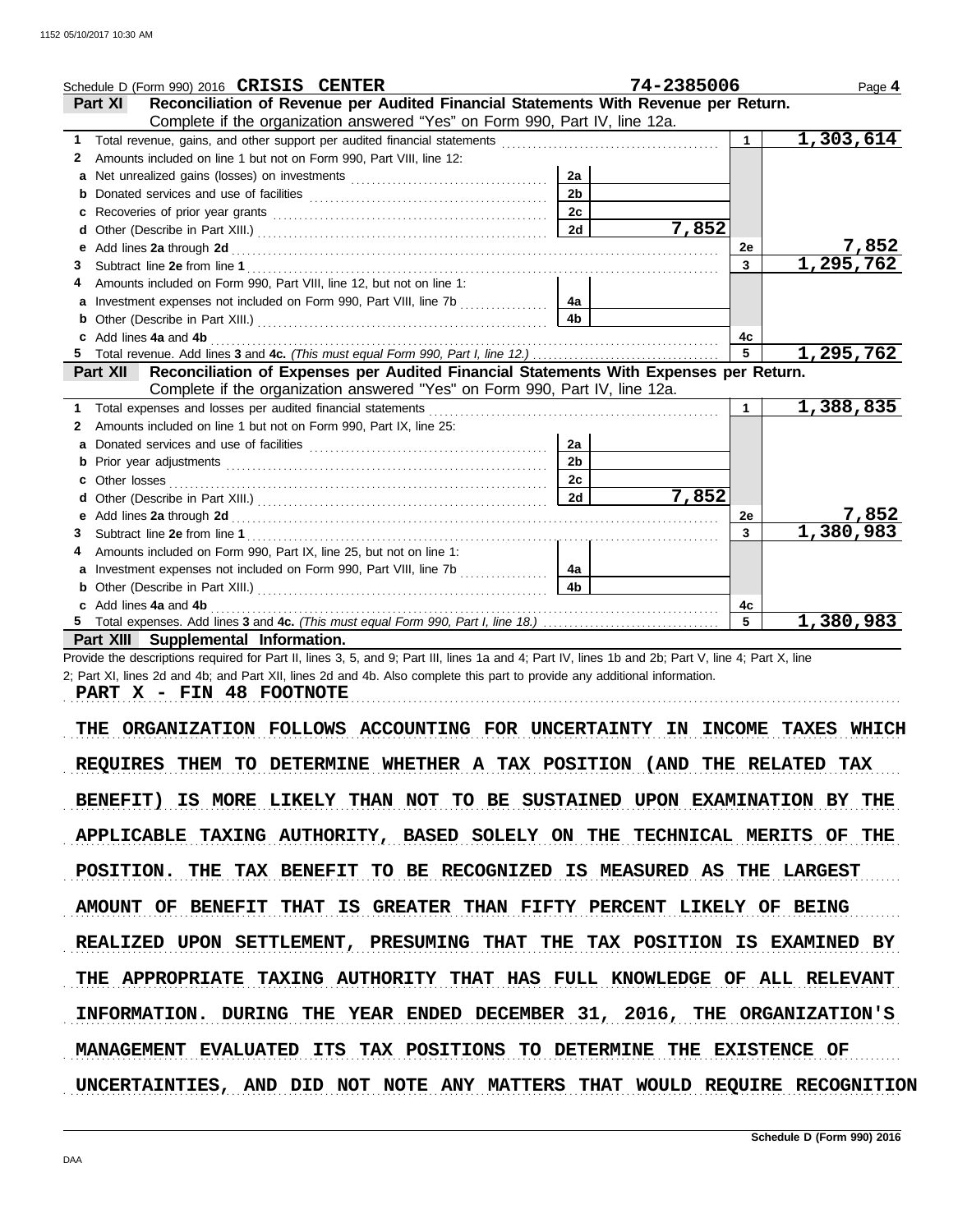| Schedule D (Form 990) 2016 CRISIS CENTER                           | 74-2385006                  | Page 5 |
|--------------------------------------------------------------------|-----------------------------|--------|
| Part XIII Supplemental Information (continued)                     |                             |        |
| OR WHICH MAY HAVE AN AFFECT ON ITS TAX-EXEMPT STATUS.              |                             |        |
|                                                                    |                             |        |
|                                                                    |                             |        |
| PART XI, LINE 2D - REVENUE AMOUNTS INCLUDED IN FINANCIALS - OTHER  |                             |        |
| ADDITIONAL SPECIAL EVENT EXPENSES                                  | $\boldsymbol{\mathsf{S}}$ . | 7,852  |
|                                                                    |                             |        |
|                                                                    |                             |        |
| PART XII, LINE 2D - EXPENSE AMOUNTS INCLUDED IN FINANCIALS - OTHER |                             |        |
| ADDITIONAL SPECIAL EVENT EXPENSES                                  | \$.                         | 7,852  |
|                                                                    |                             |        |
|                                                                    |                             |        |
|                                                                    |                             |        |
|                                                                    |                             |        |
|                                                                    |                             |        |
|                                                                    |                             |        |
|                                                                    |                             |        |
|                                                                    |                             |        |
|                                                                    |                             |        |
|                                                                    |                             |        |
|                                                                    |                             |        |
|                                                                    |                             |        |
|                                                                    |                             |        |
|                                                                    |                             |        |
|                                                                    |                             |        |
|                                                                    |                             |        |
|                                                                    |                             |        |
|                                                                    |                             |        |
|                                                                    |                             |        |
|                                                                    |                             |        |
|                                                                    |                             |        |
|                                                                    |                             |        |
|                                                                    |                             |        |
|                                                                    |                             |        |
|                                                                    |                             |        |
|                                                                    |                             |        |
|                                                                    |                             |        |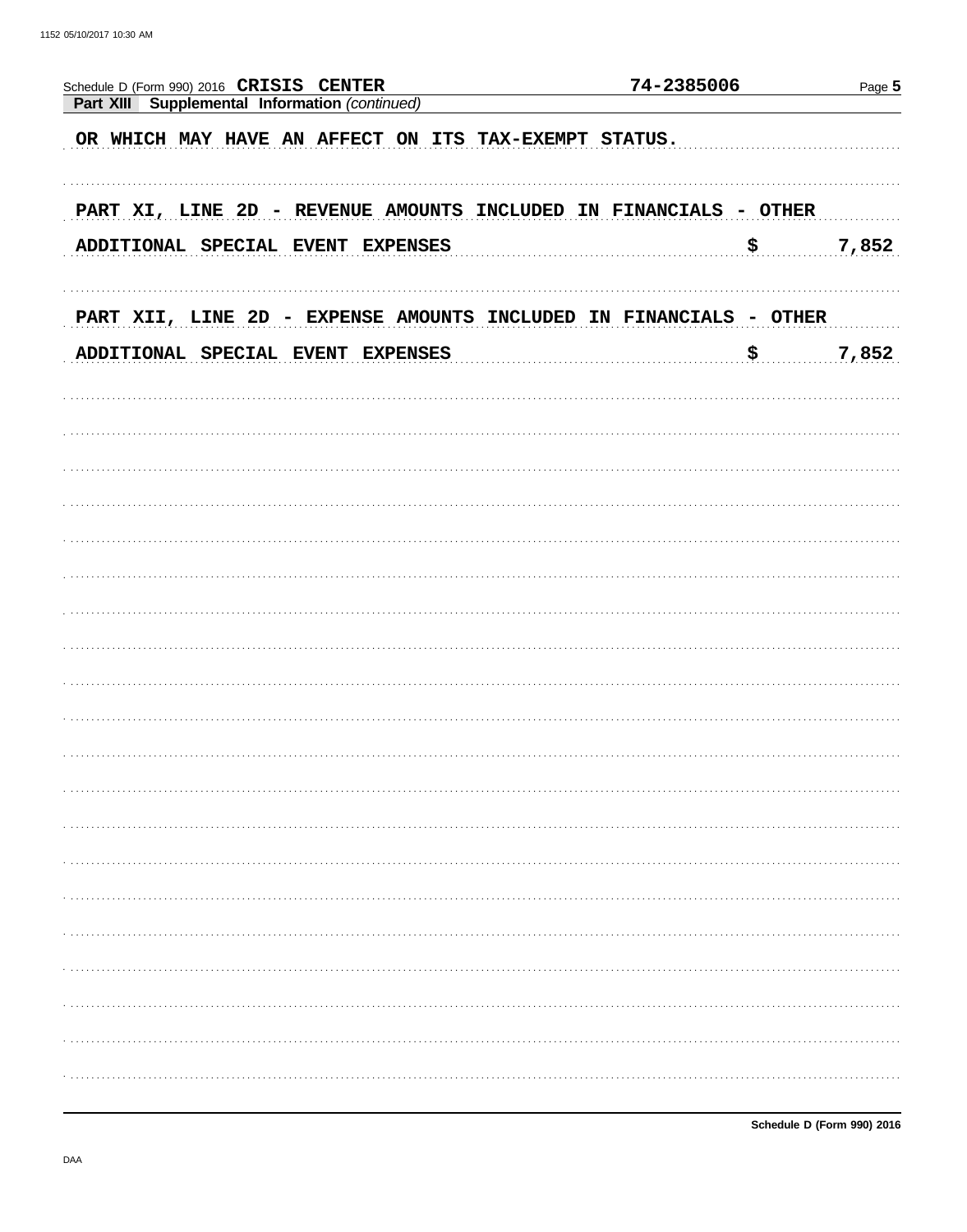| <b>SCHEDULE G</b>                                                                                                                                                                                                                                              | Supplemental Information Regarding Fundraising or Gaming Activities                                                                                              |                                      |  |                                |                                       |                                          | OMB No. 1545-0047                |  |
|----------------------------------------------------------------------------------------------------------------------------------------------------------------------------------------------------------------------------------------------------------------|------------------------------------------------------------------------------------------------------------------------------------------------------------------|--------------------------------------|--|--------------------------------|---------------------------------------|------------------------------------------|----------------------------------|--|
| Complete if the organization answered "Yes" on Form 990, Part IV, line 17, 18, or 19, or if the<br>(Form 990 or 990-EZ)<br>organization entered more than \$15,000 on Form 990-EZ, line 6a.                                                                    |                                                                                                                                                                  |                                      |  |                                |                                       |                                          |                                  |  |
| Department of the Treasury<br>Internal Revenue Service                                                                                                                                                                                                         | <b>U Information about Schedule G (Form 990 or 990-EZ) and its instructions is at www.irs.gov/form990.</b>                                                       | U Attach to Form 990 or Form 990-EZ. |  |                                |                                       |                                          | Open to Public<br>Inspection     |  |
| Name of the organization                                                                                                                                                                                                                                       |                                                                                                                                                                  |                                      |  |                                |                                       | Employer identification number           |                                  |  |
| CRISIS                                                                                                                                                                                                                                                         | <b>CENTER</b>                                                                                                                                                    |                                      |  |                                |                                       | 74-2385006                               |                                  |  |
| Part I                                                                                                                                                                                                                                                         | Fundraising Activities. Complete if the organization answered "Yes" on Form 990, Part IV, line 17.<br>Form 990-EZ filers are not required to complete this part. |                                      |  |                                |                                       |                                          |                                  |  |
| 1 Indicate whether the organization raised funds through any of the following activities. Check all that apply.                                                                                                                                                |                                                                                                                                                                  |                                      |  |                                |                                       |                                          |                                  |  |
| Mail solicitations<br>a                                                                                                                                                                                                                                        |                                                                                                                                                                  | е                                    |  |                                | Solicitation of non-government grants |                                          |                                  |  |
| Internet and email solicitations<br>b                                                                                                                                                                                                                          |                                                                                                                                                                  |                                      |  |                                | Solicitation of government grants     |                                          |                                  |  |
| Phone solicitations<br>c                                                                                                                                                                                                                                       | Special fundraising events<br>g                                                                                                                                  |                                      |  |                                |                                       |                                          |                                  |  |
| In-person solicitations<br>d                                                                                                                                                                                                                                   |                                                                                                                                                                  |                                      |  |                                |                                       |                                          |                                  |  |
| 2a Did the organization have a written or oral agreement with any individual (including officers, directors, trustees,                                                                                                                                         |                                                                                                                                                                  |                                      |  |                                |                                       |                                          |                                  |  |
| or key employees listed in Form 990, Part VII) or entity in connection with professional fundraising services?<br><b>b</b> If "Yes," list the 10 highest paid individuals or entities (fundraisers) pursuant to agreements under which the fundraiser is to be |                                                                                                                                                                  |                                      |  |                                |                                       |                                          | Yes<br>No                        |  |
| compensated at least \$5,000 by the organization.                                                                                                                                                                                                              |                                                                                                                                                                  |                                      |  |                                |                                       |                                          |                                  |  |
|                                                                                                                                                                                                                                                                |                                                                                                                                                                  |                                      |  | (iii) Did fund-<br>raiser have |                                       | (v) Amount paid to                       | (vi) Amount paid to              |  |
| (i) Name and address of individual<br>or entity (fundraiser)                                                                                                                                                                                                   |                                                                                                                                                                  | (ii) Activity                        |  | custody or<br>control of       | (iv) Gross receipts<br>from activity  | (or retained by)<br>fundraiser listed in | (or retained by)<br>organization |  |
|                                                                                                                                                                                                                                                                |                                                                                                                                                                  |                                      |  | contributions?                 |                                       | col. (i)                                 |                                  |  |
|                                                                                                                                                                                                                                                                |                                                                                                                                                                  |                                      |  | Yes  No                        |                                       |                                          |                                  |  |
| 1                                                                                                                                                                                                                                                              |                                                                                                                                                                  |                                      |  |                                |                                       |                                          |                                  |  |
| $\overline{2}$                                                                                                                                                                                                                                                 |                                                                                                                                                                  |                                      |  |                                |                                       |                                          |                                  |  |
|                                                                                                                                                                                                                                                                |                                                                                                                                                                  |                                      |  |                                |                                       |                                          |                                  |  |
|                                                                                                                                                                                                                                                                |                                                                                                                                                                  |                                      |  |                                |                                       |                                          |                                  |  |
| 3                                                                                                                                                                                                                                                              |                                                                                                                                                                  |                                      |  |                                |                                       |                                          |                                  |  |
|                                                                                                                                                                                                                                                                |                                                                                                                                                                  |                                      |  |                                |                                       |                                          |                                  |  |
| 4                                                                                                                                                                                                                                                              |                                                                                                                                                                  |                                      |  |                                |                                       |                                          |                                  |  |
|                                                                                                                                                                                                                                                                |                                                                                                                                                                  |                                      |  |                                |                                       |                                          |                                  |  |
|                                                                                                                                                                                                                                                                |                                                                                                                                                                  |                                      |  |                                |                                       |                                          |                                  |  |
| 5                                                                                                                                                                                                                                                              |                                                                                                                                                                  |                                      |  |                                |                                       |                                          |                                  |  |
|                                                                                                                                                                                                                                                                |                                                                                                                                                                  |                                      |  |                                |                                       |                                          |                                  |  |
| 6                                                                                                                                                                                                                                                              |                                                                                                                                                                  |                                      |  |                                |                                       |                                          |                                  |  |
|                                                                                                                                                                                                                                                                |                                                                                                                                                                  |                                      |  |                                |                                       |                                          |                                  |  |
| 7                                                                                                                                                                                                                                                              |                                                                                                                                                                  |                                      |  |                                |                                       |                                          |                                  |  |
|                                                                                                                                                                                                                                                                |                                                                                                                                                                  |                                      |  |                                |                                       |                                          |                                  |  |
|                                                                                                                                                                                                                                                                |                                                                                                                                                                  |                                      |  |                                |                                       |                                          |                                  |  |
| 8                                                                                                                                                                                                                                                              |                                                                                                                                                                  |                                      |  |                                |                                       |                                          |                                  |  |
|                                                                                                                                                                                                                                                                |                                                                                                                                                                  |                                      |  |                                |                                       |                                          |                                  |  |
| 9                                                                                                                                                                                                                                                              |                                                                                                                                                                  |                                      |  |                                |                                       |                                          |                                  |  |
|                                                                                                                                                                                                                                                                |                                                                                                                                                                  |                                      |  |                                |                                       |                                          |                                  |  |
|                                                                                                                                                                                                                                                                |                                                                                                                                                                  |                                      |  |                                |                                       |                                          |                                  |  |
| 10                                                                                                                                                                                                                                                             |                                                                                                                                                                  |                                      |  |                                |                                       |                                          |                                  |  |
|                                                                                                                                                                                                                                                                |                                                                                                                                                                  |                                      |  |                                |                                       |                                          |                                  |  |
| Total                                                                                                                                                                                                                                                          |                                                                                                                                                                  |                                      |  |                                |                                       |                                          |                                  |  |
| List all states in which the organization is registered or licensed to solicit contributions or has been notified it is exempt from<br>3<br>registration or licensing.                                                                                         |                                                                                                                                                                  |                                      |  |                                |                                       |                                          |                                  |  |
|                                                                                                                                                                                                                                                                |                                                                                                                                                                  |                                      |  |                                |                                       |                                          |                                  |  |
|                                                                                                                                                                                                                                                                |                                                                                                                                                                  |                                      |  |                                |                                       |                                          |                                  |  |
|                                                                                                                                                                                                                                                                |                                                                                                                                                                  |                                      |  |                                |                                       |                                          |                                  |  |
|                                                                                                                                                                                                                                                                |                                                                                                                                                                  |                                      |  |                                |                                       |                                          |                                  |  |
|                                                                                                                                                                                                                                                                |                                                                                                                                                                  |                                      |  |                                |                                       |                                          |                                  |  |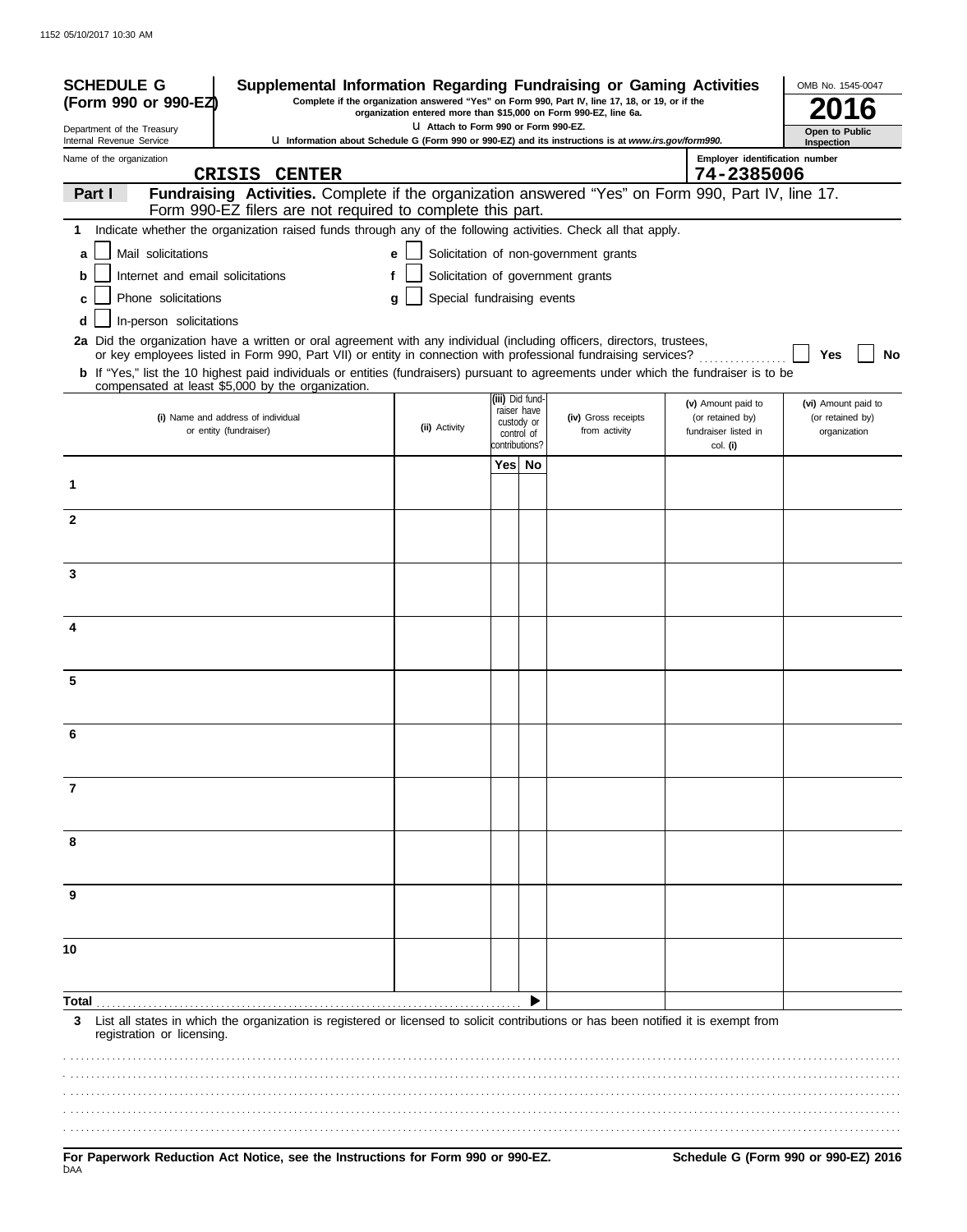## Schedule G (Form 990 or 990-EZ) 2016 **CRISIS CENTER** 74-2385006 Page 2 **CRISIS CENTER 74-2385006**

**Part II Fundraising Events.** Complete if the organization answered "Yes" on Form 990, Part IV, line 18, or reported more gross receipts greater than \$5,000. than \$15,000 of fundraising event contributions and gross income on Form 990-EZ, lines 1 and 6b. List events with

| Revenue            |                                                                                                                                                                                                                                                                                                                                                                     | 1 Gross receipts<br>2 Less: Contributions<br>3 Gross income (line 1 minus             | (a) Event $#1$<br><b>GALA</b><br>(event type)<br><u>141,994</u><br>86,199<br>55,795 | (b) Event $#2$<br>EMPTY BOWL<br>(event type)<br>35,527<br>35,527                                             | (c) Other events<br>ı<br>(total number)<br>103,732<br>103,732 | (d) Total events<br>(add col. (a) through<br>$col.$ (c))<br><u>281,253</u><br>86,199<br>195,054 |  |  |
|--------------------|---------------------------------------------------------------------------------------------------------------------------------------------------------------------------------------------------------------------------------------------------------------------------------------------------------------------------------------------------------------------|---------------------------------------------------------------------------------------|-------------------------------------------------------------------------------------|--------------------------------------------------------------------------------------------------------------|---------------------------------------------------------------|-------------------------------------------------------------------------------------------------|--|--|
| Expenses<br>Direct |                                                                                                                                                                                                                                                                                                                                                                     | 4 Cash prizes<br>5 Noncash prizes<br>6 Rent/facility costs<br>7 Food and beverages    |                                                                                     |                                                                                                              |                                                               |                                                                                                 |  |  |
|                    | Part III                                                                                                                                                                                                                                                                                                                                                            | 8 Entertainment<br>9 Other direct expenses                                            | 60, 245                                                                             | 7,827<br>Gaming. Complete if the organization answered "Yes" on Form 990, Part IV, line 19, or reported more | 25                                                            | 68,097<br>68,097<br>126,957                                                                     |  |  |
| Revenue            |                                                                                                                                                                                                                                                                                                                                                                     | 1 Gross revenue                                                                       | than \$15,000 on Form 990-EZ, line 6a.<br>(a) Bingo                                 | (b) Pull tabs/instant<br>bingo/progressive bingo                                                             | (c) Other gaming                                              | (d) Total gaming (add<br>col. (a) through col. (c))                                             |  |  |
| Direct Expenses    |                                                                                                                                                                                                                                                                                                                                                                     | 2 Cash prizes<br>3 Noncash prizes<br>4 Rent/facility costs<br>5 Other direct expenses |                                                                                     |                                                                                                              |                                                               |                                                                                                 |  |  |
|                    | Yes $\ldots \ldots \ldots$ %<br>%<br>Yes $\ldots \ldots \ldots \ldots$<br>Yes<br>6 Volunteer labor<br><b>No</b><br>No<br>No.<br>▶<br>7 Direct expense summary. Add lines 2 through 5 in column (d) [11] content content content content content and many content and many content and many content and many content and many content and many content and many cont |                                                                                       |                                                                                     |                                                                                                              |                                                               |                                                                                                 |  |  |
| 9                  | Yes $ $<br>No<br><b>b</b> If "No," explain:                                                                                                                                                                                                                                                                                                                         |                                                                                       |                                                                                     |                                                                                                              |                                                               |                                                                                                 |  |  |
|                    |                                                                                                                                                                                                                                                                                                                                                                     | <b>b</b> If "Yes," explain:                                                           |                                                                                     |                                                                                                              |                                                               | Yes  <br>No                                                                                     |  |  |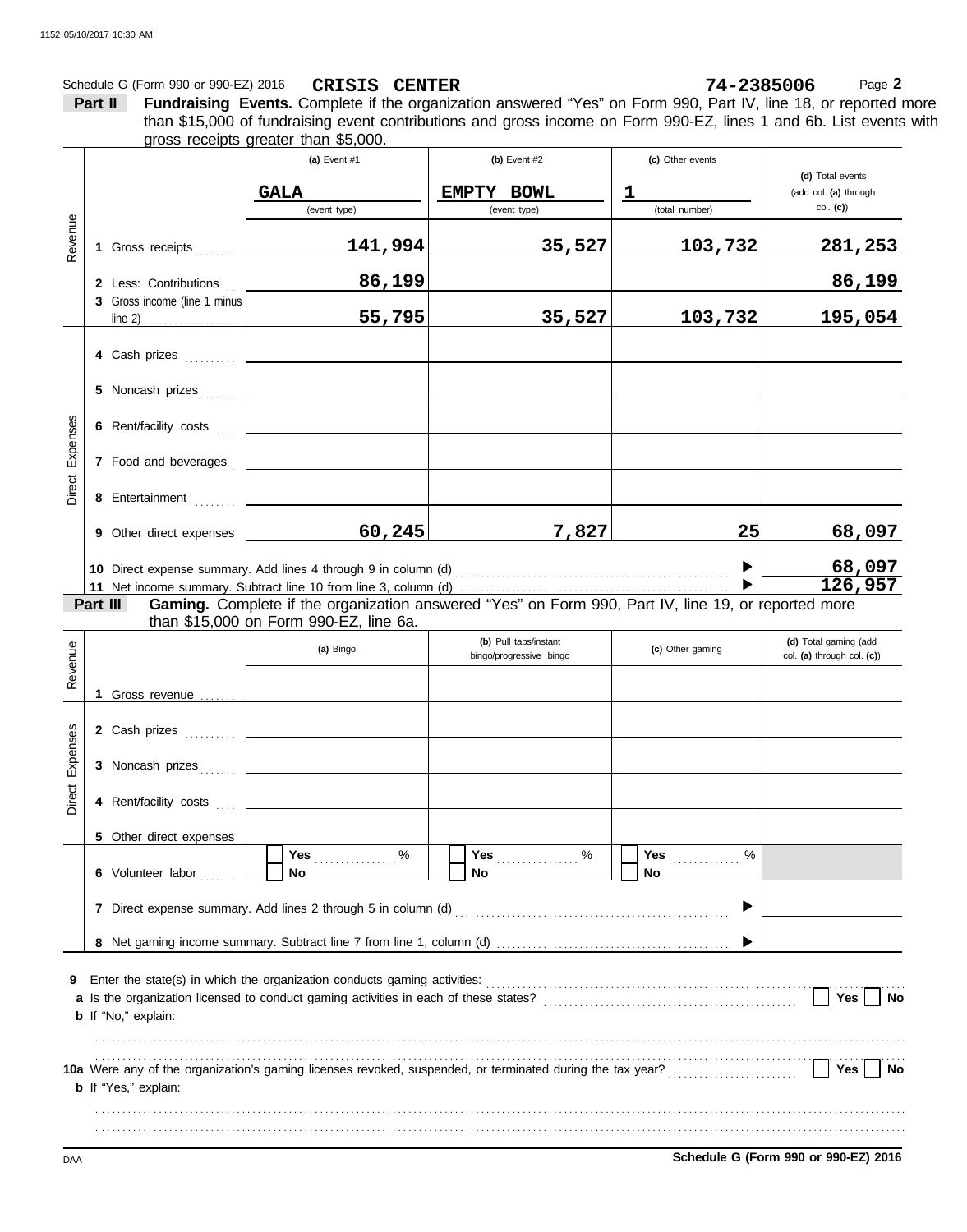|    | Schedule G (Form 990 or 990-EZ) 2016 CRISIS CENTER<br><u> 1989 - Johann Harry Barn, mars ar breist fan de Fryske k</u>                                                                                                                    | 74-2385006                           |                 |     | Page 3    |
|----|-------------------------------------------------------------------------------------------------------------------------------------------------------------------------------------------------------------------------------------------|--------------------------------------|-----------------|-----|-----------|
| 11 |                                                                                                                                                                                                                                           |                                      |                 | Yes | <b>No</b> |
| 12 | Is the organization a grantor, beneficiary or trustee of a trust, or a member of a partnership or other entity                                                                                                                            |                                      |                 |     |           |
|    |                                                                                                                                                                                                                                           |                                      |                 | Yes | No        |
| 13 | Indicate the percentage of gaming activity conducted in:                                                                                                                                                                                  |                                      |                 |     |           |
| a  |                                                                                                                                                                                                                                           |                                      |                 |     | %         |
| b  |                                                                                                                                                                                                                                           |                                      | 13 <sub>b</sub> |     | $\%$      |
| 14 | Enter the name and address of the person who prepares the organization's gaming/special events books and<br>records:                                                                                                                      |                                      |                 |     |           |
|    |                                                                                                                                                                                                                                           |                                      |                 |     |           |
|    |                                                                                                                                                                                                                                           |                                      |                 |     |           |
|    | 15a Does the organization have a contract with a third party from whom the organization receives gaming<br>revenue?                                                                                                                       |                                      |                 | Yes | No        |
|    | amount of gaming revenue retained by the third party <b>u</b> \$                                                                                                                                                                          |                                      |                 |     |           |
|    | If "Yes," enter name and address of the third party:                                                                                                                                                                                      |                                      |                 |     |           |
|    |                                                                                                                                                                                                                                           |                                      |                 |     |           |
|    | Address <b>u</b> <u>decree and the contract of the contract of the contract of the contract of the contract of the contract of the contract of the contract of the contract of the contract of the contract of the contract of the co</u> |                                      |                 |     |           |
| 16 | Gaming manager information:                                                                                                                                                                                                               |                                      |                 |     |           |
|    |                                                                                                                                                                                                                                           |                                      |                 |     |           |
|    |                                                                                                                                                                                                                                           |                                      |                 |     |           |
|    |                                                                                                                                                                                                                                           |                                      |                 |     |           |
|    | Director/officer<br>Employee<br>  Independent contractor                                                                                                                                                                                  |                                      |                 |     |           |
|    |                                                                                                                                                                                                                                           |                                      |                 |     |           |
| 17 | Mandatory distributions:                                                                                                                                                                                                                  |                                      |                 |     |           |
| a  | Is the organization required under state law to make charitable distributions from the gaming proceeds to<br>retain the state gaming license?                                                                                             |                                      |                 | Yes | No        |
|    | <b>b</b> Enter the amount of distributions required under state law to be distributed to other exempt organizations or                                                                                                                    |                                      |                 |     |           |
|    | spent in the organization's own exempt activities during the tax year uß                                                                                                                                                                  |                                      |                 |     |           |
|    | Supplemental Information. Provide the explanations required by Part I, line 2b, columns (iii) and (v); and<br>Part IV                                                                                                                     |                                      |                 |     |           |
|    | Part III, lines 9, 9b, 10b, 15b, 15c, 16, and 17b, as applicable. Also provide any additional information.<br>See instructions                                                                                                            |                                      |                 |     |           |
|    |                                                                                                                                                                                                                                           |                                      |                 |     |           |
|    |                                                                                                                                                                                                                                           |                                      |                 |     |           |
|    |                                                                                                                                                                                                                                           |                                      |                 |     |           |
|    |                                                                                                                                                                                                                                           |                                      |                 |     |           |
|    |                                                                                                                                                                                                                                           |                                      |                 |     |           |
|    |                                                                                                                                                                                                                                           |                                      |                 |     |           |
|    |                                                                                                                                                                                                                                           |                                      |                 |     |           |
|    |                                                                                                                                                                                                                                           |                                      |                 |     |           |
|    |                                                                                                                                                                                                                                           |                                      |                 |     |           |
|    |                                                                                                                                                                                                                                           |                                      |                 |     |           |
|    |                                                                                                                                                                                                                                           |                                      |                 |     |           |
|    |                                                                                                                                                                                                                                           | Schedule G (Form 990 or 990-EZ) 2016 |                 |     |           |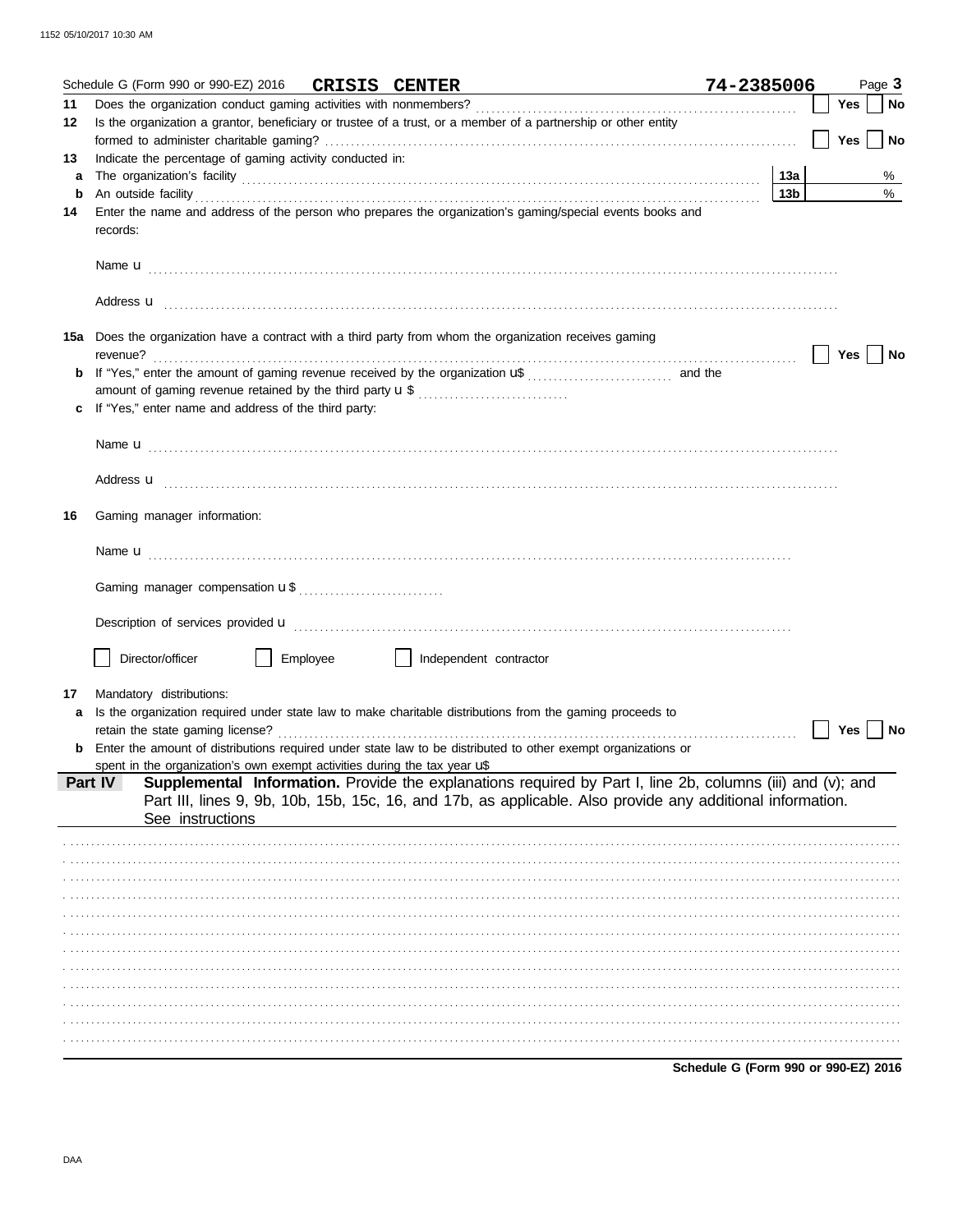| <b>SCHEDULE O</b><br>(Form 990 or 990-EZ)              | Supplemental Information to Form 990 or 990-EZ                                                                                                                                                                                                 |                                                                                  | OMB No. 1545-0047                |
|--------------------------------------------------------|------------------------------------------------------------------------------------------------------------------------------------------------------------------------------------------------------------------------------------------------|----------------------------------------------------------------------------------|----------------------------------|
|                                                        | 2016                                                                                                                                                                                                                                           |                                                                                  |                                  |
| Department of the Treasury                             | Form 990 or 990-EZ or to provide any additional information.<br>u Attach to Form 990 or 990-EZ.                                                                                                                                                |                                                                                  | <b>Open to Public</b>            |
| Internal Revenue Service<br>Name of the organization   | <b>u.</b> Information about Schedule O (Form 990 or 990-EZ) and its instructions is at www.irs.gov/form990. Inspection                                                                                                                         |                                                                                  | Employer identification number   |
| <b>CRISIS</b>                                          | <b>CENTER</b>                                                                                                                                                                                                                                  | 74-2385006                                                                       |                                  |
|                                                        | FORM 990, PART VI, LINE 11B - ORGANIZATION'S PROCESS<br>THE BOARD VOTED VIA EMAIL TO APPROVE THE FILING OF THE FORM 990 AFTER IT<br>WAS EMAILED TO EACH BOARD MEMBER.                                                                          |                                                                                  | TO REVIEW FORM 990               |
|                                                        | FORM 990, PART VI, LINE 12C - ENFORCEMENT OF CONFLICTS POLICY                                                                                                                                                                                  |                                                                                  |                                  |
| <b>BOARD AND</b>                                       | <b>STAFF ARE AWARE</b><br>THE<br><b>CONFLICT</b><br>OF<br>OF                                                                                                                                                                                   | INTEREST POLICY AND WEIGH                                                        |                                  |
| <b>CHOICES</b>                                         | TO HIRE AND PURCHASE WITH THE POLICY                                                                                                                                                                                                           | IN MIND.                                                                         |                                  |
| <b>REVIEW OF</b><br>THE<br>PRESENTATION TO FULL BOARD. | FORM 990, PART VI, LINE 15A - COMPENSATION PROCESS FOR TOP OFFICIAL<br>COLORADO NONPROFIT<br>SALARY SURVEY AND<br>COUNCIL SURVEY ALONG WITH DISCUSSION WITHIN BOARD<br>NO .<br>FORM 990, PART VI, LINE 15B - COMPENSATION PROCESS FOR OFFICERS | <b>MOUNTAIN</b><br><b>EXECUTIVE COMMITTEE AND</b><br>CHANGES FROM PREVIOUS YEAR. | <b>EMPLOYER</b><br><b>STATES</b> |
|                                                        | NO OTHER OFFICERS ARE PAID BY THE ORGANIZATION.                                                                                                                                                                                                |                                                                                  |                                  |
|                                                        |                                                                                                                                                                                                                                                |                                                                                  |                                  |
| DOCUMENTS.                                             | FORM 990, PART VI, LINE 19 - GOVERNING DOCUMENTS DISCLOSURE EXPLANATION<br>MEMBERS OF THE PUBLIC CAN COME TO THE OFFICE AND REQUEST THE GOVERNING                                                                                              |                                                                                  |                                  |
|                                                        | FORM 990, PART XI, LINE 9 - OTHER CHANGES IN NET ASSETS EXPLANATION                                                                                                                                                                            |                                                                                  |                                  |
|                                                        | ADDITIONAL SPECIAL EVENT EXPENSES                                                                                                                                                                                                              | \$                                                                               | 7,852                            |
|                                                        | ADDITIONAL SPECIAL EVENT EXPENSES                                                                                                                                                                                                              |                                                                                  | $-7,852$                         |